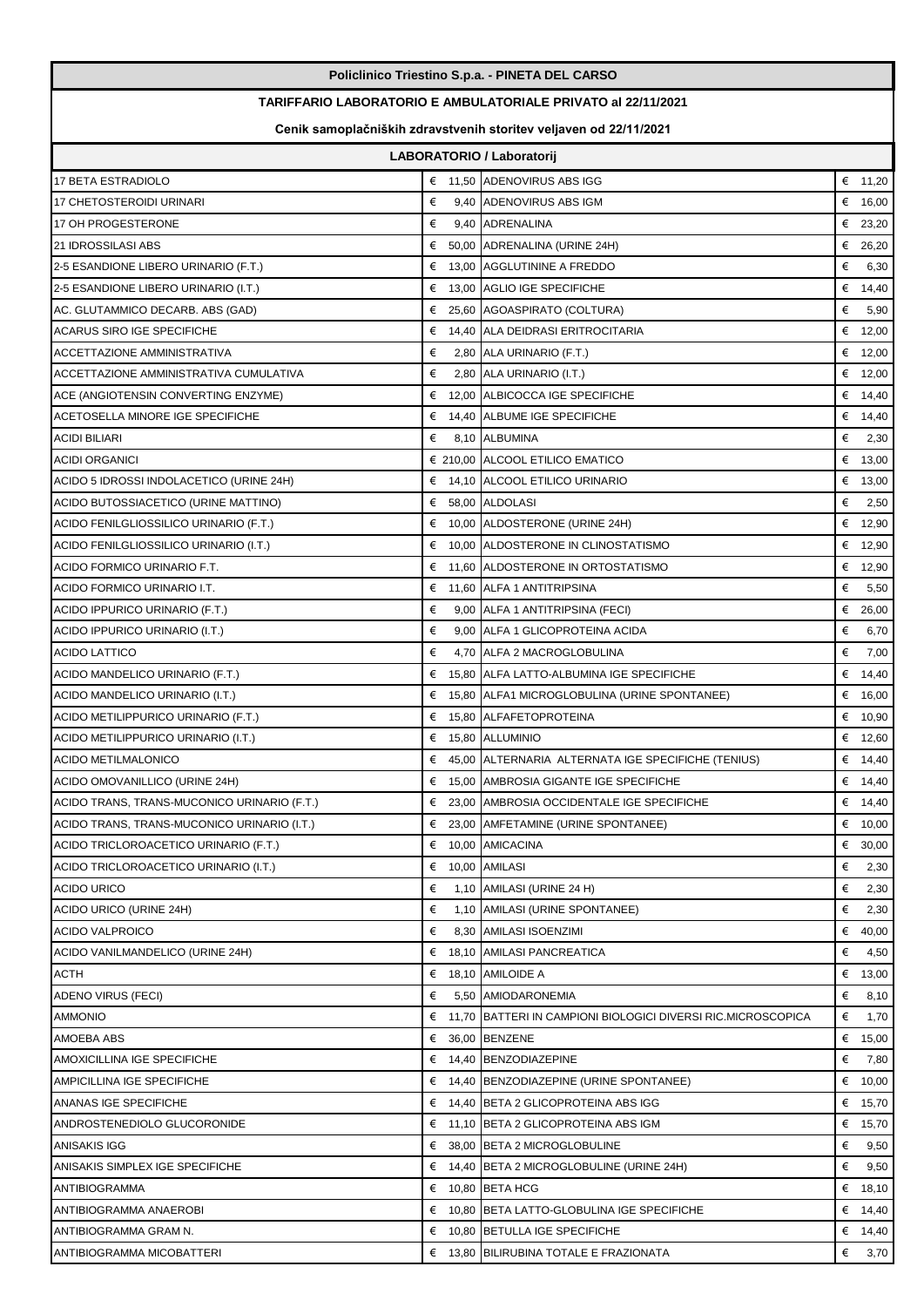|                                                                     |                | Policlinico Triestino S.p.a. - PINETA DEL CARSO                   |            |  |  |  |
|---------------------------------------------------------------------|----------------|-------------------------------------------------------------------|------------|--|--|--|
| <b>TARIFFARIO LABORATORIO E AMBULATORIALE PRIVATO al 22/11/2021</b> |                |                                                                   |            |  |  |  |
|                                                                     |                | Cenik samoplačniških zdravstvenih storitev veljaven od 22/11/2021 |            |  |  |  |
| <b>ANTIMICOGRAMMA</b>                                               | €              | 9,30 BILIRUBINA TOTALE REFLEX                                     | €<br>2,30  |  |  |  |
| ANTITROMBINA III                                                    | €              | 2,50 BI-TEST                                                      | € 75,00    |  |  |  |
| <b>APC RESISTANCE</b>                                               | €              | 8,00 BORDETELLA PERTUSSIS ABS IGA                                 | € 11,70    |  |  |  |
| APE IGE SPECIFICHE                                                  | €              | 14,40 BORDETELLA PERTUSSIS ABS IGG                                | €<br>8,20  |  |  |  |
| APOLIPOPROTEINA A1                                                  | €              | 6,30 BORDETELLA PERTUSSIS ABS IGM                                 | € 11,70    |  |  |  |
| <b>APOLIPOPROTEINA B</b>                                            | €              | 6,30 BORRELIA ABS IGG                                             | € 15,70    |  |  |  |
| <b>APTOGLOBINA</b>                                                  | €              | 4,10 BORRELIA ABS IGM                                             | € $15,70$  |  |  |  |
| APTT                                                                | €              | 2,30 BORRELIA IGG - IGM TEST DI CONFERMA                          | € $50,00$  |  |  |  |
| APTT- TEST DI MISCELAZIONE                                          | €              | 2,30 BORRELIA REFLEX                                              | € 21,20    |  |  |  |
| <b>ARACHIDI IGE SPECIFICHE</b>                                      | €              | 14,40 BP180 ABS                                                   | € 26,00    |  |  |  |
| ARAGOSTA IGE SPECIFICHE                                             | €              | 14,40 BP230 ABS                                                   | € 26,00    |  |  |  |
| ARANCIA IGE SPECIFICHE                                              | €              | 14.40 BREATH TEST AL LATTOSIO                                     | € 90,00    |  |  |  |
| <b>ARSENICO</b>                                                     |                | € 25,00 BREATH TEST PER HELICOBACTER PYLORI                       | € 40,00    |  |  |  |
| ARSENICO URINARIO (F.T.)                                            | €              | 13,00 BRONCOASPIRATO (COLTURA)                                    | € 18,60    |  |  |  |
| ARSENICO URINARIO (I.T.)                                            | €              | 13,00 C1 ESTERASI INIBITORE ATTIVITA'                             | € 25,00    |  |  |  |
| ARTEMISIIFOLIA IGE SPECIFICHE                                       | €              | 14,40 C1 INATTIVATORE                                             | €<br>9,00  |  |  |  |
| <b>ASPARAGO IGE SPECIFICHE</b>                                      | 14,40 C1Q<br>€ |                                                                   | €<br>9,00  |  |  |  |
| ASPERGILLUS FUMIGATUS IGE SPECIFICHE                                | €              | 14,40 CA 125                                                      | € 16,40    |  |  |  |
| <b>ASSENZIO IGE SPECIFICHE</b>                                      | €              | 14,40 CA 15-3                                                     | € 15,90    |  |  |  |
| ASSENZIO SELVATICO IGE SPECIFICHE                                   | € 14,40 CA 50  |                                                                   | € 13,70    |  |  |  |
| <b>AVENA IGE SPECIFICHE</b>                                         |                | € 14,40 CA 72-4                                                   | € 16,30    |  |  |  |
| B.K. COLTURA (LIQUIDO PLEURICO)                                     | €              | 98,30 CACAO IGE SPECIFICHE                                        | € $14,40$  |  |  |  |
| B.K. COLTURA (URINE)                                                |                | $\epsilon$ 98,30 CADMIO                                           | € 10,00    |  |  |  |
| B.K. COLTURA (BRONCOASPIRATO)                                       | €              | 98,30 CADMIO URINARIO (F.T.)                                      | € $10,00$  |  |  |  |
| B.K. COLTURA (ESPETTORATO)                                          |                | € 98,30 CADMIO URINARIO (I.T.)                                    | € $10,00$  |  |  |  |
| B.K. DNA (LIQUIDO PLEURICO)                                         | €              | 78,90 CAFFE' IGE SPEFICHE                                         | € 14,40    |  |  |  |
| B.K. DNA (BRONCOASPIRATO)                                           |                | € 78,90 CALAMARO IGE SPECIFICHE                                   | € $14,40$  |  |  |  |
| <b>BANANA IGE SPECIFICHE</b>                                        |                | $\epsilon$ 14,40 CALCIO                                           | €<br>1,10  |  |  |  |
| <b>BARBITURICI URINARI</b>                                          |                | $\epsilon$ 10,00 CALCIO (URINE 24H)                               | €<br>1,10  |  |  |  |
| <b>BARTONELLA HENSELAE ABS IGG</b>                                  | € 30,00        | CALCIO IONIZZATO                                                  | €<br>6,00  |  |  |  |
| BARTONELLA HENSELAE ABS IGM                                         | €              | 30,00 CALCITONINA                                                 | € 12,90    |  |  |  |
| CALCOLO (COLTURA)                                                   | €              | 5,50 CHLAMYDIA TRACHOMATIS ABS IGM                                | € 14,80    |  |  |  |
| CALPROTECTINA FECALE                                                | €              | 12,10 CHLAMYDIA TRACHOMATIS DNA                                   | € 40,00    |  |  |  |
| CAMPYLOBACTER FECI (COLTURA)                                        | €              | 29,10 CICLOESANO URINARIO (F.T.)                                  | € $13,00$  |  |  |  |
| CANDIDA ABS IGA                                                     | €              | 13,00 CICLOESANO URINARIO (I.T.)                                  | € $13,00$  |  |  |  |
| CANDIDA ABS IGG                                                     | €              | 13,00 CICLOESANOLO URINARIO (F.T.)                                | € $13,00$  |  |  |  |
| CANDIDA ABS IGM                                                     | €              | 13,00 CICLOESANOLO URINARIO (I.T.)                                | € $13,00$  |  |  |  |
| CANNABINOIDI URINARI                                                | €              | 10,00 CICLOSPORINA                                                | € 14,40    |  |  |  |
| CAPACITA' FERRO-LEGANTE LATENTE (UIBC)                              | €              | 3,50 CILIEGIA IGE SPECIFICHE                                      | € 14,40    |  |  |  |
| CARBAMAZEPINA (TEGRETOL)                                            | €<br>11,80     | CIOCCOLATO IGE SPECIFICHE                                         | € 14,40    |  |  |  |
| CARBOSSIEMOGLOBINA (F.T.)                                           | €              | 9,00 CIPOLLA IGE SPECIFICHE                                       | € 14,40    |  |  |  |
| CARBOSSIEMOGLOBINA (I.T.)                                           | €              | 9,00 CIPRESSO IGE SPECIFICHE                                      | € 14,40    |  |  |  |
| CARDIOLIPINA ABS IGA                                                | €              | 11,10 CISTATINA C                                                 | € 15,20    |  |  |  |
| CARDIOLIPINA ABS IGG                                                | €              | 11,10 CISTINA URINARIA                                            | € 60,00    |  |  |  |
| CARDIOLIPINA ABS IGM                                                | €              | 11,10 CITOLOGIA ENDOMETRIALE                                      | € 24,00    |  |  |  |
| CARIOTIPO ALTA RISOLUZIONE (SANGUE PERIFERICO)                      | €              | 95,00 CITOLOGIA MAMMARIA                                          | € 24,00    |  |  |  |
| CARIOTIPO BASSA RISOLUZIONE (SANGUE PERIFERICO)                     | €<br>60,00     | CITOLOGIA VAGINALE (CITOLOGIA CONVENZIONALE)                      | € 24,00    |  |  |  |
| CARNE BOVINA IGE SPECIFICHE                                         | €              | 14,40 CITOLOGIA VAGINALE (CITOLOGIA IN FASE LIQUIDA)              | €<br>35,00 |  |  |  |
| CARNE DI TACCHINO IGE SPECIFICHE                                    | €              | 14,40 CITOLOGIA VULVARE                                           | € 24,00    |  |  |  |
| CARNE SUINA IGE SPECIFICHE                                          | €              | 14,40 CITOLOGICO LIQUIDO PLEURICO (FASE LIQUIDA)                  | € 60,00    |  |  |  |
| CARNI DI POLLO IGE SPECIFICHE                                       | €              | 14,40 CITOLOGICO PER ASBESTO E SIDEROCITI                         | € 30,00    |  |  |  |
| CASEINA IGE SPECIFICHE                                              | €              | 14,40 CITOLOGICO SPAZZOLATO                                       | € 40,00    |  |  |  |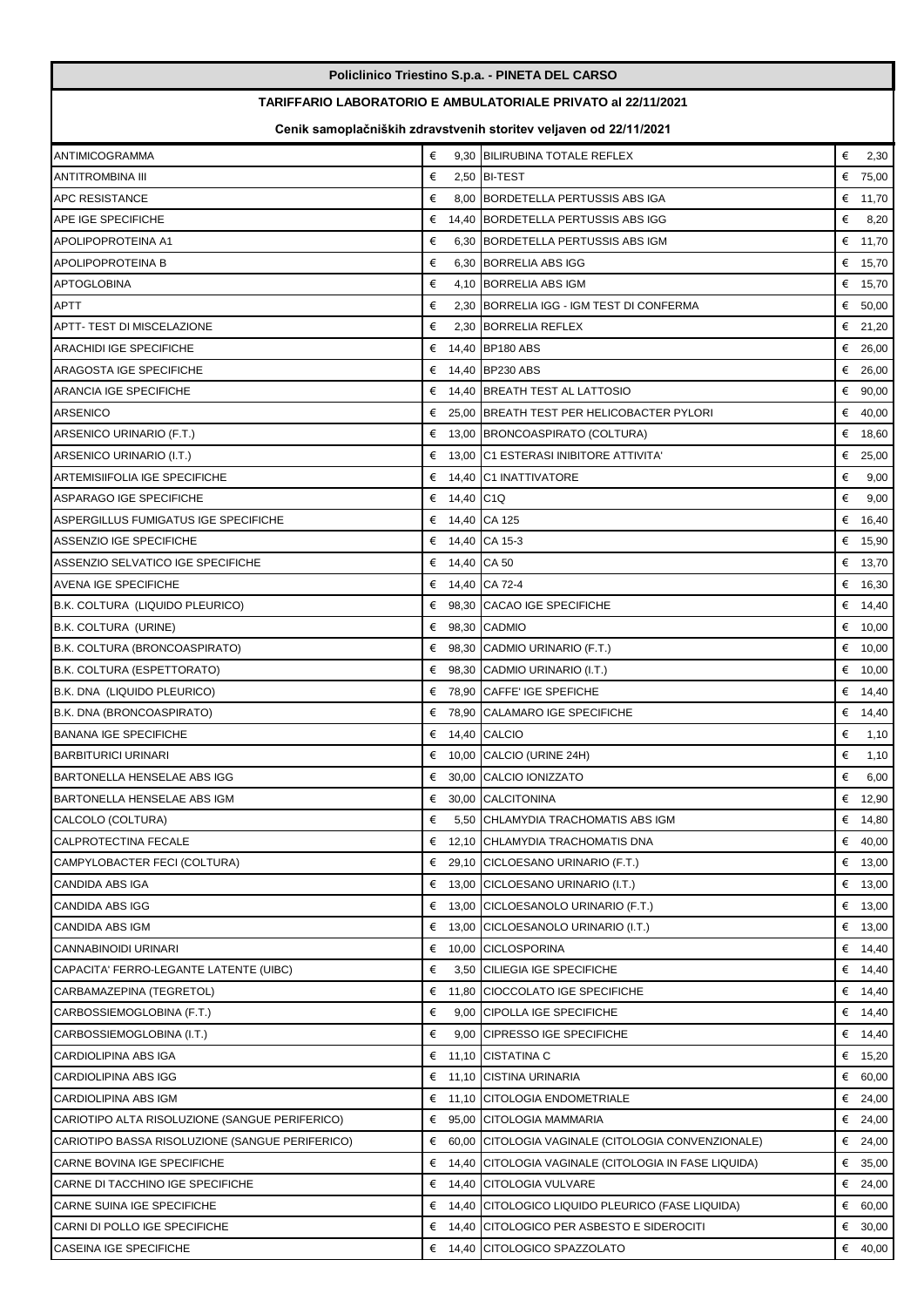|                                             |                                                                     |              | Policlinico Triestino S.p.a. - PINETA DEL CARSO                   |   |           |  |
|---------------------------------------------|---------------------------------------------------------------------|--------------|-------------------------------------------------------------------|---|-----------|--|
|                                             | <b>TARIFFARIO LABORATORIO E AMBULATORIALE PRIVATO al 22/11/2021</b> |              |                                                                   |   |           |  |
|                                             |                                                                     |              | Cenik samoplačniških zdravstvenih storitev veljaven od 22/11/2021 |   |           |  |
| CATENE LEGGERE KAPPA-LAMBDA SIERO           |                                                                     |              | € 12,00 CITOLOGICO SU AGOASPIRATO                                 |   | € $40,00$ |  |
| CATENE LEGGERE KAPPA-LAMBDA URINE           | €                                                                   |              | 12,00 CITOLOGICO SU BRONCOASPIRATO                                | € | 40,00     |  |
| <b>CAVOLFIORE IGE SPECIFICHE</b>            | €                                                                   |              | 14,40 CITOLOGICO URINARIO I                                       |   | € 12,50   |  |
| CDT (TRANSFERRINA CARBOIDRATO CARENTE)      |                                                                     |              | € 29.00 CITOLOGICO URINARIO II                                    |   | € 12,50   |  |
| CDT (TRANSFERRINA CARBOIDRATO CARENTE) HPLC |                                                                     |              | € 29,00 CITOLOGICO URINARIO III                                   |   | € 12,50   |  |
| <b>CEA</b>                                  |                                                                     |              | € 10,90 CITOMEGALOVIRUS ABS IGG                                   | € | 9,70      |  |
| <b>CENTROMERO ABS</b>                       | €                                                                   |              | 14,00 CITOMEGALOVIRUS ABS IGM                                     | € | 9,70      |  |
| <b>CERULOPLASMINA</b>                       | €                                                                   |              | 5,00 CITOMEGALOVIRUS DNA QUANTITATIVO                             |   | € 100,00  |  |
| CH50 (COMPLEMENTO TOTALE)                   | €                                                                   |              | 25,00 CITOMEGALOVIRUS REFLEX                                      |   | € 23,20   |  |
| <b>CHECK UP TOPIC</b>                       | €                                                                   |              | 88,50 CITOMEGALOVIRUS TEST AVIDITA'                               |   | € 46,20   |  |
| <b>CHIMOTRIPSINA FECALE</b>                 |                                                                     |              | € 17,00 CITOPLASMA NEUTROFILI ABS (C-ANCA, PR3)                   |   | € 10,10   |  |
| <b>CHINIDINEMIA</b>                         |                                                                     |              | € 12,00 CITOPLASMA NEUTROFILI ABS (P-ANCA, MPO)                   |   | € 10,10   |  |
| CHLAMYDIA AG (CERVICALE)                    | €                                                                   |              | 9,20 CITRATO (URINE 24H)                                          |   | € 12,00   |  |
| CHLAMYDIA AG (URETRALE)                     | €                                                                   |              | 9,20 CITRULLINA ABS                                               |   | € $10,40$ |  |
| CHLAMYDIA AG (URINE)                        | €                                                                   | 9,20 CK      |                                                                   | € | 2,30      |  |
| CHLAMYDIA PNEUMONIAE IGG                    |                                                                     |              | $\epsilon$ 10.10 CK MB MASSA                                      |   | € 21,00   |  |
| CHLAMYDIA PNEUMONIAE IGM                    |                                                                     |              | € 14,80 CLADOSPORIUM HERBARUM IGE SPECIFICHE                      | € | 14,40     |  |
| CHLAMYDIA PNUEMONIAE IGA                    | €                                                                   |              | 14,80 CLEARANCE DELLA CREATININA                                  | € | 1,60      |  |
| CHLAMYDIA PSITTACI IGG                      |                                                                     |              | € 26,00 CLONAZEPAM                                                |   | € 38,00   |  |
| CHLAMYDIA PSITTACI IGM                      | €                                                                   |              | 26,00 CLORO                                                       | € | 1,10      |  |
| CHLAMYDIA TRACHOMATIS ABS IGA               |                                                                     |              | € 14,80 CLORO (URINE 24H)                                         | € | 1,10      |  |
| CHLAMYDIA TRACHOMATIS ABS IGG               | €                                                                   |              | 10,10 CLOSTRIDIUM DIFFICILE GDH                                   | € | 14,00     |  |
| CLOSTRIDIUM DIFFICILE TOSSINA A             |                                                                     |              | € 23,00 CROMO                                                     | € |           |  |
|                                             |                                                                     |              |                                                                   | € | 8,00      |  |
| CLOSTRIDIUM DIFFICILE TOSSINA B             | €                                                                   |              | 33,00 CROMO URINARIO (F.T.)                                       |   | 8,00      |  |
| <b>CLOZAPINA</b>                            | €                                                                   |              | 50,00 CROMO URINARIO (I.T.)                                       | € | 8,00      |  |
| <b>COBALTO</b>                              |                                                                     |              | € 13,00 CROMOGRANINA A                                            |   | € 60,00   |  |
| COBALTO URINARIO (F.T.)                     |                                                                     |              | € 13,00 CTX (TELOPEPTIDE C TERMINALE)                             |   | € 40,00   |  |
| COBALTO URINARIO (I.T.)                     |                                                                     |              | € 13,00 CURVA GLICEMICA 75G (0-120)                               | € | 4,20      |  |
| COCAINA (URINE)                             |                                                                     |              | € 10,00 CURVA GLICEMICA 75G (0-30-60-90-120)                      | € | 6, 10     |  |
| <b>COLESTEROLO</b>                          | €                                                                   |              | 1,80 CURVA GLICEMICA 75G (0-30-60-90-120-150)                     | € | 6,10      |  |
| <b>COLESTEROLO HDL</b>                      | €                                                                   |              | 2,80 CURVA GLICEMICA 75G (0-30-60-90-120-150-180)                 | € | 6, 10     |  |
| COLESTEROLO HDL-LDL                         | €                                                                   |              | 2,80 CURVA GLICEMICA 75G (0-60-120)                               | € | 4,20      |  |
| COLESTEROLO LDL (DOSAGGIO)                  | €                                                                   |              | 1,80 CURVA GLICEMICA GRAVIDANZA 75G (0-60-120)                    | € | 4,20      |  |
| <b>COLINESTERASI</b>                        | €                                                                   |              | 2,30 CURVA INSULINEMICA 75G (0-30-60-90-120-150)                  |   | € 27,00   |  |
| COMPLEMENTO C3 PROATTIVATORE                | €                                                                   |              | 9,00 CURVA PEPTIDE C 75G (0-30-60-120)                            |   | € 42,50   |  |
| COMPLEMENTO C3C                             | €                                                                   |              | 5,80 CURVA PROLATTINA (2 PRELIEVI)                                |   | € 23,00   |  |
| <b>COMPLEMENTO C4</b>                       | €                                                                   |              | 5,80 CURVA PROLATTINA (3 PRELIEVI)                                |   | € 34,50   |  |
| COMPONENTI MONOCLONALI PROTEICHE DOSAGGIO   | €                                                                   |              | 3,00 CUTE ABS                                                     |   | € 25,00   |  |
| CONTA EOSINOFILI NASALI                     | €                                                                   |              | 2,20 CYFRA 21                                                     |   | € 18,60   |  |
| CONTA MICRORGANISMI ARIA (37°C)             | €                                                                   |              | 10,00 D-DIMERO                                                    | € | 7,50      |  |
| CONTA MICRORGANISMI SUPERFICI (30°C)        |                                                                     |              | € 10,00 DELTA 4 ANDROSTENEDIONE                                   | € | 8,50      |  |
| CONTROLLO STERILITA' BUSTE                  | €                                                                   |              | 8,60 DENGUE VIRUS IGG                                             |   | € 30,00   |  |
| <b>COOMBS DIRETTO</b>                       | €                                                                   |              | 6,10 DENGUE VIRUS IGM                                             |   | € 30,00   |  |
| <b>COOMBS INDIRETTO</b>                     | €                                                                   |              | 8,30 DERMATOPHAGOIDES FARINAE IGE SPECIFICHE                      |   | € 14,40   |  |
| <b>COPROCOLTURA</b>                         | €                                                                   |              | 8,30 DERMATOPHAGOIDES MICROCERAS IGE SPECIFICHE                   |   | € 14,40   |  |
| <b>COPROPORFIRINE URINARIE</b>              | €                                                                   |              | 8,20 DERMATOPHAGOIDES PTERONYSSINUS IGE SPECIFICHE                |   | € 14,40   |  |
| <b>CORTISOLO</b>                            | €                                                                   |              | 11,50 DESMOGLEINA 1 ABS                                           |   | € 27,00   |  |
| CORTISOLO ORE 16                            |                                                                     |              | € 11,50 DESMOGLEINA 3 ABS                                         |   | € 27,00   |  |
| CORTISOLO SALIVARE                          |                                                                     |              | € 16,00 DESOSSIPIRIDINOLINA (URINE 24H)                           |   | € 28,00   |  |
| <b>CORTISOLO URINARIO</b>                   |                                                                     | € 11,50 DHEA |                                                                   | € | 9,40      |  |
| <b>COTININA</b>                             |                                                                     |              | € 23,00 DHEA-S                                                    |   | € 13,60   |  |
| COTININA (URINE 24H)                        |                                                                     |              | € 23,00 DICLOROMETANO                                             |   | € 13,00   |  |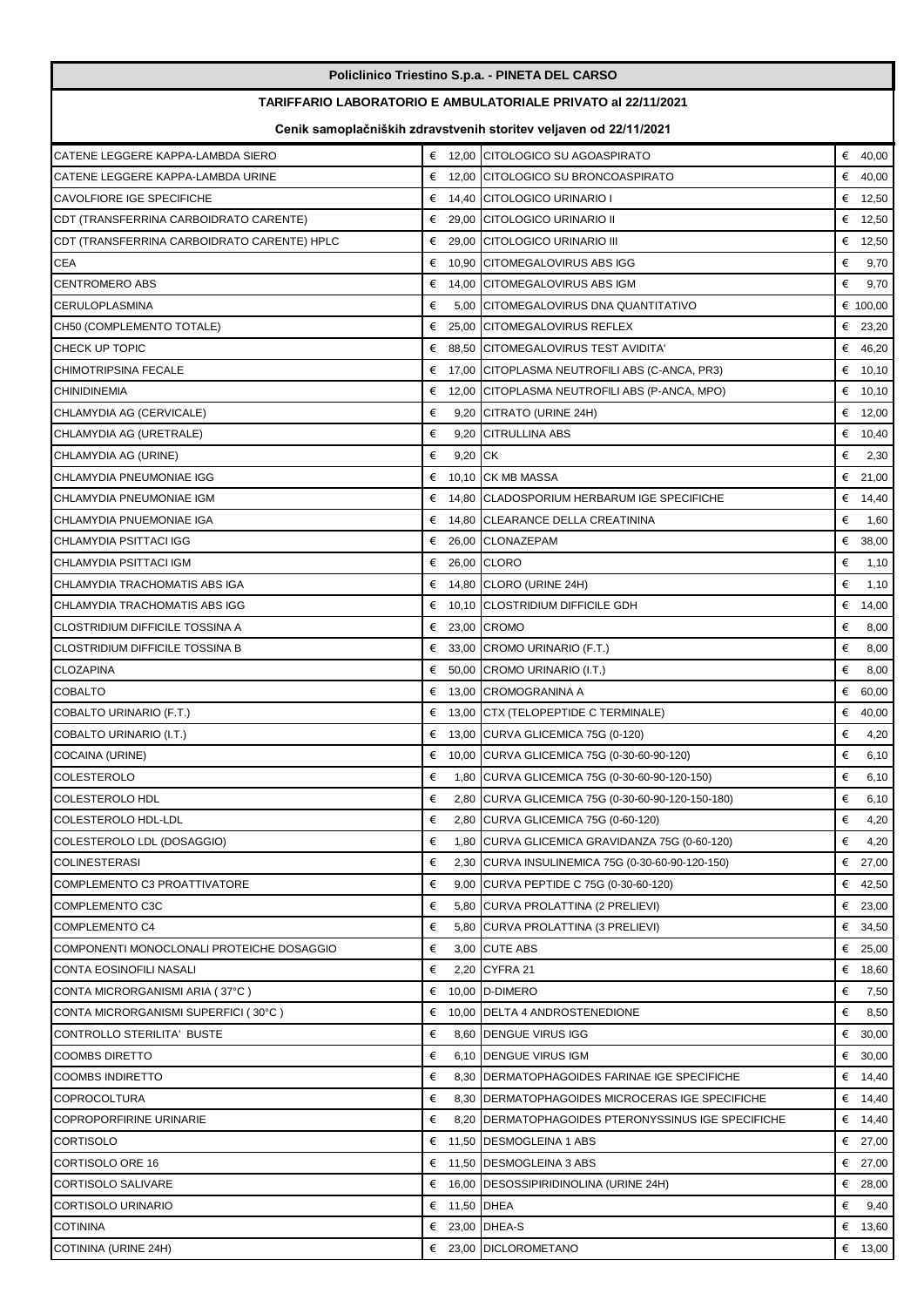| Policlinico Triestino S.p.a. - PINETA DEL CARSO           |        |                                                                        |            |  |
|-----------------------------------------------------------|--------|------------------------------------------------------------------------|------------|--|
|                                                           |        | TARIFFARIO LABORATORIO E AMBULATORIALE PRIVATO al 22/11/2021           |            |  |
|                                                           |        | Cenik samoplačniških zdravstvenih storitev veljaven od 22/11/2021      |            |  |
| COVID-19 RICERCA MOLECOLARE (TAMPONE RAPIDO)              |        | € 100,00 DICLOROMETANO URINARIO (F.T.)                                 | € $13,00$  |  |
| COVID-19 RICERCA MOLECOLARE (TAMPONE)                     |        | $66,60$ DICLOROMETANO URINARIO (I.T.)                                  | € $13,00$  |  |
| COVID-19 RICERCA MOLECOLARE (TAMPONE) BAMBINI 3 - 12 ANNI | €      | 66,60 DIFTERITE ABS                                                    | € 40,00    |  |
| COXACKIE VIRUS A ABS IG TOTALI                            |        | € 23,00 DIGOSSINA                                                      | €<br>9,80  |  |
| COXACKIE VIRUS B ABS IG TOTALI                            | €      | 20,00 DIIDROTESTOSTERONE                                               | € 20,20    |  |
| COXACKIE VIRUS B ABS IGM                                  | €      | 50,00 DISBIOSI MICROBICA                                               | € 32,00    |  |
| COXIELLA BURNETII IGG FASE 2 ABS                          | €      | 24,00 DNA EMOCROMATOSI                                                 | € 60,00    |  |
| COXIELLA BURNETII IGM FASE 2 ABS                          | €      | 24,00 DNA FIBROSI CISTICA (88 MUTAZIONI)                               | € 193,00   |  |
| <b>CREATININA</b>                                         | €      | 2,00 DNA FIBROSI CISTICA (GENE COMPLETO CFTR)                          | € 490,00   |  |
| CREATININA (URINE 24H)                                    | €      | 2,00 DNA HLA B27                                                       | € 78,00    |  |
| CREATININURIA (MICROALBUMINURIA)                          | €      | 2,00 DNA MYCOBACTERIUM TBC                                             | € 102,00   |  |
| CREATINURIA (CAMPIONE SPONTANEO)                          | €      | 2,00 DNA NATIVO ABS                                                    | € 10,50    |  |
| <b>CRIOGLOBULINE</b>                                      | €      | 1,50 DNASI B ABS                                                       | €<br>7,50  |  |
| <b>DOPAMINA</b>                                           | €      | 17,00 ES. ISTOLOGICO 2                                                 | € 45,00    |  |
| DOPAMINA URINE 24H                                        | €      | 17,00 ES. ISTOLOGICO 3                                                 | € 45,00    |  |
| ECHINOCOCCO ABS IGG                                       | €      | 20.00 ES. ISTOLOGICO 4                                                 | € 45,00    |  |
| ECHOVIRUS NEUROTROPI ABS IG TOTALI                        | €      | 15,00 ES. ISTOLOGICO 5                                                 | € 45,00    |  |
| ECHOVIRUS PNEUMOTROPI ABS IG TOTALI                       | €      | 15,00 ES. ISTOLOGICO 6                                                 | € 45,00    |  |
|                                                           | €      | 32,00 ES. ISTOLOGICO APP.DIG.: BIOPSIA ENDOSCOPICA (SEDE UNICA)        |            |  |
| ELASTASI 1 PANCREATICA (FECI)                             |        |                                                                        | € 45,00    |  |
| <b>ELETTROFORESI PROTEICA</b>                             | €<br>€ | 6,80 ES. ISTOLOGICO APP.DIG.: BIOPSIA ENDOSCOPICA (SEDE UNICA) 2       | € 45,00    |  |
| ELETTROFORESI PROTEINE (URINE 24H)                        |        | 4,10 ES. ISTOLOGICO APP.DIG.: BIOPSIA ENDOSCOPICA (SEDE UNICA) 3       | € 45,00    |  |
| <b>EMOCOLTURA</b>                                         | €      | 23,40 ES. ISTOLOGICO APP.DIG.: BIOPSIA ENDOSCOPICA (SEDE UNICA) 4      | € 45,00    |  |
| <b>EMOCROMO CON FORMULA</b>                               | €      | 5,30 ES. ISTOLOGICO APP.DIG.: BIOPSIA ENDOSCOPICA (SEDE UNICA) 5       | € 45,00    |  |
| <b>EMOGASANALISI</b>                                      | €      | 17,50 ES. ISTOLOGICO APP.DIG.: BIOPSIA ENDOSCOPICA (SEDE UNICA) 6      | € 45,00    |  |
| <b>EMOGLOBINA ASSETTO</b>                                 | €      | 35,80 ES. ISTOLOGICO APP.DIG.: BIOPSIA ENDOSCOPICA (SEDI MULTIPLE)     | € 65,00    |  |
| EMOGLOBINA GLICOSILATA                                    | €      | 13,60 ES. ISTOLOGICO APP.DIG.: POLIPECTOMIA ENDOSCOPICA (SEDE UNICA)   | € 45,00    |  |
| ENA ANTIGENE J0 1 ABS                                     | €      | 10,90 ES. ISTOLOGICO APP.DIG.:POLIPECTOMIA ENDOSCOPICA(SEDE UNICA) 2   | € 45,00    |  |
| ENA ANTIGENE SCL 70 ABS                                   | €      | 10,90 ES. ISTOLOGICO APP.DIG.:POLIPECTOMIA ENDOSCOPICA(SEDE UNICA) 3   | € 45,00    |  |
| ENA ANTIGENE SSA (RO) ABS                                 |        | € 10,90 ES. ISTOLOGICO APP.DIG.:POLIPECTOMIA ENDOSCOPICA(SEDE UNICA) 4 | € 45,00    |  |
| <b>ENA ANTIGENE SSB (LA) ABS</b>                          |        | € 10,90 ES. ISTOLOGICO APP.DIG.:POLIPECTOMIA ENDOSCOPICA(SEDE UNICA) 5 | € 45,00    |  |
| <b>ENA SCREENING</b>                                      |        | € 10,90 ES. ISTOLOGICO APP.DIG.:POLIPECTOMIA ENDOSCOPICA(SEDE UNICA) 6 | € 45,00    |  |
| <b>ENDOMISIO ABS IGA</b>                                  | €      | 6,40 ES. ISTOLOGICO APP.DIG.: POLIPECTOMIA ENDOSCOPICA (SEDI MULTIPLE) | € 65,00    |  |
| <b>ENDOMISIO ABS IGG</b>                                  | €      | 6,40 ES. ISTOLOGICO CAVO ORALE                                         | € 45,00    |  |
| ENOLASI NEURONESPECIFICA                                  | €      | 16,30 ES. ISTOLOGICO CUTE (ESCISSIONALE)                               | € 45,00    |  |
| EPARINA - FP4 ABS                                         | €      | 86,00 ES. ISTOLOGICO CUTE (PUNCH O SHAVE)                              | € 45,00    |  |
| <b>EPATITE A PROFILO</b>                                  | €      | 19,40 ES. ISTOLOGICO CUTE E/O TESSUTI MOLLI                            | € 45,00    |  |
| <b>EPATITE B REFLEX</b>                                   | €      | 35,90 ES. ISTOLOGICO: COLECISTI                                        | € 45,00    |  |
| EPATITE DELTA (HDV) RNA                                   |        | € 95,00 ES. ISTOLOGICO: RESEZIONE COLON                                | € 160,00   |  |
| <b>EPATITE DELTA ABS</b>                                  |        | € 10,70 ESAME BIOCHIMICO LIQUIDO PLEURICO                              | €<br>9,90  |  |
| <b>EPATITE DELTA PROFILO</b>                              |        | € 29,90 ESAME CHIMICO DEL CALCOLO                                      | €<br>8,90  |  |
| <b>EPATITE E IGG</b>                                      |        | € 30,00 ESAME CITOLOGICO                                               | € 25,82    |  |
| EPITELIO CONIGLIO IGE SPECIFICHE                          |        | € 14,40 ESAME CITOLOGICO ESPETTORATO                                   | € 23,90    |  |
| EPITELIO DI CANE IGE SPECIFICHE                           |        | € 14,40 ESAME COLTURALE                                                | €<br>5,90  |  |
| EPITELIO DI GATTO IGE SPECIFICHE                          |        | € 14,40 ESAME COLTURALE PER MICETI                                     | €<br>2,40  |  |
| EPITELIO DI RATTO IGE SPECIFICHE                          |        | $∈$ 14,40 [ESAME DEL MIDOLLO OSSEO (APPOSIZIONE E/O STRISCIO)          | €<br>26,60 |  |
| EPSTEIN BARR ABS IGG (EA)                                 |        | € 11,90 ESAME FECI                                                     | €<br>4,30  |  |
| EPSTEIN BARR ABS IGG (EBNA)                               |        | € 11,90 ESAME LIQUIDO ASCITICO                                         | €<br>3,50  |  |
| EPSTEIN BARR ABS IGG (VCA)                                |        | € 11,90 ESAME LIQUIDO PERITONEALE                                      | €<br>3,50  |  |
| EPSTEIN BARR ABS IGM (VCA)                                |        | € 11,90 ESAME LIQUIDO PLEURICO                                         | €<br>3,50  |  |
| <b>EPSTEIN BARR DNA</b>                                   |        | € 100,00 ESAME LIQUIDO SINOVIALE                                       | €<br>2,30  |  |
| EPSTEIN BARR REFLEX                                       |        | € 38,10 ESAME URINE COMPLETO                                           | €<br>3,00  |  |
| ERBA CANINA IGE SPECIFICHE                                |        | € 14,40 ESAME URINE COMPLETO (II GETTO)                                | €<br>3,00  |  |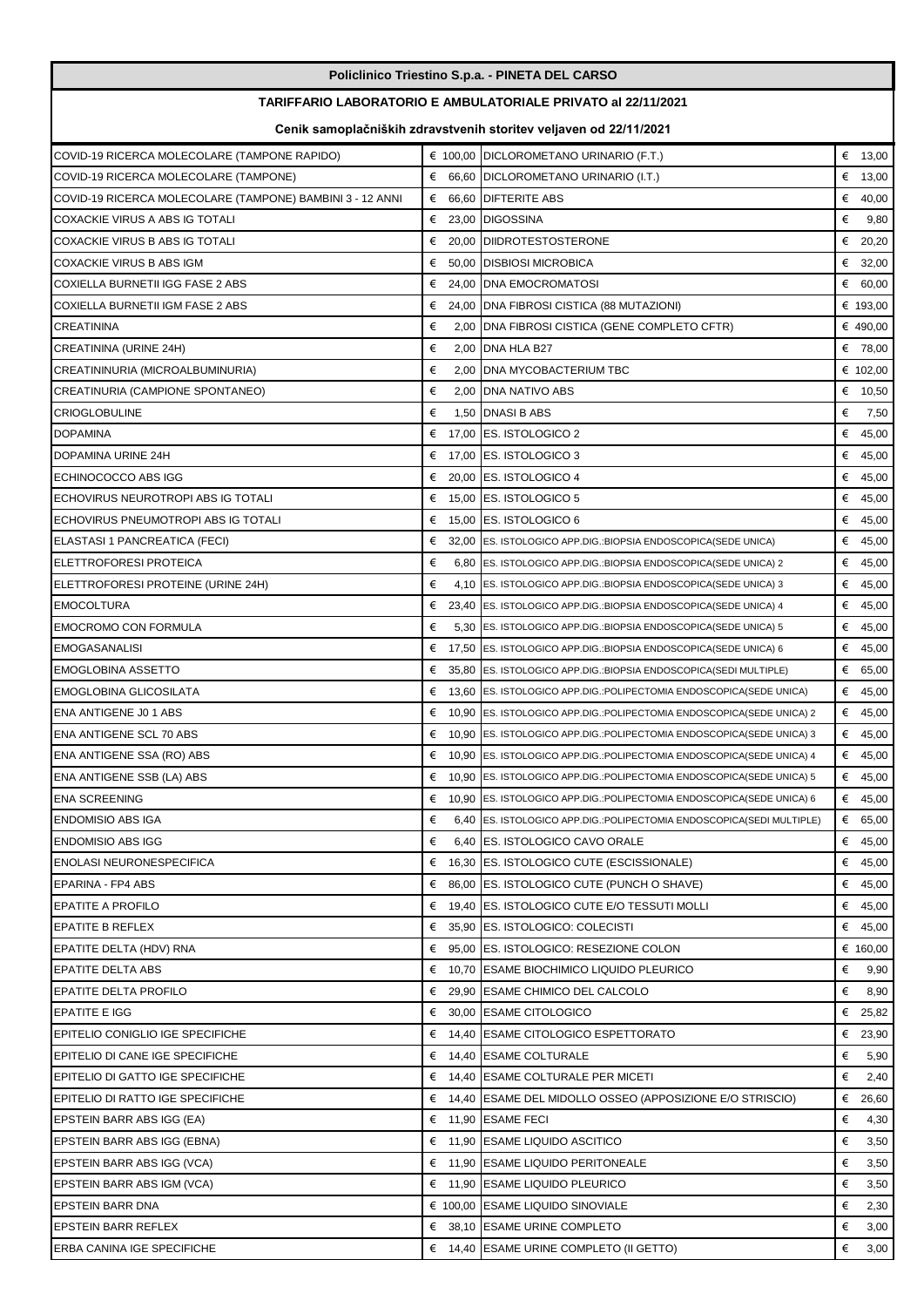| Policlinico Triestino S.p.a. - PINETA DEL CARSO |                         |                                                                   |                 |  |
|-------------------------------------------------|-------------------------|-------------------------------------------------------------------|-----------------|--|
|                                                 |                         | TARIFFARIO LABORATORIO E AMBULATORIALE PRIVATO al 22/11/2021      |                 |  |
|                                                 |                         | Cenik samoplačniških zdravstvenih storitev veljaven od 22/11/2021 |                 |  |
| ERBA MAZZOLINA IGE SPECIFICHE                   |                         | € 14,40 ESCREATO (COLTURA)                                        | € $16,20$       |  |
| <b>ERITROPOIETINA</b>                           |                         | € 15,60 ESTRIOLO                                                  | € $11,50$       |  |
| <b>ES. ISTOLOGICO</b>                           |                         | € 45,00 ESTRIOLO LIBERO                                           | € 11,80         |  |
| ES. ISTOLOGICO (SEDI MULTIPLE)                  |                         | € 65.00 ESTRONE                                                   | € $13,40$       |  |
| ETILGLUCORONIDE SCREENING (URINE MATTINO)       | € 50,00 FSH             |                                                                   | € 11,50         |  |
| <b>ETOSUCCIMIDE</b>                             | 8,10 FT3<br>€           |                                                                   | € $13,80$       |  |
| EUROGLYPHUS MAYNEI IGE SPECIFICHE               | € 14,40 FT4             |                                                                   | € 13,80         |  |
| <b>EVEROLIMUS</b>                               |                         | € 30,00 FUNGHI CHAMPIGNON IGE SPECIFICHE                          | € 14,40         |  |
| <b>FATTORE II DNA</b>                           |                         | € 46,00 GAMBERO IGE SPECIFICHE                                    | € 14,40         |  |
| <b>FATTORE II PROTROMBINA</b>                   |                         | € 12,70 GAMMA GT                                                  | €<br>2,30       |  |
| <b>FATTORE INTRINSECO ABS</b>                   |                         | € 25.00 GANGLIOSIDI GM1 ABS IGM                                   | € 45,00         |  |
| <b>FATTORE IX</b>                               |                         | € 17,00 GANGLIOSIDI GM2 ABS IGG                                   | € 45,00         |  |
| <b>FATTORE V</b>                                |                         | € 12,70 GASTRINA                                                  | € $10,30$       |  |
| <b>FATTORE V DI LEIDEN</b>                      |                         | € 46,00 GASTROPANEL                                               | € 120,00        |  |
| <b>FATTORE VII</b>                              |                         | $\epsilon$ 12,70 GENE NRAS RICERCA MUTAZIONI ESONI 2,3,4          | € 200,00        |  |
| <b>FATTORE VIIIC</b>                            |                         | € 17,00 GENOTIPO PAI1                                             | € 105,00        |  |
| <b>FATTORE X</b>                                |                         | € 12,70 GIALLONE IGE SPECIFICHE (VESPULA SPECIES)                 | € $14,40$       |  |
| <b>FATTORE XI</b>                               |                         | € 21,00 GIARDIA AG RICERCA DIRETTA                                | € 19,80         |  |
| <b>FATTORE XII</b>                              |                         | € 21,00 GICA (CA 19-9)                                            | € 14,50         |  |
| <b>FATTORE XIII</b>                             |                         | € 12,70 GLIADINA DEAMIDATA ABS IGA                                | € 10,10         |  |
| FENCICLIDINA (URINE SPONTANEE)                  |                         | € 10,00 GLIADINA DEAMIDATA ABS IGG                                | € $10,10$       |  |
| FENITOINA (DINTOINA)                            | €                       | 9,60 GLICEMIA CAPILLARE                                           | €<br>2,00       |  |
| FENOLO URINARIO (F.T.)                          |                         | € 10,00 GLICOPROTEINA MIELINA ASSOCIATA (MAG) ABS                 | € 15,00         |  |
| FENOLO URINARIO (I.T.)                          |                         | € 10,00 GLUCAGONE                                                 | €<br>7,30       |  |
| <b>FERRITINA</b>                                |                         | € 13,90 GLUCOSIO                                                  | €<br>1,40       |  |
| FERRO (URINE 24H)                               |                         | € 11,00 GLUCOSIO (URINE 24H)                                      | €<br>1,40       |  |
| <b>FIBRINOGENO</b>                              | €                       | 2,30 GLUCOSIO 6 FOSFATO DEIDROGENASI                              | €<br>8,30       |  |
| <b>FICO IGE SPECIFICHE</b>                      |                         | € 14,40 GLUCOSIO POST PRANDIALE                                   | €<br>1,40       |  |
| <b>FLECAINIDE</b>                               | €                       | 50,00 GLUTINE IGE SPECIFICHE                                      | € $14,40$       |  |
| <b>FLUORO</b>                                   |                         | € 53,00 GLYCYPHAGUS DOMESTICUS IGE SPECIFICHE                     | € 14,40         |  |
| FLUORURI URINARI I.T.                           |                         | $\epsilon$ 14,00 GOT (AST)                                        | $\epsilon$ 2,30 |  |
| <b>FOLATI</b>                                   |                         | € 13,80 GPT (ALT)                                                 | €<br>2,30       |  |
| FORFORA CAVALLO IGE SPECIFICHE                  |                         | € 14,40 GRAMIGNA IGE SPECIFICHE                                   | € 14,40         |  |
| FORFORA DI CANE IGE SPECIFICHE                  |                         | € 14,40 GRANCHIO IGE SPECIFICHE                                   | € 14,40         |  |
| <b>FORMAGGIO FERMENTATO IGE SPECIFICHE</b>      |                         | $\epsilon$ 14,40 GRANO IGE SPECIFICHE                             | € 14,40         |  |
| FORMAGGIO MOLLE IGE SPECIFICHE                  |                         | $\epsilon$ 14,40 GRANO SARACENO IGE SPECIFICHE                    | € 14,40         |  |
| <b>FOSFATASI ACIDA</b>                          | €                       | 2,40 GREER LABS INC IGE SPECIFICHE                                | € 14,40         |  |
| <b>FOSFATASI ACIDA PROSTATICA</b>               |                         | € 14,40 GRUPPO SANGUIGNO                                          | €<br>6,80       |  |
| <b>FOSFATASI ALCALINA</b>                       | €                       | 2,30 HAEMOPHILUS INFLUENZAE B ANTICORPI                           | € 14,00         |  |
| FOSFATASI ALCALINA ISOENZIMI                    |                         | € 20,00 HARMONY MICRODELEZIONI 22Q                                | € 150,00        |  |
| FOSFATASI ALCALINA OSSEA                        | $\epsilon$ 26,00 HAV AB |                                                                   | $\epsilon$ 9,70 |  |
| FOSFATI (URINE 24H)                             | €                       | 1,40 HAV ABS IGM                                                  | €<br>9,70       |  |
| <b>FOSFATO INORGANICO</b>                       | €                       | $1,40$ HBC ABS                                                    | €<br>9,70       |  |
| <b>FRAGOLA IGE SPECIFICHE</b>                   |                         | $\epsilon$ 14,40 HBC ABS IGM                                      | €<br>9,70       |  |
| <b>FRASSINO IGE SPECIFICHE</b>                  |                         | € 14,40 HBE ABS                                                   | €<br>9,70       |  |
| <b>FREE BETA - HCG</b>                          | € 11,10 HBE AG          |                                                                   | €<br>9,70       |  |
| <b>FRUTTOSAMINA</b>                             | €                       | 2,80 HBS ABS                                                      | €<br>9,70       |  |
| <b>HBS AG</b>                                   | €                       | 9,70 IDENTIFICAZIONE SIEROLOGICA DI BATTERI                       | €<br>6,00       |  |
| HBS AG TEST DI CONFERMA                         |                         | € 12,30 IDENTIFICAZIONE SIEROLOGICA E.COLI PATOGENI DA COLTURA    | €<br>7,90       |  |
| <b>HBV DNA QUANTITATIVO</b>                     |                         | $\epsilon$ 100,00 <b>IDROSSIPIRENE URINARIO (F.T.)</b>            | € 22,00         |  |
| HCV ABS (TEST DI SCREENING)                     |                         | $\epsilon$ 9,70 IDROSSIPIRENE URINARIO (I.T.)                     | € 22,00         |  |
| HCV ABS (TEST DI SCREENING) REFLEX              |                         | € 10,70 IDROSSIPROLINURIA URINE 24H                               | € $15,70$       |  |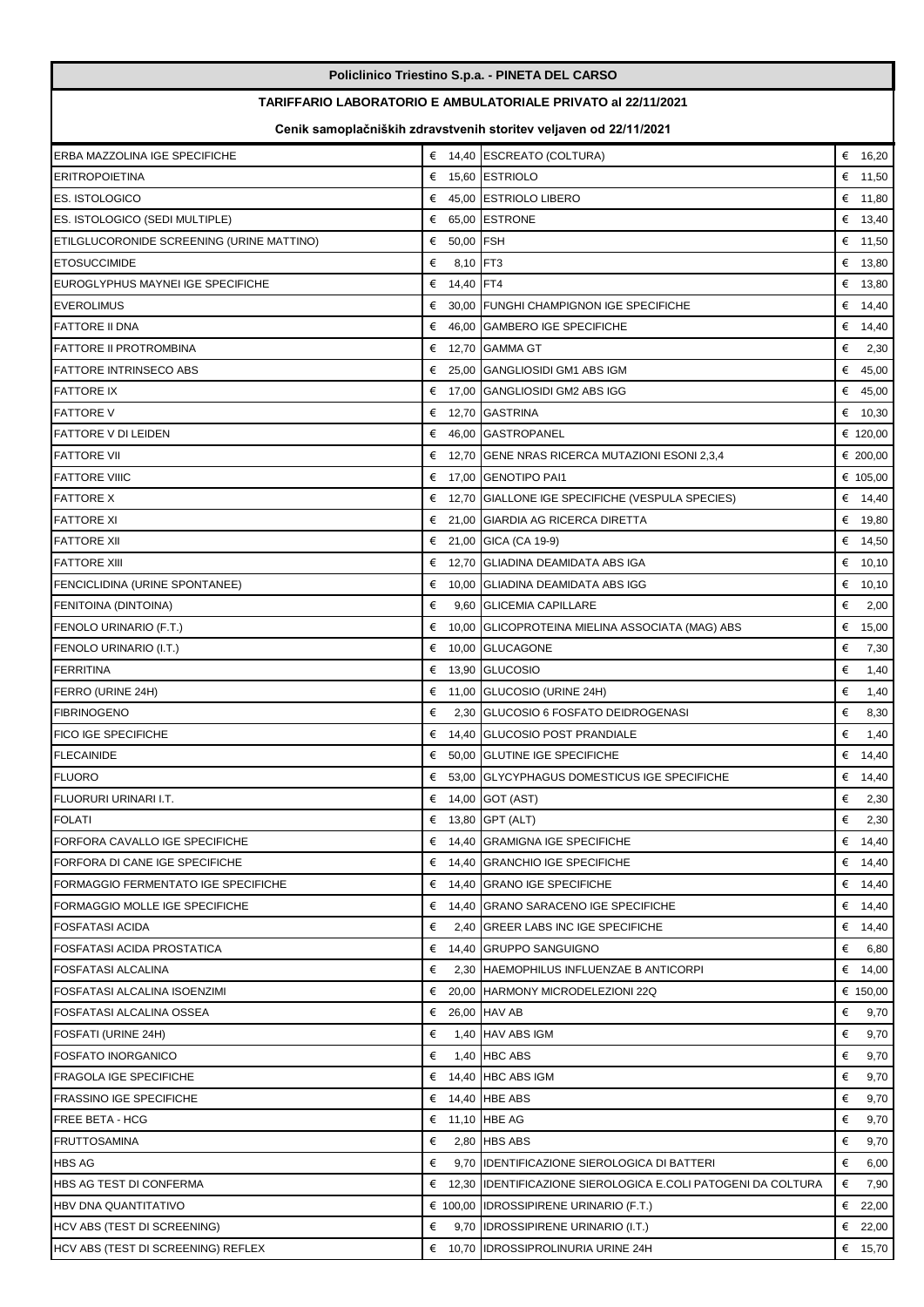| Policlinico Triestino S.p.a. - PINETA DEL CARSO               |                                                                   |                                                               |               |  |  |  |
|---------------------------------------------------------------|-------------------------------------------------------------------|---------------------------------------------------------------|---------------|--|--|--|
| TARIFFARIO LABORATORIO E AMBULATORIALE PRIVATO al 22/11/2021  |                                                                   |                                                               |               |  |  |  |
|                                                               | Cenik samoplačniških zdravstvenih storitev veljaven od 22/11/2021 |                                                               |               |  |  |  |
| HCV RIBA TEST DI CONFERMA                                     |                                                                   | € 95,00 IGA SECRETORIE                                        | € 16,00       |  |  |  |
| <b>HCV RNA GENOTIPO</b>                                       |                                                                   | € 68.00 IGE TOTALI                                            | € $10,90$     |  |  |  |
| HCV RNA QUANTITATIVO                                          |                                                                   | € 68,30 IGF - BP3                                             | € 65,00       |  |  |  |
| HE4                                                           |                                                                   | € 72,00 IMMUNOCOMPLESSI CIRCOLANTI                            | €<br>6,90     |  |  |  |
| <b>HELICOBACTER PYLORI (FECI)</b>                             |                                                                   | € 16,80 IMMUNOFISSAZIONE SIERO                                | €<br>26,20    |  |  |  |
| <b>HELICOBACTER PYLORI ABS IGG</b>                            |                                                                   | € 15,70 IMMUNOFISSAZIONE URINE                                | € 26,20       |  |  |  |
| HELICOBACTER PYLORI IGA (CONFERMA)                            | €                                                                 | 46,00 IMMUNOGLOBULINE IGA                                     | €<br>5,20     |  |  |  |
| HELICOBACTER PYLORI IGA (SCREENING)                           |                                                                   | € 26,00 IMMUNOGLOBULINE IGD                                   | € 11,00       |  |  |  |
| HERPES SIMPLEX PROFILO                                        | €                                                                 | 19,40 IMMUNOGLOBULINE IGG                                     | €<br>5,20     |  |  |  |
| <b>HERPES VIRUS 1 ABS IGG</b>                                 | €                                                                 | 13,80 IMMUNOGLOBULINE IGG (SOTTOCLASSI)                       | €<br>75,50    |  |  |  |
| <b>HERPES VIRUS 1-2 ABS IGM</b>                               |                                                                   | € 15,70 IMMUNOGLOBULINE IGM                                   | €<br>5,20     |  |  |  |
| <b>HERPES VIRUS 1-2 DNA</b>                                   |                                                                   | € 80,00 INDICE H.O.M.A.                                       | €<br>$\omega$ |  |  |  |
| <b>HERPES VIRUS 2 ABS IGG</b>                                 |                                                                   | $\epsilon$ 13,80 INDICE PHI (INDICE DI SALUTE DELLA PROSTATA) | € 135,00      |  |  |  |
| <b>HERPES VIRUS 6 IGG</b>                                     | €                                                                 | 18,00 INDICE R.O.M.A. POSTMENOPAUSA                           | €             |  |  |  |
| <b>HERPES VIRUS 8 DNA</b>                                     |                                                                   | € 80,00 INDICE R.O.M.A. PREMENOPAUSA                          | €<br>$\sim$   |  |  |  |
| HIV 1 RNA QUANTITATIVO                                        |                                                                   | € 150,00 INFLUENZA A ABS SCREENING TEST                       | € 25,00       |  |  |  |
| HIV 1/2 RIBA TEST DI CONFERMA                                 |                                                                   | € 125,00 INIBINA B                                            | € 60,00       |  |  |  |
| HIV 1-2 AB (TEST DI SCREENING) REFLEX                         |                                                                   | $\epsilon$ 23,90 INSULA ABS (ICA)                             | €<br>7,60     |  |  |  |
| HLA MORBO CELIACO DQ2-DQ8                                     |                                                                   | € 112,00 INSULINA                                             | €<br>8,50     |  |  |  |
| HLA TIPIZZAZIONE COMPLETA (LOCI A-B-C, DR-DQ)                 |                                                                   | € 540,00 INSULINA ABS (AIAA)                                  | € $10,80$     |  |  |  |
| HLA TIPIZZAZIONE LOCUS A                                      |                                                                   | € 120,00 INTERFERONE GAMMA                                    | € 40,00       |  |  |  |
| HLA TIPIZZAZIONE LOCUS B                                      |                                                                   | € 120,00 INTERLEUCHINA 2                                      | € 100,00      |  |  |  |
| HLA TIPIZZAZIONE LOCUS C                                      |                                                                   | € 120,00 INTERLEUCHINA 6                                      | € 100,00      |  |  |  |
| HLA TIPIZZAZIONE LOCUS DR                                     |                                                                   | € 100,00 IODIO URINE 24 H                                     | € 33,00       |  |  |  |
| HLA-G                                                         |                                                                   | € 200,00 ISOENZIMI CK                                         | € 40,00       |  |  |  |
| HOLLISTER-STIER LABS IGE SPECIFICHE                           |                                                                   | € 14,40 ISTAMINA                                              | € 65,00       |  |  |  |
| HPV DA CAMPIONE ISTOLOGICO                                    |                                                                   | € 60,00 KIWI IGE SPECIFICHE                                   | € 14,40       |  |  |  |
| HPV DNA GENOTIPIZZAZIONE                                      |                                                                   | € 90,00 LAMOTRIGINA                                           | € 11,80       |  |  |  |
| HTLV I/II ABS (SCREENING)                                     | €                                                                 | 55,50 LANCIUOLA IGE SPECIFICHE                                | € $14,40$     |  |  |  |
| <b>IDENTIFICAZIONE BIOCHIMICA DI BATTERI</b>                  |                                                                   | € 10,80 LATTE IGE SPECIFICHE                                  | € 14,40       |  |  |  |
| IDENTIFICAZIONE BIOCHIMICA E SIEROLOGICA DI GRUPPO SALMONELLE | €                                                                 | 6,50 LATTICE DI GOMMA IGE SPECIFICHE                          | € $14,40$     |  |  |  |
| IDENTIFICAZIONE BIOCHIMICA E SIEROLOGICA SHIGELLE             |                                                                   | € 10,50 LATTUGA IGE SPECIFICHE                                | € 14,40       |  |  |  |
| IDENTIFICAZIONE BIOCHIMICA E.COLI PATOGENI DA COLTURA         | €                                                                 | 7,20 LDH                                                      | €<br>2,30     |  |  |  |
| <b>IDENTIFICAZIONE BIOCHIMICA MICETI</b>                      | €                                                                 | 10,10 LDH (VERSAMENTO CAVITARIO)                              | €<br>2,30     |  |  |  |
| <b>IDENTIFICAZIONE BIOCHIMICA MICOBATTERI</b>                 | €                                                                 | 7,20 LDH ISOENZIMI                                            | € 20,00       |  |  |  |
| IDENTIFICAZIONE BIOCHIMICA MICOPLASMI                         | €                                                                 | 7,20 LEGIONELLA PNEUMOPHILA AG SOLUBILE (URINE)               | € 25,00       |  |  |  |
| IDENTIFICAZIONE BIOCHIMICA UREAPLASMA UREALYTICUM             | €                                                                 | 5,50 LEGIONELLA PNEUMOPHILA IGG                               | €<br>18,00    |  |  |  |
| IDENTIFICAZIONE MICROSCOPICA MICETI                           | €                                                                 | 2,40 LEGIONELLA PNEUMOPHILA IGM                               | € 18,00       |  |  |  |
| LEISHMANIOSI ABS                                              | €                                                                 | 38,00 MERCURIO                                                | € 13,00       |  |  |  |
| LENTICCHIA IGE SPECIFICHE                                     | €                                                                 | 14,40 MERCURIO URINARIO F.T.                                  | €<br>13,00    |  |  |  |
| LEPIDOGLYPHUS DESTRUCTOR IGE SPECIFICHE                       | €                                                                 | 14,40 MERCURIO URINARIO I.T.                                  | € $13,00$     |  |  |  |
| LEPTINA                                                       | €                                                                 | 57,00 MERLUZZO IGE SPEFICICHE                                 | € 14,40       |  |  |  |
| LEPTOSPIRA ABS IG TOTALI                                      | €                                                                 | 16,00 METADONE URINARIO                                       | € 10,00       |  |  |  |
| LEVETIRACETAM (KEPPRA)                                        | €                                                                 | 45,00 METAEMOGLOBINA                                          | €<br>9,00     |  |  |  |
| LH                                                            | €                                                                 | 11,50 METAMFETAMINE (URINE SPONTANEE)                         | € $10,00$     |  |  |  |
| LIEVITO ACIDO NATURALE IGE SPECIFICHE                         | €                                                                 | 14,40 METANEFRINE URINE 24H                                   | € 17,00       |  |  |  |
| LIEVITO BIRRA IGE SPECIFICHE                                  | €                                                                 | 14,40 METILETILCHETONE                                        | €<br>14,00    |  |  |  |
| LINFOCITI B CD19+                                             | €                                                                 | 18,80 METILETILCHETONE URINARIO (F.T.)                        | € 14,00       |  |  |  |
| LINFOCITI CD25+                                               | €                                                                 | 18,80 METILETILCHETONE URINARIO (I.T.)                        | € 14,00       |  |  |  |
| LINFOCITI CD34+                                               | €                                                                 | 18,80 MICOFENOLATO                                            | € $85,00$     |  |  |  |
| LINFOCITI NK CD56+ CD16+                                      | €                                                                 | 17,10 MICROALBUMINURIA (SECONDE URINE MATTINO)                | €<br>4,10     |  |  |  |
| LINFOCITI SUP. CD8+                                           | €                                                                 | 18,80 MICROALBUMINURIA (URINE 24)                             | €<br>4,10     |  |  |  |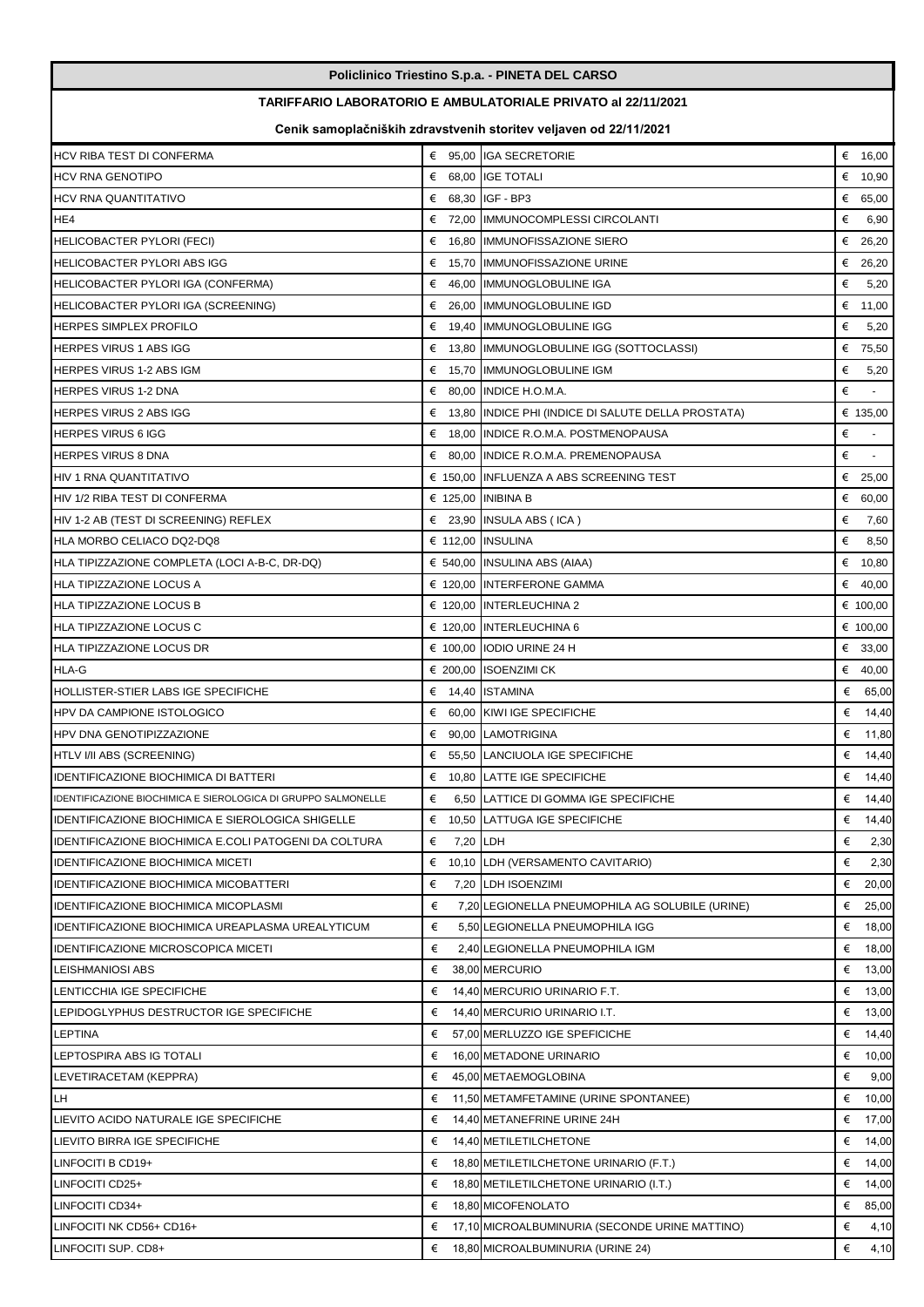| Policlinico Triestino S.p.a. - PINETA DEL CARSO  |                                                                   |                                                              |            |  |  |  |
|--------------------------------------------------|-------------------------------------------------------------------|--------------------------------------------------------------|------------|--|--|--|
|                                                  |                                                                   | TARIFFARIO LABORATORIO E AMBULATORIALE PRIVATO al 22/11/2021 |            |  |  |  |
|                                                  | Cenik samoplačniških zdravstvenih storitev veljaven od 22/11/2021 |                                                              |            |  |  |  |
| LINFOCITI T CD4+                                 | €                                                                 | 18,80 MICROALBUMINURIA MINUTATA NOTTURNA                     | €<br>4,10  |  |  |  |
| LINFOCITI T3 (CD3+)                              | €                                                                 | 21,90 MICRODELEZIONI CROMOSOMA Y                             | €<br>95,00 |  |  |  |
| LIPASI                                           | €                                                                 | 2,90 MICROSOMA ABS (LKM)                                     | €<br>7,30  |  |  |  |
| LIPOPROTEINA A                                   | €                                                                 | 12,10 MIELE IGE SPECIFICHE                                   | €<br>14,40 |  |  |  |
| LIQUIDO ASCITICO (COLTURA)                       | €                                                                 | 33,60 MINERALOGRAMMA                                         | € 115,00   |  |  |  |
| LIQUIDO CEFALO RACHIDIANO (COLTURA)              | €                                                                 | 33,60 MIOGLOBINA                                             | €<br>6,70  |  |  |  |
| LIQUIDO PERITONEALE (COLTURA)                    | €                                                                 | 33,60 MIOGLOBINA URINARIA (URINE SPONTANEE)                  | €<br>9,00  |  |  |  |
| LIQUIDO PLEURICO (COLTURA)                       | €                                                                 | 33,60 MITILI IGE SPECIFICHE                                  | €<br>14,40 |  |  |  |
| LIQUIDO SEMINALE (COLTURA)                       | €                                                                 | 5,50 MITOCONDRIO ABS (AMA)                                   | €<br>8,30  |  |  |  |
| LIQUIDO SEMINALE PROFILO                         | €                                                                 | 70,50 MIX ALBERI IGE SPECIFICHE (TP6)                        | €<br>14,40 |  |  |  |
| LIQUIDO SINOVIALE (COLTURA)                      | €                                                                 | 33,60 MIX ALBERI IGE SPECIFICHE (TP7)                        | €<br>14,40 |  |  |  |
| <b>LISOZIMA</b>                                  | €                                                                 | 32,00 MIX ALBERI PRECOCI IGE SPECIFICHE (TP5)                | €<br>14,40 |  |  |  |
| LISTERIA ABS TOTALI                              | €                                                                 | 19,50 MIX ALIMENTI IGE SPECIFICHE (FP1)                      | €<br>11,00 |  |  |  |
| <b>LITIO</b>                                     | €                                                                 | 3,70 MIX ALIMENTI IGE SPECIFICHE (FP2)                       | €<br>14,40 |  |  |  |
| LUPUS ANTICOAGULANT                              | €                                                                 | 4,10 MIX ALIMENTI IGE SPECIFICHE (FP25)                      | €<br>14,40 |  |  |  |
| <b>MACROPROLATTINA</b>                           |                                                                   | $\epsilon$ 170,00 MIX ALIMENTI IGE SPECIFICHE (FP3)          | €<br>14,40 |  |  |  |
| <b>MAGNESIO</b>                                  | €                                                                 | 1,50 MIX ALIMENTI IGE SPECIFICHE (FP5)                       | €<br>14,40 |  |  |  |
| MAGNESIO (URINE 24H)                             | €                                                                 | 1,50 MIX ALIMENTI IGE SPECIFICHE (FP51)                      | €<br>14,40 |  |  |  |
| MALARIA FALCIPARUM AB                            | €                                                                 | 18,00 MIX AMBIENTALE IGE SPECIFICHE                          | €<br>14,40 |  |  |  |
| <b>MANDORLA IGE SPECIFICHE</b>                   | €                                                                 | 14,40 MIX EPITELI IGE SPECIFICHE (EP71)                      | €<br>14,40 |  |  |  |
| <b>MANGANESE</b>                                 | €                                                                 | 14,00 MIX ERBE IGE SPECIFICHE (WP1)                          | €<br>14,40 |  |  |  |
| MANGANESE FINE TURNO                             | €                                                                 | 14,00 MIX ERBE IGE SPECIFICHE (WP3)                          | €<br>14,40 |  |  |  |
| <b>MANGANESE INIZIO TURNO</b>                    | €                                                                 | 14,00 MIX ERBE IGE SPECIFICHE (WP5)                          | €<br>14,40 |  |  |  |
| MDMA (ECSTASY) (URINE SPONTANEE)                 | €                                                                 | 10,00 MIX FARINE IGE SPECIFICHE                              | €<br>14,40 |  |  |  |
| <b>MELA IGE SPECIFICHE</b>                       | €                                                                 | 14,40 MIX GRAMINACEE IGE SPECIFICHE (GP1)                    | €<br>14,40 |  |  |  |
| MELANZANA IGE SPECIFICHE                         | €                                                                 | 14,40 MIX GRAMINACEE IGE SPECIFICHE (GP2)                    | €<br>14,40 |  |  |  |
| <b>MELATONINA SIERICA</b>                        | €                                                                 | 33,00 MIX GRAMINACEE IGE SPECIFICHE (GP4)                    | € 14,40    |  |  |  |
| MELONE IGE SPECIFICHE                            | €                                                                 | 14,40 MIX INALANTI IGE SPECIFICHE (IP8)                      | €<br>14,40 |  |  |  |
| MEMBRANA BASALE GLOMERULO ABS                    | €                                                                 | 14,00 MIX MUFFE IGE SPECIFICHE (MP1)                         | €<br>14,40 |  |  |  |
| MONOIDROSSI CARBAZEPINA                          | € $13,00$                                                         | ORTO-CRESOLO URINARIO (I.T.)                                 | € $12,00$  |  |  |  |
| MONOMETILFORMAMMIDE URINARIA (F.T.)              | €<br>15,80                                                        | <b>ORZO IGE SPECIFICHE</b>                                   | € 14,40    |  |  |  |
| MONOMETILFORMAMMIDE URINARIA (I.T.)              | €<br>15,80                                                        | <b>OSSALATI URINE 24 H</b>                                   | € 12,00    |  |  |  |
| <b>MONOTEST</b>                                  | €<br>7,70                                                         | <b>OSTEOCALCINA</b>                                          | €<br>22,40 |  |  |  |
| MORBILLO ABS IGG                                 | €<br>6,80                                                         | <b>OSTRICA IGE SPECIFICHE</b>                                | € 14,40    |  |  |  |
| <b>MORBILLO ABS IGM</b>                          | €<br>9,80                                                         | <b>OVAIO ABS</b>                                             | €<br>6,60  |  |  |  |
| MORBILLO PROFILO                                 | €<br>14,90                                                        | PALEINO ODOROSO IGE SPECIFICHE                               | € $14,40$  |  |  |  |
| MUCOSA GASTRICA ABS (APCA)                       | €<br>7,30                                                         | PANNELLO TROMBOFILIA 14 MUTAZIONI                            | € 180,00   |  |  |  |
| MUSCOLO LISCIO ABS (ASMA)                        | €                                                                 | 6,60 PAP TEST (CITOLOGIA CONVENZIONALE)                      | € 24,00    |  |  |  |
| MUSCOLO STRIATO ABS                              | €                                                                 | 6,60 PAP TEST (CITOLOGIA IN FASE LIQUIDA)                    | € 35,00    |  |  |  |
| <b>MUSK ABS</b>                                  | € 120,00                                                          | PAPILLOMA VIRUS HPV (PCR)                                    | € 60,00    |  |  |  |
| MUTAZIONE V617F GENE JAK2 (RICERCA QUANTITATIVA) | € 390,00 PAPP-A                                                   |                                                              | € 26,00    |  |  |  |
| MYCOPLASMA PNEUMONIAE ABS IGG                    |                                                                   | € 10,00 PARATORMONE                                          | € 18,50    |  |  |  |
| MYCOPLASMA PNEUMONIAE ABS IGM                    |                                                                   | € 14,30 PARIETARIA JUDAICA IGE SPECIFICHE                    | € 14,40    |  |  |  |
| MYCOPLASMA/UREAPLASMA (COLTURA SEMINALE)         |                                                                   | € 20,40 PARIETARIA OFFICINALIS IGE SPECIFICHE                | € 14,40    |  |  |  |
| MYCOPLASMA/UREAPLASMA (COLTURA URINE)            | €                                                                 | 20,40 PAROTITE ABS IGG                                       | €<br>8,40  |  |  |  |
| MYCOPLASMA/UREAPLASMA (TAMPONE CERVICALE)        | €<br>20,40                                                        | <b>PAROTITE ABS IGM</b>                                      | €<br>11,80 |  |  |  |
| MYCOPLASMA/UREAPLASMA (TAMPONE URETRALE)         | 20,40<br>€                                                        | <b>PAROTITE PROFILO</b>                                      | € 16,20    |  |  |  |
| NEISSERIA GONORRHOEAE (COLTURA)                  | €                                                                 | 2,80 PARVOVIRUS B19 ABS IGG                                  | €<br>12,00 |  |  |  |
| NEISSERIA GONORRHOEAE DNA                        | €                                                                 | 24,00 PARVOVIRUS B19 ABS IGM                                 | € 12,00    |  |  |  |
| <b>NICKEL</b>                                    | €                                                                 | 10,00 PARVOVIRUS PROFILO                                     | € 17,10    |  |  |  |
| NICKEL URINARIO (F.T.)                           | €                                                                 | 10,00 PATATA IGE SPECIFICHE                                  | € 14,40    |  |  |  |
|                                                  |                                                                   |                                                              |            |  |  |  |
| NICKEL URINARIO (I.T.)                           |                                                                   | € 10,00 PCR QUANTITATIVA                                     | € $10,00$  |  |  |  |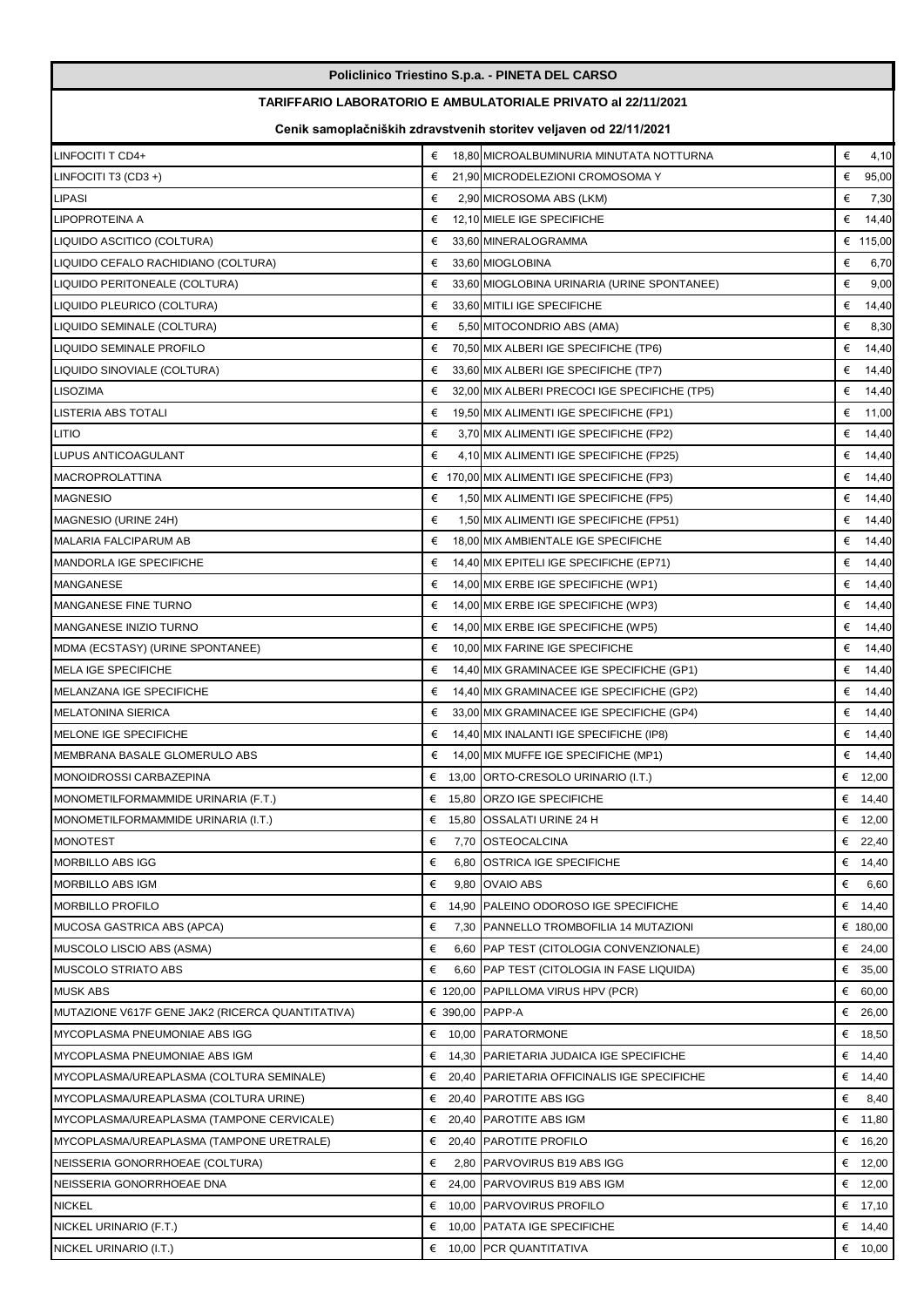| TARIFFARIO LABORATORIO E AMBULATORIALE PRIVATO al 22/11/2021<br>Cenik samoplačniških zdravstvenih storitev veljaven od 22/11/2021<br>€ 14,40 PENICILLINA G IGE SPECIFICHE<br>NOCCIOLA IGE SPECIFICHE<br>€ $14,40$<br>NOCCIOLO IGE SPECIFICHE<br>€ 14,40 PENICILLINA V IGE SPECIFICHE<br>€ 14,40<br>NOCE IGE SPECIFICHE<br>€ 14,40 PENICILLIUM NOTATUM IGE SPECIFICHE<br>€ $14,40$<br>NORADRENALINA<br>€ 23,30 PEPE NERO IGE SPECIFICHE<br>€ 14,40<br>€ 23,30 PEPTIDE C<br>€ $10,20$<br>NORADRENALINA (URINE 24H)<br>€ 17,00 PERA IGE SPECIFICHE<br>NORMETANEFRINE URINE 24H<br>€ 14,40<br>60,00 PESCA IGE SPECIFICHE<br>€ 14,40<br>NOROVIRUS RNA (FECI)<br>€<br>NUCLEO ABS<br>€<br>8,50 PHENOBARBITAL (GARDENALE)<br>€<br>7,10<br>NUMERO DI DIBUCAINA<br>€<br>4,00 PIASTRINE ABS (IDENTIFICAZIONE)<br>€ 100,00<br>14,40 PIOMBEMIA<br>€<br>OLIVE VERDI IGE SPECIFICHE<br>€ 17,90<br>OLIVO IGE SPECIFICHE<br>$\epsilon$ 14,40 PIOMBO URINARIO (F.T.)<br>€ 25,90<br>OMEGA SCREENING<br>55,00 PIOMBO URINARIO (I.T.)<br>€ 17,90<br>€<br><b>OMOCISTEINA</b><br>€<br>22,40 PIRIDINOLINA URINARIA (URINE 24H)<br>€ 27,00<br>€<br>56,00 PISELLO IGE SPECIFICHE<br>€ $14,40$<br>OMOCISTEINA DNA (MTHFR) A1298C<br>€ $14,40$<br>OMOCISTEINA DNA (MTHFR) C677T<br>€ 56,00 PISTACCHIO IGE SPECIFICHE<br>ONCONEURONALI ABS<br>€ 100,00 PNEUMOCOCCO ABS<br>€ 13,00<br>$\epsilon$ 10,00 POINT OF CARE<br>€<br>OPPIACEI URINARI (URINE SPONTANEE)<br>5,00<br>€ 60,00 POLIOVIRUS (ENTEROVIRUS) ABS<br>€ 65,00<br>ORMONE ANTI-MULLERIANO<br>ORMONE SOMATOTROPO<br>€<br>9,30 POLIPEPTIDE INTESTINALE VASOATTIVO (VIP)<br>€ 60,00<br>€<br>12,00 POLPO IGE SPECIFICHE<br>ORTO-CRESOLO URINARIO (F.T.)<br>€ 14,40<br>POMODORO IGE SPECIFICHE<br>€ 14,40 QUERCIA IGE SPECIFICHE<br>€<br>14,40<br>PORFIRINE TOTALI URINE 24H<br>15,00 RADICALI LIBERI OSSIGENO DERIVATI<br>€<br>€<br>22,00<br>5,30 RAME<br>€<br>€<br>4,30<br>PORFOBILINOGENO (URINE 24 H)<br>€<br>€<br>4,30<br>POTASSIO<br>1,10 RAME ( URINE 24 H)<br>€<br>€<br>1,10 RAME URINARIO (F.T.)<br>POTASSIO (URINE 24H)<br>4,30<br>€<br>POTENZIALE BIOLOGICO ANTIOSSIDANTE<br>€<br>23,00 RAME URINARIO (I.T.)<br>4,30<br>€<br>PREALBUMINA<br>€<br>15.00 RAPPORTO MICROALBUMINURIA/CREATININURIA<br>€<br>PRELIEVO A DOMICILIO<br>€ 30.00 RAPPORTO PSA FREE/TOTALE<br>€ 36,00 RECETTORE SOLUBILE DELLA TRANSFERRINA<br>€ 22,10<br>PRELIEVO A DOMICILIO EXTRAURBANO<br>PRELIEVO A DOMICILIO MULTIPLO (NELLA STESSA SEDE)<br>€ 22,00 RECETTORI ACETILCOLINA ABS<br>€ 40,00<br>PRELIEVO ARTERIOSO<br>€<br>4,50 RECETTORI TSH ABS<br>€<br>22,30<br>PRELIEVO CITOLOGICO<br>€<br>3,40 RENINA IN CLINOSTATISMO<br>€ 22,80<br>€<br>3,60 RENINA IN ORTOSTATISMO<br>€ 22,80<br>PRELIEVO DI SANGUE VENOSO<br>€<br>PRELIEVO FUORI PROVINCIA<br>€ 30,00 RESISTENZE OSMOTICA ERITROCITARIA<br>3,70<br>PRELIEVO MICROBIOLOGICO<br>€<br>3,40 RETICOLINA ABS<br>€<br>30,00<br>€<br><b>PREPARAZIONE</b><br>€<br>3,00 RETICOLOCITI<br>4,80<br>€<br>PREZZEMOLO IGE SPECIFICHE<br>$\epsilon$ 14.40 RETINOL BINDING PROTEINS<br>15,00<br>€<br>PRIME TEST 110<br>$\epsilon$ 218,00 REUMA TEST<br>4,20<br>€ 278,00 RICERCA DERMATOFITI<br>€<br>PRIME TEST 180<br>2,40<br>€<br>$\epsilon$ 138,00 RICERCA DIRETTA B.K. (BRONCOASPIRATO)<br>3,10<br>PRIME TEST 60<br>€<br>PRIMIDONE<br>$\epsilon$ 13,00 RICERCA DIRETTA B.K. (ESPETTORATO)<br>3,10<br>€<br>PRO-BNP<br>$\epsilon$ 40,00 RICERCA DIRETTA B.K. (LIQUIDO PLEURICO)<br>3,10<br>€<br><b>PROCALCITONINA</b><br>$\epsilon$ 45,00 RICERCA DIRETTA B.K. (URINE)<br>3,10<br>€<br>PROCOLLAGENE III PROPEPTIDE<br>€ 60,00 RICERCA DIRETTA DELLO STREPTOCOCCO DI GRUPPO A<br>5,20<br>PROGESTERONE<br>€ 11,50 RICERCA MICRO E MACROSCOPICA PARASSITI INTESTINALI<br>€<br>13,30<br>€<br>PROLATTINA<br>€ 11,50 RICERCA MICROSCOPICA DI GARDNERELLA VAGINALIS<br>1,70<br>€<br>PROPAFENONE<br>€ 45,00 RICERCA MICROSCOPICA GONOCOCCO<br>1,70<br>€<br>PROTEINA C ANTICOAGULANTE FUNZIONALE<br>€<br>8,10 RICERCA MICROSCOPICA TRICHOMONAS VAGINALIS<br>2,40<br>PROTEINA C REATTIVA AD ALTA SENSIBILITA'<br>€ 16,00 RICERCA PARASSITA MALARICO<br>€<br>7,00<br>€<br>PROTEINA CATIONICA EOSINOFILI (ECP)<br>$60,00$ RICERCA STREPTOCOCCO GR. B (RETTALE)<br>3,30<br>€<br>PROTEINA S 100<br>€<br>45,00 RICERCA STREPTOCOCCO GR. B (VAGINALE)<br>3,30<br>8,70 RICKETTSIA CONORI ABS IGG | Policlinico Triestino S.p.a. - PINETA DEL CARSO |   |  |         |  |  |  |  |
|-------------------------------------------------------------------------------------------------------------------------------------------------------------------------------------------------------------------------------------------------------------------------------------------------------------------------------------------------------------------------------------------------------------------------------------------------------------------------------------------------------------------------------------------------------------------------------------------------------------------------------------------------------------------------------------------------------------------------------------------------------------------------------------------------------------------------------------------------------------------------------------------------------------------------------------------------------------------------------------------------------------------------------------------------------------------------------------------------------------------------------------------------------------------------------------------------------------------------------------------------------------------------------------------------------------------------------------------------------------------------------------------------------------------------------------------------------------------------------------------------------------------------------------------------------------------------------------------------------------------------------------------------------------------------------------------------------------------------------------------------------------------------------------------------------------------------------------------------------------------------------------------------------------------------------------------------------------------------------------------------------------------------------------------------------------------------------------------------------------------------------------------------------------------------------------------------------------------------------------------------------------------------------------------------------------------------------------------------------------------------------------------------------------------------------------------------------------------------------------------------------------------------------------------------------------------------------------------------------------------------------------------------------------------------------------------------------------------------------------------------------------------------------------------------------------------------------------------------------------------------------------------------------------------------------------------------------------------------------------------------------------------------------------------------------------------------------------------------------------------------------------------------------------------------------------------------------------------------------------------------------------------------------------------------------------------------------------------------------------------------------------------------------------------------------------------------------------------------------------------------------------------------------------------------------------------------------------------------------------------------------------------------------------------------------------------------------------------------------------------------------------------------------------------------------------------------------------------------------------------------------------------------------------------------------------------------------------------------------------------------------------------------------------------------------------------------------------------------------------------------------------------------------------------------------------------------------------------------------------------------------------------------------------------------------------------------------------|-------------------------------------------------|---|--|---------|--|--|--|--|
|                                                                                                                                                                                                                                                                                                                                                                                                                                                                                                                                                                                                                                                                                                                                                                                                                                                                                                                                                                                                                                                                                                                                                                                                                                                                                                                                                                                                                                                                                                                                                                                                                                                                                                                                                                                                                                                                                                                                                                                                                                                                                                                                                                                                                                                                                                                                                                                                                                                                                                                                                                                                                                                                                                                                                                                                                                                                                                                                                                                                                                                                                                                                                                                                                                                                                                                                                                                                                                                                                                                                                                                                                                                                                                                                                                                                                                                                                                                                                                                                                                                                                                                                                                                                                                                                                                                                     |                                                 |   |  |         |  |  |  |  |
|                                                                                                                                                                                                                                                                                                                                                                                                                                                                                                                                                                                                                                                                                                                                                                                                                                                                                                                                                                                                                                                                                                                                                                                                                                                                                                                                                                                                                                                                                                                                                                                                                                                                                                                                                                                                                                                                                                                                                                                                                                                                                                                                                                                                                                                                                                                                                                                                                                                                                                                                                                                                                                                                                                                                                                                                                                                                                                                                                                                                                                                                                                                                                                                                                                                                                                                                                                                                                                                                                                                                                                                                                                                                                                                                                                                                                                                                                                                                                                                                                                                                                                                                                                                                                                                                                                                                     |                                                 |   |  |         |  |  |  |  |
|                                                                                                                                                                                                                                                                                                                                                                                                                                                                                                                                                                                                                                                                                                                                                                                                                                                                                                                                                                                                                                                                                                                                                                                                                                                                                                                                                                                                                                                                                                                                                                                                                                                                                                                                                                                                                                                                                                                                                                                                                                                                                                                                                                                                                                                                                                                                                                                                                                                                                                                                                                                                                                                                                                                                                                                                                                                                                                                                                                                                                                                                                                                                                                                                                                                                                                                                                                                                                                                                                                                                                                                                                                                                                                                                                                                                                                                                                                                                                                                                                                                                                                                                                                                                                                                                                                                                     |                                                 |   |  |         |  |  |  |  |
|                                                                                                                                                                                                                                                                                                                                                                                                                                                                                                                                                                                                                                                                                                                                                                                                                                                                                                                                                                                                                                                                                                                                                                                                                                                                                                                                                                                                                                                                                                                                                                                                                                                                                                                                                                                                                                                                                                                                                                                                                                                                                                                                                                                                                                                                                                                                                                                                                                                                                                                                                                                                                                                                                                                                                                                                                                                                                                                                                                                                                                                                                                                                                                                                                                                                                                                                                                                                                                                                                                                                                                                                                                                                                                                                                                                                                                                                                                                                                                                                                                                                                                                                                                                                                                                                                                                                     |                                                 |   |  |         |  |  |  |  |
|                                                                                                                                                                                                                                                                                                                                                                                                                                                                                                                                                                                                                                                                                                                                                                                                                                                                                                                                                                                                                                                                                                                                                                                                                                                                                                                                                                                                                                                                                                                                                                                                                                                                                                                                                                                                                                                                                                                                                                                                                                                                                                                                                                                                                                                                                                                                                                                                                                                                                                                                                                                                                                                                                                                                                                                                                                                                                                                                                                                                                                                                                                                                                                                                                                                                                                                                                                                                                                                                                                                                                                                                                                                                                                                                                                                                                                                                                                                                                                                                                                                                                                                                                                                                                                                                                                                                     |                                                 |   |  |         |  |  |  |  |
|                                                                                                                                                                                                                                                                                                                                                                                                                                                                                                                                                                                                                                                                                                                                                                                                                                                                                                                                                                                                                                                                                                                                                                                                                                                                                                                                                                                                                                                                                                                                                                                                                                                                                                                                                                                                                                                                                                                                                                                                                                                                                                                                                                                                                                                                                                                                                                                                                                                                                                                                                                                                                                                                                                                                                                                                                                                                                                                                                                                                                                                                                                                                                                                                                                                                                                                                                                                                                                                                                                                                                                                                                                                                                                                                                                                                                                                                                                                                                                                                                                                                                                                                                                                                                                                                                                                                     |                                                 |   |  |         |  |  |  |  |
|                                                                                                                                                                                                                                                                                                                                                                                                                                                                                                                                                                                                                                                                                                                                                                                                                                                                                                                                                                                                                                                                                                                                                                                                                                                                                                                                                                                                                                                                                                                                                                                                                                                                                                                                                                                                                                                                                                                                                                                                                                                                                                                                                                                                                                                                                                                                                                                                                                                                                                                                                                                                                                                                                                                                                                                                                                                                                                                                                                                                                                                                                                                                                                                                                                                                                                                                                                                                                                                                                                                                                                                                                                                                                                                                                                                                                                                                                                                                                                                                                                                                                                                                                                                                                                                                                                                                     |                                                 |   |  |         |  |  |  |  |
|                                                                                                                                                                                                                                                                                                                                                                                                                                                                                                                                                                                                                                                                                                                                                                                                                                                                                                                                                                                                                                                                                                                                                                                                                                                                                                                                                                                                                                                                                                                                                                                                                                                                                                                                                                                                                                                                                                                                                                                                                                                                                                                                                                                                                                                                                                                                                                                                                                                                                                                                                                                                                                                                                                                                                                                                                                                                                                                                                                                                                                                                                                                                                                                                                                                                                                                                                                                                                                                                                                                                                                                                                                                                                                                                                                                                                                                                                                                                                                                                                                                                                                                                                                                                                                                                                                                                     |                                                 |   |  |         |  |  |  |  |
|                                                                                                                                                                                                                                                                                                                                                                                                                                                                                                                                                                                                                                                                                                                                                                                                                                                                                                                                                                                                                                                                                                                                                                                                                                                                                                                                                                                                                                                                                                                                                                                                                                                                                                                                                                                                                                                                                                                                                                                                                                                                                                                                                                                                                                                                                                                                                                                                                                                                                                                                                                                                                                                                                                                                                                                                                                                                                                                                                                                                                                                                                                                                                                                                                                                                                                                                                                                                                                                                                                                                                                                                                                                                                                                                                                                                                                                                                                                                                                                                                                                                                                                                                                                                                                                                                                                                     |                                                 |   |  |         |  |  |  |  |
|                                                                                                                                                                                                                                                                                                                                                                                                                                                                                                                                                                                                                                                                                                                                                                                                                                                                                                                                                                                                                                                                                                                                                                                                                                                                                                                                                                                                                                                                                                                                                                                                                                                                                                                                                                                                                                                                                                                                                                                                                                                                                                                                                                                                                                                                                                                                                                                                                                                                                                                                                                                                                                                                                                                                                                                                                                                                                                                                                                                                                                                                                                                                                                                                                                                                                                                                                                                                                                                                                                                                                                                                                                                                                                                                                                                                                                                                                                                                                                                                                                                                                                                                                                                                                                                                                                                                     |                                                 |   |  |         |  |  |  |  |
|                                                                                                                                                                                                                                                                                                                                                                                                                                                                                                                                                                                                                                                                                                                                                                                                                                                                                                                                                                                                                                                                                                                                                                                                                                                                                                                                                                                                                                                                                                                                                                                                                                                                                                                                                                                                                                                                                                                                                                                                                                                                                                                                                                                                                                                                                                                                                                                                                                                                                                                                                                                                                                                                                                                                                                                                                                                                                                                                                                                                                                                                                                                                                                                                                                                                                                                                                                                                                                                                                                                                                                                                                                                                                                                                                                                                                                                                                                                                                                                                                                                                                                                                                                                                                                                                                                                                     |                                                 |   |  |         |  |  |  |  |
|                                                                                                                                                                                                                                                                                                                                                                                                                                                                                                                                                                                                                                                                                                                                                                                                                                                                                                                                                                                                                                                                                                                                                                                                                                                                                                                                                                                                                                                                                                                                                                                                                                                                                                                                                                                                                                                                                                                                                                                                                                                                                                                                                                                                                                                                                                                                                                                                                                                                                                                                                                                                                                                                                                                                                                                                                                                                                                                                                                                                                                                                                                                                                                                                                                                                                                                                                                                                                                                                                                                                                                                                                                                                                                                                                                                                                                                                                                                                                                                                                                                                                                                                                                                                                                                                                                                                     |                                                 |   |  |         |  |  |  |  |
|                                                                                                                                                                                                                                                                                                                                                                                                                                                                                                                                                                                                                                                                                                                                                                                                                                                                                                                                                                                                                                                                                                                                                                                                                                                                                                                                                                                                                                                                                                                                                                                                                                                                                                                                                                                                                                                                                                                                                                                                                                                                                                                                                                                                                                                                                                                                                                                                                                                                                                                                                                                                                                                                                                                                                                                                                                                                                                                                                                                                                                                                                                                                                                                                                                                                                                                                                                                                                                                                                                                                                                                                                                                                                                                                                                                                                                                                                                                                                                                                                                                                                                                                                                                                                                                                                                                                     |                                                 |   |  |         |  |  |  |  |
|                                                                                                                                                                                                                                                                                                                                                                                                                                                                                                                                                                                                                                                                                                                                                                                                                                                                                                                                                                                                                                                                                                                                                                                                                                                                                                                                                                                                                                                                                                                                                                                                                                                                                                                                                                                                                                                                                                                                                                                                                                                                                                                                                                                                                                                                                                                                                                                                                                                                                                                                                                                                                                                                                                                                                                                                                                                                                                                                                                                                                                                                                                                                                                                                                                                                                                                                                                                                                                                                                                                                                                                                                                                                                                                                                                                                                                                                                                                                                                                                                                                                                                                                                                                                                                                                                                                                     |                                                 |   |  |         |  |  |  |  |
|                                                                                                                                                                                                                                                                                                                                                                                                                                                                                                                                                                                                                                                                                                                                                                                                                                                                                                                                                                                                                                                                                                                                                                                                                                                                                                                                                                                                                                                                                                                                                                                                                                                                                                                                                                                                                                                                                                                                                                                                                                                                                                                                                                                                                                                                                                                                                                                                                                                                                                                                                                                                                                                                                                                                                                                                                                                                                                                                                                                                                                                                                                                                                                                                                                                                                                                                                                                                                                                                                                                                                                                                                                                                                                                                                                                                                                                                                                                                                                                                                                                                                                                                                                                                                                                                                                                                     |                                                 |   |  |         |  |  |  |  |
|                                                                                                                                                                                                                                                                                                                                                                                                                                                                                                                                                                                                                                                                                                                                                                                                                                                                                                                                                                                                                                                                                                                                                                                                                                                                                                                                                                                                                                                                                                                                                                                                                                                                                                                                                                                                                                                                                                                                                                                                                                                                                                                                                                                                                                                                                                                                                                                                                                                                                                                                                                                                                                                                                                                                                                                                                                                                                                                                                                                                                                                                                                                                                                                                                                                                                                                                                                                                                                                                                                                                                                                                                                                                                                                                                                                                                                                                                                                                                                                                                                                                                                                                                                                                                                                                                                                                     |                                                 |   |  |         |  |  |  |  |
|                                                                                                                                                                                                                                                                                                                                                                                                                                                                                                                                                                                                                                                                                                                                                                                                                                                                                                                                                                                                                                                                                                                                                                                                                                                                                                                                                                                                                                                                                                                                                                                                                                                                                                                                                                                                                                                                                                                                                                                                                                                                                                                                                                                                                                                                                                                                                                                                                                                                                                                                                                                                                                                                                                                                                                                                                                                                                                                                                                                                                                                                                                                                                                                                                                                                                                                                                                                                                                                                                                                                                                                                                                                                                                                                                                                                                                                                                                                                                                                                                                                                                                                                                                                                                                                                                                                                     |                                                 |   |  |         |  |  |  |  |
|                                                                                                                                                                                                                                                                                                                                                                                                                                                                                                                                                                                                                                                                                                                                                                                                                                                                                                                                                                                                                                                                                                                                                                                                                                                                                                                                                                                                                                                                                                                                                                                                                                                                                                                                                                                                                                                                                                                                                                                                                                                                                                                                                                                                                                                                                                                                                                                                                                                                                                                                                                                                                                                                                                                                                                                                                                                                                                                                                                                                                                                                                                                                                                                                                                                                                                                                                                                                                                                                                                                                                                                                                                                                                                                                                                                                                                                                                                                                                                                                                                                                                                                                                                                                                                                                                                                                     |                                                 |   |  |         |  |  |  |  |
|                                                                                                                                                                                                                                                                                                                                                                                                                                                                                                                                                                                                                                                                                                                                                                                                                                                                                                                                                                                                                                                                                                                                                                                                                                                                                                                                                                                                                                                                                                                                                                                                                                                                                                                                                                                                                                                                                                                                                                                                                                                                                                                                                                                                                                                                                                                                                                                                                                                                                                                                                                                                                                                                                                                                                                                                                                                                                                                                                                                                                                                                                                                                                                                                                                                                                                                                                                                                                                                                                                                                                                                                                                                                                                                                                                                                                                                                                                                                                                                                                                                                                                                                                                                                                                                                                                                                     |                                                 |   |  |         |  |  |  |  |
|                                                                                                                                                                                                                                                                                                                                                                                                                                                                                                                                                                                                                                                                                                                                                                                                                                                                                                                                                                                                                                                                                                                                                                                                                                                                                                                                                                                                                                                                                                                                                                                                                                                                                                                                                                                                                                                                                                                                                                                                                                                                                                                                                                                                                                                                                                                                                                                                                                                                                                                                                                                                                                                                                                                                                                                                                                                                                                                                                                                                                                                                                                                                                                                                                                                                                                                                                                                                                                                                                                                                                                                                                                                                                                                                                                                                                                                                                                                                                                                                                                                                                                                                                                                                                                                                                                                                     |                                                 |   |  |         |  |  |  |  |
|                                                                                                                                                                                                                                                                                                                                                                                                                                                                                                                                                                                                                                                                                                                                                                                                                                                                                                                                                                                                                                                                                                                                                                                                                                                                                                                                                                                                                                                                                                                                                                                                                                                                                                                                                                                                                                                                                                                                                                                                                                                                                                                                                                                                                                                                                                                                                                                                                                                                                                                                                                                                                                                                                                                                                                                                                                                                                                                                                                                                                                                                                                                                                                                                                                                                                                                                                                                                                                                                                                                                                                                                                                                                                                                                                                                                                                                                                                                                                                                                                                                                                                                                                                                                                                                                                                                                     |                                                 |   |  |         |  |  |  |  |
|                                                                                                                                                                                                                                                                                                                                                                                                                                                                                                                                                                                                                                                                                                                                                                                                                                                                                                                                                                                                                                                                                                                                                                                                                                                                                                                                                                                                                                                                                                                                                                                                                                                                                                                                                                                                                                                                                                                                                                                                                                                                                                                                                                                                                                                                                                                                                                                                                                                                                                                                                                                                                                                                                                                                                                                                                                                                                                                                                                                                                                                                                                                                                                                                                                                                                                                                                                                                                                                                                                                                                                                                                                                                                                                                                                                                                                                                                                                                                                                                                                                                                                                                                                                                                                                                                                                                     |                                                 |   |  |         |  |  |  |  |
|                                                                                                                                                                                                                                                                                                                                                                                                                                                                                                                                                                                                                                                                                                                                                                                                                                                                                                                                                                                                                                                                                                                                                                                                                                                                                                                                                                                                                                                                                                                                                                                                                                                                                                                                                                                                                                                                                                                                                                                                                                                                                                                                                                                                                                                                                                                                                                                                                                                                                                                                                                                                                                                                                                                                                                                                                                                                                                                                                                                                                                                                                                                                                                                                                                                                                                                                                                                                                                                                                                                                                                                                                                                                                                                                                                                                                                                                                                                                                                                                                                                                                                                                                                                                                                                                                                                                     |                                                 |   |  |         |  |  |  |  |
|                                                                                                                                                                                                                                                                                                                                                                                                                                                                                                                                                                                                                                                                                                                                                                                                                                                                                                                                                                                                                                                                                                                                                                                                                                                                                                                                                                                                                                                                                                                                                                                                                                                                                                                                                                                                                                                                                                                                                                                                                                                                                                                                                                                                                                                                                                                                                                                                                                                                                                                                                                                                                                                                                                                                                                                                                                                                                                                                                                                                                                                                                                                                                                                                                                                                                                                                                                                                                                                                                                                                                                                                                                                                                                                                                                                                                                                                                                                                                                                                                                                                                                                                                                                                                                                                                                                                     |                                                 |   |  |         |  |  |  |  |
|                                                                                                                                                                                                                                                                                                                                                                                                                                                                                                                                                                                                                                                                                                                                                                                                                                                                                                                                                                                                                                                                                                                                                                                                                                                                                                                                                                                                                                                                                                                                                                                                                                                                                                                                                                                                                                                                                                                                                                                                                                                                                                                                                                                                                                                                                                                                                                                                                                                                                                                                                                                                                                                                                                                                                                                                                                                                                                                                                                                                                                                                                                                                                                                                                                                                                                                                                                                                                                                                                                                                                                                                                                                                                                                                                                                                                                                                                                                                                                                                                                                                                                                                                                                                                                                                                                                                     |                                                 |   |  |         |  |  |  |  |
|                                                                                                                                                                                                                                                                                                                                                                                                                                                                                                                                                                                                                                                                                                                                                                                                                                                                                                                                                                                                                                                                                                                                                                                                                                                                                                                                                                                                                                                                                                                                                                                                                                                                                                                                                                                                                                                                                                                                                                                                                                                                                                                                                                                                                                                                                                                                                                                                                                                                                                                                                                                                                                                                                                                                                                                                                                                                                                                                                                                                                                                                                                                                                                                                                                                                                                                                                                                                                                                                                                                                                                                                                                                                                                                                                                                                                                                                                                                                                                                                                                                                                                                                                                                                                                                                                                                                     |                                                 |   |  |         |  |  |  |  |
|                                                                                                                                                                                                                                                                                                                                                                                                                                                                                                                                                                                                                                                                                                                                                                                                                                                                                                                                                                                                                                                                                                                                                                                                                                                                                                                                                                                                                                                                                                                                                                                                                                                                                                                                                                                                                                                                                                                                                                                                                                                                                                                                                                                                                                                                                                                                                                                                                                                                                                                                                                                                                                                                                                                                                                                                                                                                                                                                                                                                                                                                                                                                                                                                                                                                                                                                                                                                                                                                                                                                                                                                                                                                                                                                                                                                                                                                                                                                                                                                                                                                                                                                                                                                                                                                                                                                     |                                                 |   |  |         |  |  |  |  |
|                                                                                                                                                                                                                                                                                                                                                                                                                                                                                                                                                                                                                                                                                                                                                                                                                                                                                                                                                                                                                                                                                                                                                                                                                                                                                                                                                                                                                                                                                                                                                                                                                                                                                                                                                                                                                                                                                                                                                                                                                                                                                                                                                                                                                                                                                                                                                                                                                                                                                                                                                                                                                                                                                                                                                                                                                                                                                                                                                                                                                                                                                                                                                                                                                                                                                                                                                                                                                                                                                                                                                                                                                                                                                                                                                                                                                                                                                                                                                                                                                                                                                                                                                                                                                                                                                                                                     |                                                 |   |  |         |  |  |  |  |
|                                                                                                                                                                                                                                                                                                                                                                                                                                                                                                                                                                                                                                                                                                                                                                                                                                                                                                                                                                                                                                                                                                                                                                                                                                                                                                                                                                                                                                                                                                                                                                                                                                                                                                                                                                                                                                                                                                                                                                                                                                                                                                                                                                                                                                                                                                                                                                                                                                                                                                                                                                                                                                                                                                                                                                                                                                                                                                                                                                                                                                                                                                                                                                                                                                                                                                                                                                                                                                                                                                                                                                                                                                                                                                                                                                                                                                                                                                                                                                                                                                                                                                                                                                                                                                                                                                                                     |                                                 |   |  |         |  |  |  |  |
|                                                                                                                                                                                                                                                                                                                                                                                                                                                                                                                                                                                                                                                                                                                                                                                                                                                                                                                                                                                                                                                                                                                                                                                                                                                                                                                                                                                                                                                                                                                                                                                                                                                                                                                                                                                                                                                                                                                                                                                                                                                                                                                                                                                                                                                                                                                                                                                                                                                                                                                                                                                                                                                                                                                                                                                                                                                                                                                                                                                                                                                                                                                                                                                                                                                                                                                                                                                                                                                                                                                                                                                                                                                                                                                                                                                                                                                                                                                                                                                                                                                                                                                                                                                                                                                                                                                                     |                                                 |   |  |         |  |  |  |  |
|                                                                                                                                                                                                                                                                                                                                                                                                                                                                                                                                                                                                                                                                                                                                                                                                                                                                                                                                                                                                                                                                                                                                                                                                                                                                                                                                                                                                                                                                                                                                                                                                                                                                                                                                                                                                                                                                                                                                                                                                                                                                                                                                                                                                                                                                                                                                                                                                                                                                                                                                                                                                                                                                                                                                                                                                                                                                                                                                                                                                                                                                                                                                                                                                                                                                                                                                                                                                                                                                                                                                                                                                                                                                                                                                                                                                                                                                                                                                                                                                                                                                                                                                                                                                                                                                                                                                     |                                                 |   |  |         |  |  |  |  |
|                                                                                                                                                                                                                                                                                                                                                                                                                                                                                                                                                                                                                                                                                                                                                                                                                                                                                                                                                                                                                                                                                                                                                                                                                                                                                                                                                                                                                                                                                                                                                                                                                                                                                                                                                                                                                                                                                                                                                                                                                                                                                                                                                                                                                                                                                                                                                                                                                                                                                                                                                                                                                                                                                                                                                                                                                                                                                                                                                                                                                                                                                                                                                                                                                                                                                                                                                                                                                                                                                                                                                                                                                                                                                                                                                                                                                                                                                                                                                                                                                                                                                                                                                                                                                                                                                                                                     |                                                 |   |  |         |  |  |  |  |
|                                                                                                                                                                                                                                                                                                                                                                                                                                                                                                                                                                                                                                                                                                                                                                                                                                                                                                                                                                                                                                                                                                                                                                                                                                                                                                                                                                                                                                                                                                                                                                                                                                                                                                                                                                                                                                                                                                                                                                                                                                                                                                                                                                                                                                                                                                                                                                                                                                                                                                                                                                                                                                                                                                                                                                                                                                                                                                                                                                                                                                                                                                                                                                                                                                                                                                                                                                                                                                                                                                                                                                                                                                                                                                                                                                                                                                                                                                                                                                                                                                                                                                                                                                                                                                                                                                                                     |                                                 |   |  |         |  |  |  |  |
|                                                                                                                                                                                                                                                                                                                                                                                                                                                                                                                                                                                                                                                                                                                                                                                                                                                                                                                                                                                                                                                                                                                                                                                                                                                                                                                                                                                                                                                                                                                                                                                                                                                                                                                                                                                                                                                                                                                                                                                                                                                                                                                                                                                                                                                                                                                                                                                                                                                                                                                                                                                                                                                                                                                                                                                                                                                                                                                                                                                                                                                                                                                                                                                                                                                                                                                                                                                                                                                                                                                                                                                                                                                                                                                                                                                                                                                                                                                                                                                                                                                                                                                                                                                                                                                                                                                                     |                                                 |   |  |         |  |  |  |  |
|                                                                                                                                                                                                                                                                                                                                                                                                                                                                                                                                                                                                                                                                                                                                                                                                                                                                                                                                                                                                                                                                                                                                                                                                                                                                                                                                                                                                                                                                                                                                                                                                                                                                                                                                                                                                                                                                                                                                                                                                                                                                                                                                                                                                                                                                                                                                                                                                                                                                                                                                                                                                                                                                                                                                                                                                                                                                                                                                                                                                                                                                                                                                                                                                                                                                                                                                                                                                                                                                                                                                                                                                                                                                                                                                                                                                                                                                                                                                                                                                                                                                                                                                                                                                                                                                                                                                     |                                                 |   |  |         |  |  |  |  |
|                                                                                                                                                                                                                                                                                                                                                                                                                                                                                                                                                                                                                                                                                                                                                                                                                                                                                                                                                                                                                                                                                                                                                                                                                                                                                                                                                                                                                                                                                                                                                                                                                                                                                                                                                                                                                                                                                                                                                                                                                                                                                                                                                                                                                                                                                                                                                                                                                                                                                                                                                                                                                                                                                                                                                                                                                                                                                                                                                                                                                                                                                                                                                                                                                                                                                                                                                                                                                                                                                                                                                                                                                                                                                                                                                                                                                                                                                                                                                                                                                                                                                                                                                                                                                                                                                                                                     |                                                 |   |  |         |  |  |  |  |
|                                                                                                                                                                                                                                                                                                                                                                                                                                                                                                                                                                                                                                                                                                                                                                                                                                                                                                                                                                                                                                                                                                                                                                                                                                                                                                                                                                                                                                                                                                                                                                                                                                                                                                                                                                                                                                                                                                                                                                                                                                                                                                                                                                                                                                                                                                                                                                                                                                                                                                                                                                                                                                                                                                                                                                                                                                                                                                                                                                                                                                                                                                                                                                                                                                                                                                                                                                                                                                                                                                                                                                                                                                                                                                                                                                                                                                                                                                                                                                                                                                                                                                                                                                                                                                                                                                                                     |                                                 |   |  |         |  |  |  |  |
|                                                                                                                                                                                                                                                                                                                                                                                                                                                                                                                                                                                                                                                                                                                                                                                                                                                                                                                                                                                                                                                                                                                                                                                                                                                                                                                                                                                                                                                                                                                                                                                                                                                                                                                                                                                                                                                                                                                                                                                                                                                                                                                                                                                                                                                                                                                                                                                                                                                                                                                                                                                                                                                                                                                                                                                                                                                                                                                                                                                                                                                                                                                                                                                                                                                                                                                                                                                                                                                                                                                                                                                                                                                                                                                                                                                                                                                                                                                                                                                                                                                                                                                                                                                                                                                                                                                                     |                                                 |   |  |         |  |  |  |  |
|                                                                                                                                                                                                                                                                                                                                                                                                                                                                                                                                                                                                                                                                                                                                                                                                                                                                                                                                                                                                                                                                                                                                                                                                                                                                                                                                                                                                                                                                                                                                                                                                                                                                                                                                                                                                                                                                                                                                                                                                                                                                                                                                                                                                                                                                                                                                                                                                                                                                                                                                                                                                                                                                                                                                                                                                                                                                                                                                                                                                                                                                                                                                                                                                                                                                                                                                                                                                                                                                                                                                                                                                                                                                                                                                                                                                                                                                                                                                                                                                                                                                                                                                                                                                                                                                                                                                     |                                                 |   |  |         |  |  |  |  |
|                                                                                                                                                                                                                                                                                                                                                                                                                                                                                                                                                                                                                                                                                                                                                                                                                                                                                                                                                                                                                                                                                                                                                                                                                                                                                                                                                                                                                                                                                                                                                                                                                                                                                                                                                                                                                                                                                                                                                                                                                                                                                                                                                                                                                                                                                                                                                                                                                                                                                                                                                                                                                                                                                                                                                                                                                                                                                                                                                                                                                                                                                                                                                                                                                                                                                                                                                                                                                                                                                                                                                                                                                                                                                                                                                                                                                                                                                                                                                                                                                                                                                                                                                                                                                                                                                                                                     |                                                 |   |  |         |  |  |  |  |
|                                                                                                                                                                                                                                                                                                                                                                                                                                                                                                                                                                                                                                                                                                                                                                                                                                                                                                                                                                                                                                                                                                                                                                                                                                                                                                                                                                                                                                                                                                                                                                                                                                                                                                                                                                                                                                                                                                                                                                                                                                                                                                                                                                                                                                                                                                                                                                                                                                                                                                                                                                                                                                                                                                                                                                                                                                                                                                                                                                                                                                                                                                                                                                                                                                                                                                                                                                                                                                                                                                                                                                                                                                                                                                                                                                                                                                                                                                                                                                                                                                                                                                                                                                                                                                                                                                                                     |                                                 |   |  |         |  |  |  |  |
|                                                                                                                                                                                                                                                                                                                                                                                                                                                                                                                                                                                                                                                                                                                                                                                                                                                                                                                                                                                                                                                                                                                                                                                                                                                                                                                                                                                                                                                                                                                                                                                                                                                                                                                                                                                                                                                                                                                                                                                                                                                                                                                                                                                                                                                                                                                                                                                                                                                                                                                                                                                                                                                                                                                                                                                                                                                                                                                                                                                                                                                                                                                                                                                                                                                                                                                                                                                                                                                                                                                                                                                                                                                                                                                                                                                                                                                                                                                                                                                                                                                                                                                                                                                                                                                                                                                                     |                                                 |   |  |         |  |  |  |  |
|                                                                                                                                                                                                                                                                                                                                                                                                                                                                                                                                                                                                                                                                                                                                                                                                                                                                                                                                                                                                                                                                                                                                                                                                                                                                                                                                                                                                                                                                                                                                                                                                                                                                                                                                                                                                                                                                                                                                                                                                                                                                                                                                                                                                                                                                                                                                                                                                                                                                                                                                                                                                                                                                                                                                                                                                                                                                                                                                                                                                                                                                                                                                                                                                                                                                                                                                                                                                                                                                                                                                                                                                                                                                                                                                                                                                                                                                                                                                                                                                                                                                                                                                                                                                                                                                                                                                     |                                                 |   |  |         |  |  |  |  |
|                                                                                                                                                                                                                                                                                                                                                                                                                                                                                                                                                                                                                                                                                                                                                                                                                                                                                                                                                                                                                                                                                                                                                                                                                                                                                                                                                                                                                                                                                                                                                                                                                                                                                                                                                                                                                                                                                                                                                                                                                                                                                                                                                                                                                                                                                                                                                                                                                                                                                                                                                                                                                                                                                                                                                                                                                                                                                                                                                                                                                                                                                                                                                                                                                                                                                                                                                                                                                                                                                                                                                                                                                                                                                                                                                                                                                                                                                                                                                                                                                                                                                                                                                                                                                                                                                                                                     |                                                 |   |  |         |  |  |  |  |
|                                                                                                                                                                                                                                                                                                                                                                                                                                                                                                                                                                                                                                                                                                                                                                                                                                                                                                                                                                                                                                                                                                                                                                                                                                                                                                                                                                                                                                                                                                                                                                                                                                                                                                                                                                                                                                                                                                                                                                                                                                                                                                                                                                                                                                                                                                                                                                                                                                                                                                                                                                                                                                                                                                                                                                                                                                                                                                                                                                                                                                                                                                                                                                                                                                                                                                                                                                                                                                                                                                                                                                                                                                                                                                                                                                                                                                                                                                                                                                                                                                                                                                                                                                                                                                                                                                                                     |                                                 |   |  |         |  |  |  |  |
|                                                                                                                                                                                                                                                                                                                                                                                                                                                                                                                                                                                                                                                                                                                                                                                                                                                                                                                                                                                                                                                                                                                                                                                                                                                                                                                                                                                                                                                                                                                                                                                                                                                                                                                                                                                                                                                                                                                                                                                                                                                                                                                                                                                                                                                                                                                                                                                                                                                                                                                                                                                                                                                                                                                                                                                                                                                                                                                                                                                                                                                                                                                                                                                                                                                                                                                                                                                                                                                                                                                                                                                                                                                                                                                                                                                                                                                                                                                                                                                                                                                                                                                                                                                                                                                                                                                                     |                                                 |   |  |         |  |  |  |  |
|                                                                                                                                                                                                                                                                                                                                                                                                                                                                                                                                                                                                                                                                                                                                                                                                                                                                                                                                                                                                                                                                                                                                                                                                                                                                                                                                                                                                                                                                                                                                                                                                                                                                                                                                                                                                                                                                                                                                                                                                                                                                                                                                                                                                                                                                                                                                                                                                                                                                                                                                                                                                                                                                                                                                                                                                                                                                                                                                                                                                                                                                                                                                                                                                                                                                                                                                                                                                                                                                                                                                                                                                                                                                                                                                                                                                                                                                                                                                                                                                                                                                                                                                                                                                                                                                                                                                     |                                                 |   |  |         |  |  |  |  |
|                                                                                                                                                                                                                                                                                                                                                                                                                                                                                                                                                                                                                                                                                                                                                                                                                                                                                                                                                                                                                                                                                                                                                                                                                                                                                                                                                                                                                                                                                                                                                                                                                                                                                                                                                                                                                                                                                                                                                                                                                                                                                                                                                                                                                                                                                                                                                                                                                                                                                                                                                                                                                                                                                                                                                                                                                                                                                                                                                                                                                                                                                                                                                                                                                                                                                                                                                                                                                                                                                                                                                                                                                                                                                                                                                                                                                                                                                                                                                                                                                                                                                                                                                                                                                                                                                                                                     |                                                 |   |  |         |  |  |  |  |
|                                                                                                                                                                                                                                                                                                                                                                                                                                                                                                                                                                                                                                                                                                                                                                                                                                                                                                                                                                                                                                                                                                                                                                                                                                                                                                                                                                                                                                                                                                                                                                                                                                                                                                                                                                                                                                                                                                                                                                                                                                                                                                                                                                                                                                                                                                                                                                                                                                                                                                                                                                                                                                                                                                                                                                                                                                                                                                                                                                                                                                                                                                                                                                                                                                                                                                                                                                                                                                                                                                                                                                                                                                                                                                                                                                                                                                                                                                                                                                                                                                                                                                                                                                                                                                                                                                                                     |                                                 |   |  |         |  |  |  |  |
|                                                                                                                                                                                                                                                                                                                                                                                                                                                                                                                                                                                                                                                                                                                                                                                                                                                                                                                                                                                                                                                                                                                                                                                                                                                                                                                                                                                                                                                                                                                                                                                                                                                                                                                                                                                                                                                                                                                                                                                                                                                                                                                                                                                                                                                                                                                                                                                                                                                                                                                                                                                                                                                                                                                                                                                                                                                                                                                                                                                                                                                                                                                                                                                                                                                                                                                                                                                                                                                                                                                                                                                                                                                                                                                                                                                                                                                                                                                                                                                                                                                                                                                                                                                                                                                                                                                                     |                                                 |   |  |         |  |  |  |  |
|                                                                                                                                                                                                                                                                                                                                                                                                                                                                                                                                                                                                                                                                                                                                                                                                                                                                                                                                                                                                                                                                                                                                                                                                                                                                                                                                                                                                                                                                                                                                                                                                                                                                                                                                                                                                                                                                                                                                                                                                                                                                                                                                                                                                                                                                                                                                                                                                                                                                                                                                                                                                                                                                                                                                                                                                                                                                                                                                                                                                                                                                                                                                                                                                                                                                                                                                                                                                                                                                                                                                                                                                                                                                                                                                                                                                                                                                                                                                                                                                                                                                                                                                                                                                                                                                                                                                     |                                                 |   |  |         |  |  |  |  |
|                                                                                                                                                                                                                                                                                                                                                                                                                                                                                                                                                                                                                                                                                                                                                                                                                                                                                                                                                                                                                                                                                                                                                                                                                                                                                                                                                                                                                                                                                                                                                                                                                                                                                                                                                                                                                                                                                                                                                                                                                                                                                                                                                                                                                                                                                                                                                                                                                                                                                                                                                                                                                                                                                                                                                                                                                                                                                                                                                                                                                                                                                                                                                                                                                                                                                                                                                                                                                                                                                                                                                                                                                                                                                                                                                                                                                                                                                                                                                                                                                                                                                                                                                                                                                                                                                                                                     |                                                 |   |  |         |  |  |  |  |
|                                                                                                                                                                                                                                                                                                                                                                                                                                                                                                                                                                                                                                                                                                                                                                                                                                                                                                                                                                                                                                                                                                                                                                                                                                                                                                                                                                                                                                                                                                                                                                                                                                                                                                                                                                                                                                                                                                                                                                                                                                                                                                                                                                                                                                                                                                                                                                                                                                                                                                                                                                                                                                                                                                                                                                                                                                                                                                                                                                                                                                                                                                                                                                                                                                                                                                                                                                                                                                                                                                                                                                                                                                                                                                                                                                                                                                                                                                                                                                                                                                                                                                                                                                                                                                                                                                                                     |                                                 |   |  |         |  |  |  |  |
|                                                                                                                                                                                                                                                                                                                                                                                                                                                                                                                                                                                                                                                                                                                                                                                                                                                                                                                                                                                                                                                                                                                                                                                                                                                                                                                                                                                                                                                                                                                                                                                                                                                                                                                                                                                                                                                                                                                                                                                                                                                                                                                                                                                                                                                                                                                                                                                                                                                                                                                                                                                                                                                                                                                                                                                                                                                                                                                                                                                                                                                                                                                                                                                                                                                                                                                                                                                                                                                                                                                                                                                                                                                                                                                                                                                                                                                                                                                                                                                                                                                                                                                                                                                                                                                                                                                                     | <b>PROTEINA S LIBERA</b>                        | € |  | € 17,40 |  |  |  |  |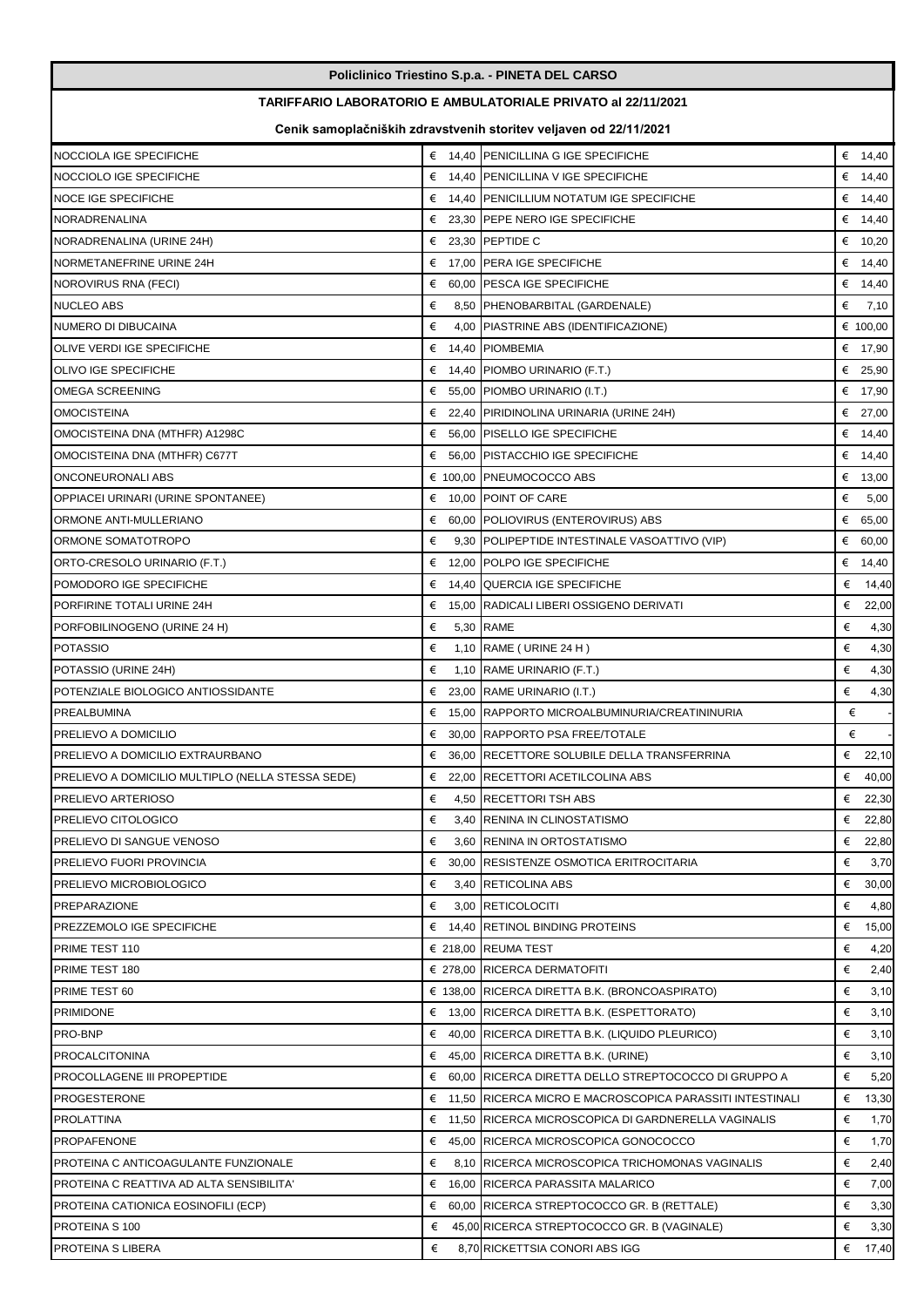|                                                                   |            | Policlinico Triestino S.p.a. - PINETA DEL CARSO              |            |  |  |
|-------------------------------------------------------------------|------------|--------------------------------------------------------------|------------|--|--|
|                                                                   |            | TARIFFARIO LABORATORIO E AMBULATORIALE PRIVATO al 22/11/2021 |            |  |  |
| Cenik samoplačniških zdravstvenih storitev veljaven od 22/11/2021 |            |                                                              |            |  |  |
| PROTEINE TOTALI                                                   | €          | 1,10 RICKETTSIA CONORI ABS IGG-IGM                           | € 17,00    |  |  |
| PROTEINURIA (24 H)                                                | €          | 1,10 RICKETTSIA CONORI ABS IGM                               | €<br>8,60  |  |  |
| PROTEINURIA (CAMPIONE SPONTANEO)                                  | €          | 1,10 RICKETTSIE WEIL-FELIX ABS                               | €<br>7,30  |  |  |
| PROVA CROCIATA DI COMPATIBILITA' TRASFUSIONALE                    | €          | 7,50 RISO IGE SPECIFICHE                                     | €<br>14,40 |  |  |
| PROVA DI STERILITA'                                               | €          | 10,70 ROSOLIA ABS IGG                                        | €<br>4,80  |  |  |
| <b>PSA</b>                                                        | €          | 16.10 ROSOLIA ABS IGM                                        | €<br>15,70 |  |  |
| <b>PSA FREE</b>                                                   | €          | 16,40 ROSOLIA REFLEX                                         | €<br>29,50 |  |  |
| PSA REFLEX                                                        | €          | 15,40 ROSOLIA TEST AVIDITA'                                  | €<br>40,00 |  |  |
| PUNTA CATETERE (COLTURA)                                          | €          | 5,90 ROTAVIRUS RICERCA ANTIGENE (FECI)                       | €<br>5,50  |  |  |
| PUS (COLTURA)                                                     | €          | 19,30 SACCHAROMYCES CEREVISIAE ABS IGA                       | €<br>10,90 |  |  |
| <b>QUANTIFERON TB</b>                                             |            | € 100,00 SACCHAROMYCES CEREVISIAE ABS IGG                    | €<br>10,90 |  |  |
| <b>SALA OPERATORIA CONTROLLI</b>                                  |            | € 100,00 TAMPONE                                             | €<br>5,90  |  |  |
| SALMONE IGE SPECIFICHE                                            |            | € 14,40 TAMPONE ANALE                                        | €<br>5,90  |  |  |
| SALMONELLA FECI (COLTURA)                                         | €          | 11,90 TAMPONE ASCESSO 2                                      | €<br>33,50 |  |  |
| SALMONELLA WIDAL ABS                                              | €          | 2.90 TAMPONE AURICOLARE DX                                   | €<br>16,20 |  |  |
| SANGUE NELLE FECI                                                 | €          | 3,40 TAMPONE AURICOLARE SX                                   | € 16,20    |  |  |
| SARDINA IGE SPECIFICHE                                            | €          | 14,40 TAMPONE BALANO PREPUZIALE                              | €<br>5,50  |  |  |
| SARS COV-2 IGG AB TRIMERICO (S1,S2,RBD)                           |            | € 15,70 TAMPONE CERVICALE                                    | €<br>5,50  |  |  |
| SARS COV-2 IGM AB                                                 |            | € 15,70 TAMPONE CERVICALE PROFILO                            | € 133,20   |  |  |
| SARS-COV-2 RICERCA ANTIGENE TEST RAPIDO                           |            | € 15,00 TAMPONE CISTI                                        | €<br>33,50 |  |  |
| SARS-COV-2 RICERCA ANTIGENE TEST RAPIDO (ABBONAMENTO)             |            | € 15,00 TAMPONE CUOIO CAPELLUTO                              | €<br>5,90  |  |  |
| SCARAFAGGIO IGE SPECIFICHE                                        | €          | 14,40 TAMPONE CUTANEO                                        | €<br>5,90  |  |  |
| SCC (SQUAMOUS CELL CARCINOMA) ANTIGENE                            | €          | 55,00 TAMPONE DECUBITO                                       | €<br>19,30 |  |  |
| SCOTCH TEST PER OSSIURI                                           | €          | 6,80 TAMPONE DECUBITO MALLEOLO                               | €<br>19,30 |  |  |
| SCREENING PRENATALE HARMONY (NIPT)                                | € 550,00   | <b>TAMPONE DECUBITO SACRO</b>                                | €<br>19,30 |  |  |
| SECRETO URETRALE (COLTURA)                                        | €          | 5,50 TAMPONE DECUBITO TALLONE                                | € 19,30    |  |  |
| SEDANO IGE SPECIFICHE                                             | €          | 14,40 TAMPONE DECUBITO TROCANTERE                            | €<br>19,30 |  |  |
| SEGALE IGE SPECIFICHE                                             | €          | 14,40 TAMPONE FERITA                                         | €<br>19,30 |  |  |
| SELENIO                                                           |            | € 15,00 TAMPONE FISTOLA                                      | € 19,30    |  |  |
| SEMI DI SESAMO IGE SPECIFICHE                                     |            | € 14,40 TAMPONE GLANDE                                       | €<br>5,50  |  |  |
| SEMI DI SOIA IGE SPECIFICHE                                       |            | € 14,40 TAMPONE INTERDIGITALE                                | €<br>5,90  |  |  |
| SENAPE IGE SPECIFICHE                                             | €          | 14,40 TAMPONE INTERGLUTEO                                    | €<br>5,90  |  |  |
| SEROTONINA                                                        |            | € 10,00 TAMPONE NASALE                                       | €<br>5,90  |  |  |
| SEROTONINA (URINE 24H)                                            | €          | 10.00 TAMPONE NASALE PER MRSA                                | €<br>5,90  |  |  |
| SGOMBRO IGE SPECIFICHE                                            | €          | 14,40 TAMPONE NASALE PER MSSA                                | €<br>5,90  |  |  |
| SHBG (SEX HORMON BINDING GLYCOPROTEIN)                            | €          | 10,20 TAMPONE OCULARE DX                                     | €<br>13,60 |  |  |
| SHIGELLA FECI (COLTURA)                                           | €          | 11,10 TAMPONE OCULARE SX                                     | €<br>13,60 |  |  |
| SIDEREMIA                                                         | €          | 2,30 TAMPONE OROFARINGEO (STREPTOCOCCHI)                     | €<br>5,50  |  |  |
| SINDROME DA X FRAGILE                                             |            | € 205,00 TAMPONE PERIANALE                                   | €<br>5,90  |  |  |
| SIROLIMUS (RAPAMICINA)                                            |            | € 20,00 TAMPONE PIEGHE INGUINALI                             | €<br>5,90  |  |  |
| Sodio                                                             | €          | 1,10 TAMPONE PROTESI                                         | €<br>33,50 |  |  |
| SODIO (URINE 24H)                                                 | €          | 1,10 TAMPONE RETTALE                                         | €<br>5,90  |  |  |
| SOGLIOLA IGE SPECIFICHE                                           | €<br>14,40 | TAMPONE RICOSTRUZIONE LEGAMENTO GINOCCHIO                    | €<br>33,50 |  |  |
| SOMATOMEDINA C                                                    | €          | 16,90 TAMPONE SOTTOMAMMARIO                                  | €<br>5,90  |  |  |
| SPERMATOZOI (ASA) ABS                                             |            | € 23,00 TAMPONE ULCERA                                       | €<br>19,30 |  |  |
| SPERMIOGRAMMA                                                     | €          | 20,00 TAMPONE ULCUS CRURIS                                   | €<br>19,30 |  |  |
| SQUAME PLANTARI (COLTURA)                                         | €          | 5,90 TAMPONE UNGUEALE                                        | €<br>5,90  |  |  |
| <b>STAGNO</b>                                                     | €          | 50,00 TAMPONE URETRALE PROFILO                               | €<br>70,50 |  |  |
| STREPTOCOCCUS PNEUMONIAE AG URINARIO                              | €          | 50,00 TAMPONE VAGINALE                                       | €<br>5,50  |  |  |
| <b>STREPTOZYME</b>                                                | €          | 7,00 TAMPONE VAGINALE (LIEVITI, TRICHOMONAS)                 | €<br>15,40 |  |  |
| STRONGYLOIDES ANGUILLOSI ABS                                      | €          | 18,00 TAMPONE VULVARE                                        | €<br>5,50  |  |  |
| <b>SURRENE ABS</b>                                                | €          | 13,00 TAMPONE VULVARE (LIEVITI, TRICHOMONAS)                 | €<br>15,40 |  |  |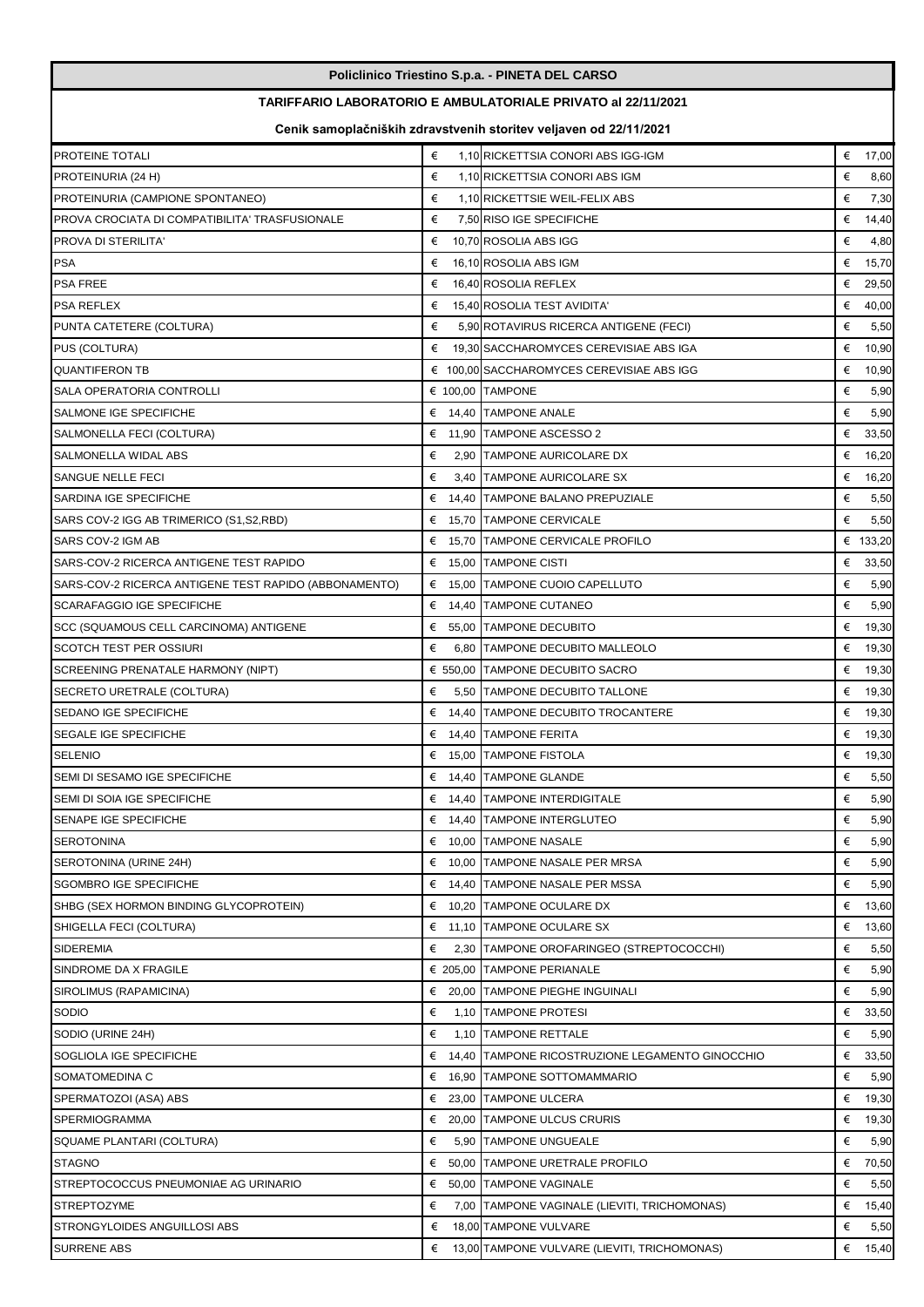|                                               |                                                                     | Policlinico Triestino S.p.a. - PINETA DEL CARSO                   |            |  |  |  |
|-----------------------------------------------|---------------------------------------------------------------------|-------------------------------------------------------------------|------------|--|--|--|
|                                               | <b>TARIFFARIO LABORATORIO E AMBULATORIALE PRIVATO al 22/11/2021</b> |                                                                   |            |  |  |  |
|                                               |                                                                     | Cenik samoplačniških zdravstvenih storitev veljaven od 22/11/2021 |            |  |  |  |
| <b>TACROLIMUS</b>                             | € 30,00 TAS                                                         |                                                                   | €<br>4,30  |  |  |  |
| TAFANO IGE SPECIFICHE (TABANUS SPECIES)       | €                                                                   | 14,40 TEICOPLANINA                                                | €<br>42,00 |  |  |  |
| TEMPO DI PROTROMBINA                          | €                                                                   | 2,30 TREPONEMA REFLEX                                             | € 18,70    |  |  |  |
| TEOFILLINA                                    | €<br>9,70                                                           | TRIGLICERIDI                                                      | €<br>2,80  |  |  |  |
| TEST CONFERMA AMFETAMINE-MDMA                 |                                                                     | € 55.00 TRIPSINA                                                  | € 60,00    |  |  |  |
| TEST CONFERMA BUPRENORFINA                    |                                                                     | € 55,00 TRIPTASI                                                  | € 60,00    |  |  |  |
| TEST CONFERMA CANNABINOIDI                    | €                                                                   | 55.00 TROPONINA T                                                 | € 14,40    |  |  |  |
| TEST CONFERMA COCAINA                         | €<br>55,00 TSH                                                      |                                                                   | € 11,50    |  |  |  |
| TEST CONFERMA METADONE                        |                                                                     | $\epsilon$ 55,00 TSH REFLEX                                       | € 13,50    |  |  |  |
| TEST CONFERMA OPPIACEI                        |                                                                     | € 55,00 TUBERTEST                                                 | € 10,00    |  |  |  |
| TEST DI ADDIS (URINE 24H)                     | €                                                                   | 3,40 TUMOR NECROSIS FACTOR (TNF)                                  | € 42,00    |  |  |  |
| TEST DI GRAVIDANZA (URINE SPONTANEE)          | €                                                                   | 11,50 TUORLO IGE SPECIFICHE                                       | € 14,40    |  |  |  |
| TEST DI TRASFORMAZIONE LINFOCITARIA COMPLETA  |                                                                     | € 280,00 TYROPHAGUS PUTRESCENTIAE IGE SPECIFICHE                  | € $14,40$  |  |  |  |
| TEST TOSSICOLOGICO URINARIO (SCREENING)       | € 55,00 UREA                                                        |                                                                   | €<br>1,40  |  |  |  |
| TESTOSTERONE                                  |                                                                     | € 11,50 UREA (URINE)                                              | €<br>1,40  |  |  |  |
| <b>TESTOSTERONE LIBERO</b>                    |                                                                     | € 13,90 URINOCOLTURA                                              | € 14,70    |  |  |  |
| TETANO ABS IGG (QUANTITATIVO)                 |                                                                     | € 20,00 URINOCOLTURA (PRIMO MITTO) PROFILO                        | € 70,50    |  |  |  |
| THE IGE SPECIFICHE                            | €                                                                   | 14,40 URINOCOLTURA II GETTO                                       | € 14,70    |  |  |  |
| TICK BORNE ABS IGG (ANTI-TBE)                 |                                                                     | € 30,00 UROPORFIRINE                                              | €<br>8,20  |  |  |  |
| TICK BORNE ABS IGM (ANTI-TBE)                 | €                                                                   | 30,00 URTICACEE IGE SPECIFICHE                                    | € 14,40    |  |  |  |
| TIOCIANATI URINARI F.T.                       | €                                                                   | 9,00 UVA IGE SPECIFICHE                                           | € 14,40    |  |  |  |
| TIOCIANATI URINARI I.T.                       | €                                                                   | 9,00 VACCINO ANTINFLUENZALE                                       | € 15,00    |  |  |  |
| TIP. LINFOCITARIA COMPLETA                    | €                                                                   | 90,00 VANADIO URINARIO F.T.                                       | € 14,00    |  |  |  |
| TIREOGLOBULINA                                | €                                                                   | 13,80 VANADIO URINARIO I.T.                                       | € 14,00    |  |  |  |
| TIREOGLOBULINA ABS                            | €                                                                   | 11,20 VANCOMICINA                                                 | € 30,00    |  |  |  |
| TIREOPEROSSIDASI ABS                          | €                                                                   | 10,10 VARICELLA PROFILO                                           | € 14,00    |  |  |  |
| TIROSINFOSFATASI ABS (IA2)                    |                                                                     | € 25.60 VARICELLA ZOSTER ABS IGG                                  | €<br>6,80  |  |  |  |
| TITOLO ANTISTAFILOLISINICO                    | €                                                                   | 7.00 VARICELLA ZOSTER ABS IGM                                     | €<br>9,80  |  |  |  |
| <b>TONNO IGE SPECIFICHE</b>                   | €<br>14,40 VDRL                                                     |                                                                   | €<br>3,00  |  |  |  |
| <b>TOPIRAMATO</b>                             |                                                                     | € 60,00 VERIFICA DI STERILIZZAZIONE                               | € 15,00    |  |  |  |
| TOXOCARA CANIS ABS SCREEN                     | € 40,00 VES                                                         |                                                                   | €<br>1,60  |  |  |  |
| TOXOPLASMA ABS IGG                            | €                                                                   | 9.70 VESPA IGE SPECIFICHE                                         | € $14,40$  |  |  |  |
| TOXOPLASMA ABS IGM                            | €                                                                   | 13,80 VITAMINA A                                                  | € 20,00    |  |  |  |
| TOXOPLASMA ABS IGM (TEST DI CONFERMA)         |                                                                     | € 70,00 VITAMINA B1                                               | €<br>9,30  |  |  |  |
| TOXOPLASMA AVIDITA' ABS IGG                   | €                                                                   | 46,20 VITAMINA B12                                                | € $13,80$  |  |  |  |
| TOXOPLASMA GONDII ABS IGA                     |                                                                     | $\epsilon$ 28,00 VITAMINA B2                                      | €<br>9,30  |  |  |  |
| TOXOPLASMA REFLEX                             |                                                                     | $\epsilon$ 26,50 VITAMINA B6                                      | €<br>9,30  |  |  |  |
| TPA                                           | €                                                                   | 16,30 VITAMINA C                                                  | € 55,00    |  |  |  |
| TPHA (QUANTITATIVO)                           | €                                                                   | 5,10 VITAMINA D 1,25 DIIDROSSI                                    | € 60,00    |  |  |  |
| TRANSFERRINA                                  | €                                                                   | 4,50 VITAMINA D3 25 OH                                            | € 20,60    |  |  |  |
| TRANSGLUTAMINASI ABS IGA                      | €                                                                   | 9,70 VITAMINA E                                                   | € 20,00    |  |  |  |
| TRANSGLUTAMINASI ABS IGG                      | €                                                                   | 9,70 VITAMINA K1                                                  | € 160,00   |  |  |  |
| TREPONEMA PALLIDUM ABS IGG                    | €                                                                   | 6,00 VON WILLEBRAND AG                                            | € 18,00    |  |  |  |
| TREPONEMA PALLIDUM ABS IGM                    | €                                                                   | 5,80 VONGOLA IGE SPECIFICHE                                       | € 14,40    |  |  |  |
| TREPONEMA PALLIDUM ABS IGM (TEST DI CONFERMA) | €                                                                   | 60,00 WAALER ROSE                                                 | €<br>2,70  |  |  |  |
| WEST NILE ABS IGG                             |                                                                     | $\epsilon$ 26,00 ZINCO URINARIO (F.T.)                            | €<br>5,50  |  |  |  |
| WEST NILE ABS IGM                             |                                                                     | € 26,00 ZINCO URINARIO (I.T.)                                     | €<br>5,50  |  |  |  |
| <b>WIDAL WRIGHT</b>                           | €                                                                   | 5,80 ZINCOPROTOPORFIRINA                                          | €<br>7,50  |  |  |  |
| YERSINIA (COLTURA FECALE)                     | €                                                                   | 5,00 ZONISAMIDE                                                   | €<br>50,00 |  |  |  |
| ZANZARA IGE SPECIFICHE (AEDES COMMUNIS)       | €                                                                   | 14,40 ZONULINA                                                    | € 65,00    |  |  |  |
| ZENZERO IGE SPECIFICHE                        | €                                                                   | 14,40 ZONULINA FECI                                               | € 110,00   |  |  |  |
| <b>ZINCO</b>                                  | €<br>5,50                                                           |                                                                   |            |  |  |  |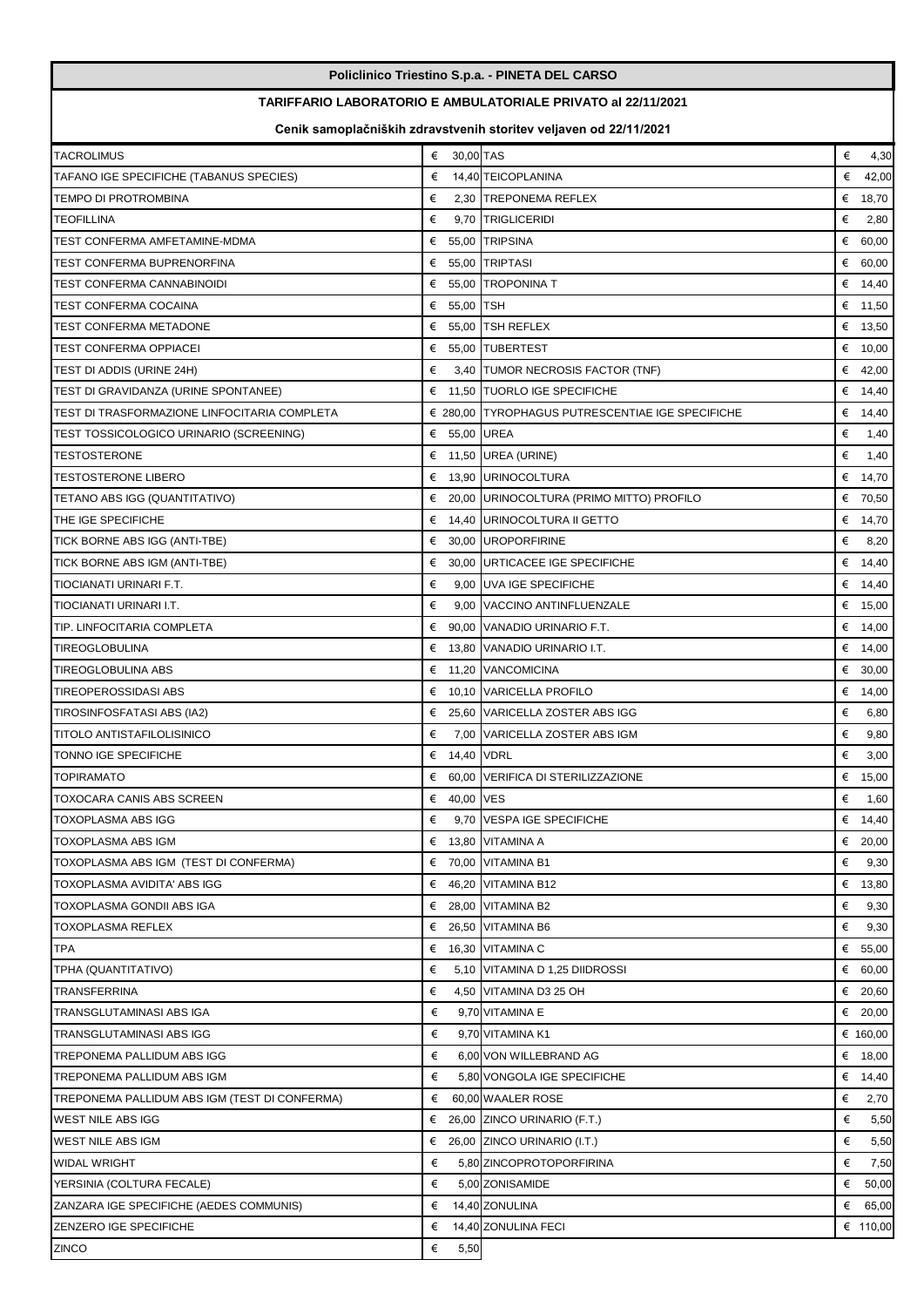## **Policlinico Triestino S.p.a. - PINETA DEL CARSO**

## **TARIFFARIO LABORATORIO E AMBULATORIALE PRIVATO al 22/11/2021**

# **Cenik samoplačniških zdravstvenih storitev veljaven od 22/11/2021**

| CARDIOLOGIA / Kadiološka dejavnost                                                        |             |                                                                              |   |        |
|-------------------------------------------------------------------------------------------|-------------|------------------------------------------------------------------------------|---|--------|
| <b>I</b> ECOCOLORDOPPLER ARTERIOSO O VENOSO ARTI SUPERIORI<br>(CARDIO) - Canci Dott. Ulio | 101.00<br>€ | ECO(COLOR)DOPPLER DEI TRONCHI SOVRAAORTICI (CARDIO) -<br>Orel Dott. Giacomo  | € | 80,00  |
| ECOCOLORDOPPLER ARTERIOSO O VENOSO ARTI INFERIORI<br>(CARDIO) - Canci Dott. Ulio          | 101.00      | ECO(COLOR)DOPPLERGRAFIA CARDIACA A RIPOSO - Rashidi Dott.<br>Raheleh         | € | 100,00 |
| VISITA CARDIOLOGICA - Gombac Dott.ssa Lara                                                | €           | 100,00 VISITA CARDIOLOGICA - Rashidi Dott. Raheleh                           | € | 100.00 |
| VISITA CARDIOLOGICA DI CONROLLO - Gombac Dott ssa Lara                                    | €           | 60.00 VISITA CARDIOLOGICA DI CONTROLLO - Rashidi Dott. Raheleh               | € | 80.00  |
| ECO(COLOR)DOPPLERGRAFIA CARDIACA A RIPOSO - Gombac<br>Dott.ssa Lara                       | 90,00<br>€  | ITEST CARDIOVASC.DA SFORZO CON CICLOERGOMETRO  -<br>Rashidi Dott. Raheleh    | € | 120.00 |
| ELETTROCARDIOGRAMMA HOLTER - Gombac Dott.ssa Lara                                         | 120.00<br>€ | MONITORAGGIO CONTINUO (24ORE) PRESSIONE ARTERIOSA -<br>Rashidi Dott, Raheleh | € | 120.00 |
| ELETTROCARDIOGRAMMA - Gombac Dott.ssa Lara                                                | €           | 35,00 ELETTROCARDIOGRAMMA - Rashidi Dott. Raheleh                            | € | 35.00  |

| DERMATOLOGIA / Dermatološka dejavnost                        |  |                                                                  |        |  |  |
|--------------------------------------------------------------|--|------------------------------------------------------------------|--------|--|--|
| VISITA DERMATOLOGICA - Laverda Dott. Filiberto               |  | € 100,00 VISITA DERMATOLOGICA - Patamia Dott. Mario              | 120.00 |  |  |
| IVISITA DERMATOLOGICA DI CONTROLLO - Laverda Dott. Filiberto |  | € 120,00 VISITA DERMATOLOGICA DI CONTROLLO - Patamia Dott. Mario | 80.00  |  |  |
| <b>IBIOPSIA DELLA CUTE E DEL TESSUTO SOTTOCUTANEO</b>        |  | € 180,00 FILLER ACIDO IALURONICO                                 | 280.00 |  |  |

| ENDOCRINOLOGIA / Endokrinološka dejavnost                                              |  |                                                               |  |        |  |  |
|----------------------------------------------------------------------------------------|--|---------------------------------------------------------------|--|--------|--|--|
| VISITA ENDOCRINOLOGICA - Velussi Dott. Mario                                           |  | € 120.00 IMPEDENZIOMETRIA C/V                                 |  | 40.00  |  |  |
| VISITA ENDOCRINOLOGICA DI CONTROLLO - Velussi Dott. Mario                              |  | 100.00 IMPEDENZIOMETRIA S/V                                   |  | 55.00  |  |  |
| MONITORAGGIO CONTINUO GLICEMIA PER 6 GG CON SENSORE<br>SOTTOCUTE - Velussi Dott. Mario |  | € 270,00 ASSISTENZA MEDICA X T.FUNZION. - Velussi Dott. Mario |  | 100.00 |  |  |

| ENDOSCOPIA / Endoskopska dejavnost                                                                     |                               |                                                                                                                  |            |  |  |  |
|--------------------------------------------------------------------------------------------------------|-------------------------------|------------------------------------------------------------------------------------------------------------------|------------|--|--|--|
| PANCOLONSCOPIA OPERATIVA - Briganti Piccoli Dott. Fabrizio                                             |                               | € 390,00 PANCOLONSCOPIA OPERATIVA - Calligaris Dott. Luca                                                        | € 390,00   |  |  |  |
| COLONSCOPIA - Briganti Piccoli Dott. Fabrizio                                                          |                               | € 330,00 COLONSCOPIA - Calligaris Dott. Luca                                                                     | € 330,00   |  |  |  |
| ESOFAGOGASTRODUODENOSCOPIA OPERATIVA - Briganti Piccoli<br>Dott. Fabrizio                              | € 330,00                      | ESOFAGOGASTRODUODENOSCOPIA OPERATIVA - Calligaris Dott.<br>Luca                                                  | € 330,00   |  |  |  |
| ESOFAGOGASTRODUODENOSCOPIA - Briganti Piccoli Dott. Fabrizio                                           |                               | € 270,00 ESOFAGOGASTRODUODENOSCOPIA - Calligaris Dott. Luca                                                      | € 270,00   |  |  |  |
| POLIPECTOMIA DELL'INTESTINO CRASSO IN CORSO DI<br>ENDOSCOPIA SEDE UNICA. POLIPECTOMIA SINGOLO SEGM. DI |                               | € 390,00 POLIPECTOMIA DELL' INTESTINO CRASSO IN CORSO DI<br>ENDOSCOPIA SEDE UNICA. POLIPECTOMIA SINGOLO SEGM. DI | € 390,00   |  |  |  |
|                                                                                                        |                               |                                                                                                                  |            |  |  |  |
|                                                                                                        | <b>FISIATRIA - Fiziatrija</b> |                                                                                                                  |            |  |  |  |
| AGOPUNTURA E TRATTAMENTI COMBINATI                                                                     | €                             | 60,00 OSSIGENO-OZONO TERAPIA                                                                                     | €<br>85,00 |  |  |  |
| INFILTRAZIONE ARTICOLARE CON FARMACO                                                                   | €                             | 60,00 VISITA FISIATRICA                                                                                          | € 120,00   |  |  |  |
| <b>IMESOTERAPIA ANTALGICA</b>                                                                          | €                             | 60,00 VISITA FISIATRICA DI CONTROLLO                                                                             | €<br>60,00 |  |  |  |

| FISIOCHINESITERAPIA / Fizioterapevtska terapija                                      |   |                                                            |   |       |  |  |
|--------------------------------------------------------------------------------------|---|------------------------------------------------------------|---|-------|--|--|
| DIADINAMICHE, CORRENTI INTERFERENZIALI                                               | € | 20.00 R.P.G. INDIVIDUALE                                   | € | 50,00 |  |  |
| <b>DRENAGGIO LINFATICO MANUALE</b>                                                   | € | 50,00 RIABILITAZIONE CON TERAPIA CRANIO SACRALE (X SEDUTA) | € | 50,00 |  |  |
| <b>IELETTROSTIMOLAZIONI A IMPULSI</b>                                                | € | 25,00 RIABILITAZIONE MOTORIA POST COVID DI GRUPPO          | € | 19,00 |  |  |
| GINNASTICA MEDICA ASSISTITA-MEDICAL FITNESS- (1 INGRESSO)                            | € | 25,00 RIABILITAZIONE MOTORIA POST COVID INDIVIDUALE        | € | 39,00 |  |  |
| GINNASTICA MEDICA ASSISTITA-MEDICAL FITNESS- (4 INGRESSI)                            | € | 80,00 RIABILITAZIONE RESPIRATORIA POST COVID DI GRUPPO     | € | 19,00 |  |  |
| <b>IDROCHINESITERAPIA DI GRUPPO (30')</b>                                            | € | 15,00 RIABILITAZIONE RESPIRATORIA POST COVID INDIVIDUALE   | € | 39,00 |  |  |
| IDROCHINESITERAPIA INDIVIDUALE (30')                                                 | € | 35,00 RIED. MOTORIA INDIVIDUALE (60')                      | € | 50,00 |  |  |
| IIMPOSTAZIONE PROTOCOLLO CON FT PER MEDICAL FITNESS                                  | € | 70,00 RIED. MOTORIA INDIVIDUALE SEMPLICE 30'               | € | 35,00 |  |  |
| <b>IMPOSTAZIONE SCHEDA PER GINNASTICA MEDICA ASSISTITA IN</b><br><b>FISIOTERAPIA</b> | € | 20,00 RIEDUCAZIONE MOTORIA DI GRUPPO (60')                 | € | 15,00 |  |  |
| IKINESIO TAPING APPLICAZIONI SUCCESSIVE                                              |   | 20,00 RIEDUCAZIONE PERINEALE SEMPLICE X SEDUTA             | € | 45,00 |  |  |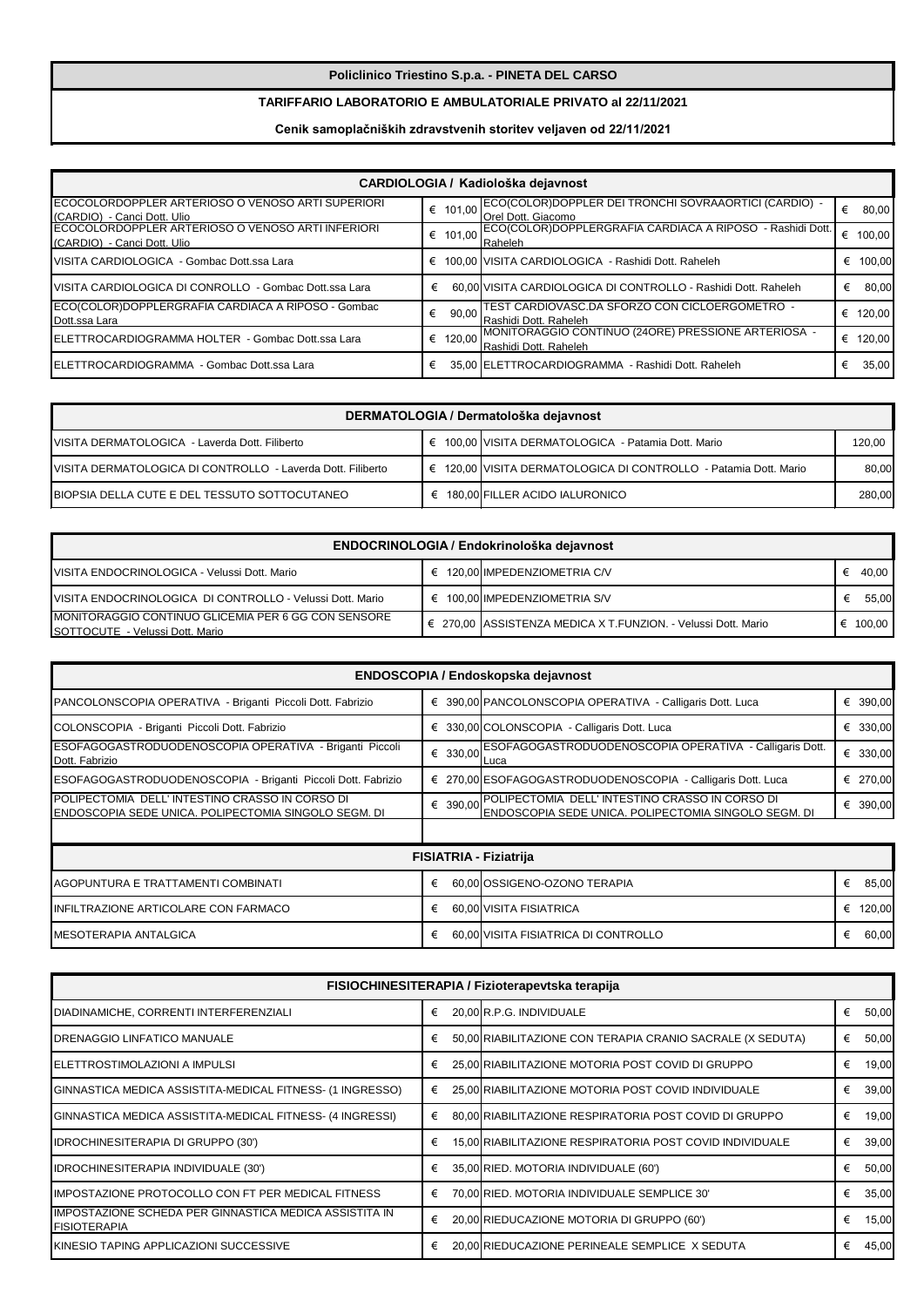| Policlinico Triestino S.p.a. - PINETA DEL CARSO |
|-------------------------------------------------|
|-------------------------------------------------|

## **TARIFFARIO LABORATORIO E AMBULATORIALE PRIVATO al 22/11/2021**

**Cenik samoplačniških zdravstvenih storitev veljaven od 22/11/2021**

| KINESIO TAPING PRIMA APPLICAZIONE     | € | 35,00 TECAR TERAPIA (30')                      | € | 40,00 |
|---------------------------------------|---|------------------------------------------------|---|-------|
| KINETEK-CHINESI                       |   | 25,00 TECAR TERAPIA (60')                      | € | 55,00 |
| LASERTERAPIA (X SEDUTA)               | € | 25.00 TENS                                     | € | 20,00 |
| <b>IMAGNETO TERAPIA</b>               | € | 20,00 TRAINING DEAMBUL. E DEL PASSO (30')      | € | 35,00 |
| <b>MANIPOLAZIONI VERTEBRALI</b>       | € | 60.00 TRATTAMENTO OSTEOPATICO                  | € | 70,00 |
| MASSAGGIO CONNETTIVALE                | € | 35,00 ULTRASUONI (X SEDUTA)                    | € | 20,00 |
| MASSAGGIO MANUALE (X SEDUTA)          | € | 35,00 VALUTAZIONE FUNZIONALE (60')             | € | 50,00 |
| IMASSOTERAPIA PER DRENAGGIO LINFATICO | € | 35,00 VALUTAZIONE FUNZIONALE SEGMENTARIA (30') | € | 35,00 |

| NEUROLOGIA / Nevrološka dejavnost                                                |             |                                                                                  |   |        |  |  |
|----------------------------------------------------------------------------------|-------------|----------------------------------------------------------------------------------|---|--------|--|--|
| ECO(COLOR)DOPPLER DEI TRONCHI SOVRAAORTICI (NEURO) -<br>Granello Dott.ssa Giulia | €           | 100,00 POTENZIALI EVOCATI SOMESTESICI - Monti Dott. Fabrizio                     | € | 120.00 |  |  |
| ELETTROMIOGRAFIA SEMPLICE NEURO - Granello Dott.ssa Giulia                       | €           | 100.00 ELETTROMIOGRAFIA SEMPLICE NEURO - Monti Dott. Fabrizio                    | € | 120.00 |  |  |
| VISITA NEUROLOGICA - Granello Dott.ssa Giulia                                    | €           | 100,00 VISITA NEUROLOGICA - Monti Dott. Fabrizio                                 |   | 120.00 |  |  |
| VISITA NEUROLOGICA DI CONTROLLO - Granello Dott.ssa Giulia                       | €           | 60.00 VISITA NEUROLOGICA DI CONTROLLO - Monti Dott. Fabrizio                     | € | 60.00  |  |  |
| VISITA NEUROLOGICA - Ridolfi Dott.ssa Mariana                                    | 100.00<br>€ | VISITA NEUROLOGICA PER DISTURBI DEL SONNO - Monti Dott.<br>Fabrizio              | € | 100.00 |  |  |
| IVISITA NEUROLOGICA DI CONTROLLO - Ridolfi Dott.ssa Mariana                      | €<br>60.00  | VISITA NEUROLOGICA DI CONTROLLO PER DISTURBI DEL SONNO<br>- Monti Dott. Fabrizio | € | 50,00  |  |  |
| <b>IELETTROENCEFALOGRAMMA CON PRIVAZIONE DI SONNO - Monti</b><br>Dott. Fabrizio  | €           | 130.00 ELETTROENCEFALOGRAMMA - Monti Dott. Fabrizio                              | € | 130.00 |  |  |

| ORTOPEDIA / Ortopedska dejavnost                      |        |                                                                |  |       |  |  |
|-------------------------------------------------------|--------|----------------------------------------------------------------|--|-------|--|--|
| VISITA ORTOPEDICA - Bertolin Piergiorgio              |        | € 150,00 INFILTRAZIONE ACIDO IALURONICO - Bertolin Piergiorgio |  | 45,00 |  |  |
| VISITA ORTOPEDICA DI CONTROLLO - Bertolin Piergiorgio | 100,00 |                                                                |  |       |  |  |

| OTORINOLARINGOIATRIA / Otorinolaringološka dejavnost              |        |                                                                 |  |       |  |  |
|-------------------------------------------------------------------|--------|-----------------------------------------------------------------|--|-------|--|--|
| AUDIOMETRIA DI BASE (ESAME AUDIOMETRICO TONALE) - Del Piero       | 70,00, | AUDIOMETRIA DI BASE (IN VISITA) - Del Piero Dott.ssa Giulia     |  | 40.00 |  |  |
| Dott.ssa Giulia Carolina                                          |        | <b>Carolina</b>                                                 |  |       |  |  |
|                                                                   |        | , VISITA OTORINOLARINGOIATRICA DI CONTROLLO - Del Piero         |  | 70.00 |  |  |
| VISITA OTORINOLARINGOIATRICA - Del Piero Dott.ssa Giulia Carolina |        | I € 120,00 Dott.ssa Giulia Carolina                             |  |       |  |  |
| <b>STUDIO ENDOSCOPICO DELLA DEGLUTIZIONE - Del Piero Dott.ssa</b> | €      | 150,00 LAVAGGIO AURICOLARE - Del Piero Dott.ssa Giulia Carolina |  | 70.00 |  |  |
| Giulia Carolina                                                   |        |                                                                 |  |       |  |  |

| PNEUMOLOGIA / Pneumološka dejavnost                         |            |                                                            |             |  |  |  |
|-------------------------------------------------------------|------------|------------------------------------------------------------|-------------|--|--|--|
| VISITA PNEUMOLOGICA - Crismancich Dott. Franco              |            | € 130,00 ESERCIZI RESPIRATORI (PER SEDUTA INDIVIDUALE)     | 25,00<br>€  |  |  |  |
| VISITA PNEUMOLOGICA DI CONTROLLO - Crismancich Dott. Franco | €          | 80,00 MONITORAGGIO INCRUENTO SATURAZIONE ARTERIOSA         | 16,00<br>€  |  |  |  |
| BRONCOSCOPIA - Crismancich Dott. Franco                     |            | € 133,00 OSSIDO NITRICO                                    | 30,00<br>€  |  |  |  |
| BRONCOSCOPIA CON PRELIEVI - Crismancich Dott. Franco        |            | € 209,00 PFR - SPIROMETRIA SEMPLICE                        | 39,00<br>€  |  |  |  |
| VISITA PNEUMOLOGICA - Nabergoj Marijan                      |            | $\epsilon$ 100,00 PFR + BRONCOCOSTRITTORE ASPEC. (89.37.5) | 90,00<br>€  |  |  |  |
| VISITA PNEUMOLOGICA DI CONTROLLO - Nabergoj Marijan         | €          | 70,00 PFR + TEST DI BRONCODILAT.FARMACOLOGICA              | 61,00<br>€  |  |  |  |
| VISITA PNEUMOLOGICA - Pagnin Alessandra                     |            | € 133,00 PFR GLOBALE                                       | 61,00<br>€  |  |  |  |
| VISITA PNEUMOLOGICA DI CONTROLLO - Pagnin Alessandra        | $\epsilon$ | 90,00 POLISONNOGRAMMA DOMICILIO MCRC (89.17.3)             | € 225,00    |  |  |  |
| DETERMINAZ. MASSIME PRESSIONI                               | €          | 76,00 POLISONNOGRAMMA SEDE SCREEN (89.17)                  | € 225,00    |  |  |  |
| DIFFUSIONE ALVEOLO - CAPILLARE                              | €          | 39,00 VALUTAZIONE FUNZIONALE GLOBALE                       | 22,00<br>€  |  |  |  |
| EMOGAS DI SANGUE MISTO VENOSO                               | €          | 31,00 TORACENTESI ECOGUIDATA                               | 150,00<br>€ |  |  |  |
| EMOGASANALISI ARTERIOSA SIST.                               | €          | 23,00 TEST DEL CAMMINO                                     | 31,00<br>€  |  |  |  |

| PSICOTERAPIA / Psihoterapija                                                        |  |                                                               |        |  |  |  |
|-------------------------------------------------------------------------------------|--|---------------------------------------------------------------|--------|--|--|--|
| <b>IPRIMO COLLOQUIO PSICOLOGICO CLINICO /</b><br>VISITA<br><b>INEUROPSICOLOGICA</b> |  | 105.00 ISOMMINISTRAZIONE DI TEST COGNITIVI DI APPROFONDIMENTO | 100,00 |  |  |  |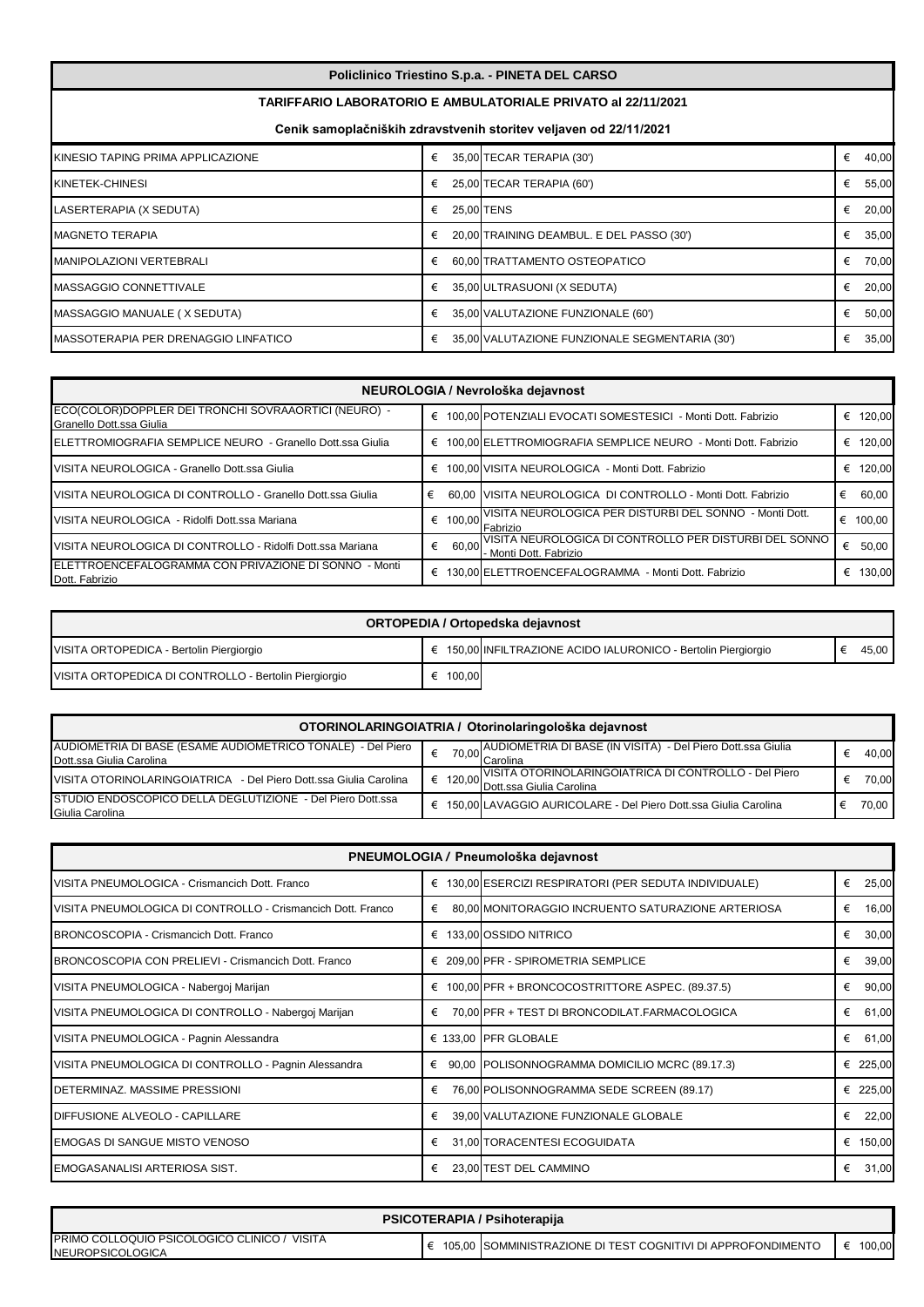## **Policlinico Triestino S.p.a. - PINETA DEL CARSO**

## **TARIFFARIO LABORATORIO E AMBULATORIALE PRIVATO al 22/11/2021**

**Cenik samoplačniških zdravstvenih storitev veljaven od 22/11/2021**

| COLLOQUIO PSICOLOGICO / SEDUTA GESTIONE DELLO STRESS /           |  | 85,00 VALUTAZIONE NEUROPSICOLOGICA CLINICA COMPLETA     | 390.00 |
|------------------------------------------------------------------|--|---------------------------------------------------------|--------|
| <b>ICOLLOQUIO DI RESTITUZIONE NEUROPSICOLOGICA</b>               |  |                                                         |        |
| <b>IPRIMA VISITA NEUROPSICOLOGICA E SOMMINISTRAZIONE TEST DI</b> |  | 205.00 IBREVE RELAZIONE NEUROPSICOLOGICA DI TRATTAMENTO | 70.00  |
| <b>ISCREENING</b>                                                |  |                                                         |        |
| <b>ISEDUTA DI COUNSELING RIABILITATIVO COGNITIVO INDIVIDUALE</b> |  | 80,00 TRAINING RIABILITATIVO COGNITIVO (X SEDUTA)       | 75.00  |
|                                                                  |  |                                                         |        |

| RADIOLOGIA / Diagnostična in intervencijska radiologija                                                      |                                     |                                                |            |  |  |  |  |  |
|--------------------------------------------------------------------------------------------------------------|-------------------------------------|------------------------------------------------|------------|--|--|--|--|--|
|                                                                                                              | ECOGRAFIE - Ultrazvočna diagnostika |                                                |            |  |  |  |  |  |
| ECO TRANSRETTALE 40-49                                                                                       |                                     | € 90,00 ECOGRAFIA MUSCOLOTENDINEA              | 90,00<br>€ |  |  |  |  |  |
| ECO(COLOR)DOPPLER DELLA MAMMELLA                                                                             | €                                   | 90,00 ECOGRAFIA OSTEOARTICOLARE                | 90,00<br>€ |  |  |  |  |  |
| ECO(COLOR)DOPPLERGRAFIA TESTICOLARE<br>ECO(COLOR)DOPPLER DI: TESTICOLO, SACCO SCROTALE, ANNESSI TESTICOLARI. | €                                   | 90,00 ECOGRAFIA OVARICA                        | 90,00<br>€ |  |  |  |  |  |
| ECOCOLOR DOPPLER TIROIDE                                                                                     | €                                   | 90.00 ECOGRAFIA PARTI MOLLI                    | €<br>90,00 |  |  |  |  |  |
| ECOGRAFIA (COLOR) DOPPLER TESTICOLARE                                                                        | €                                   | 90.00 ECOGRAFIA PEDIATRICA ADDOME COMPLETO     | 60,00<br>€ |  |  |  |  |  |
| ECOGRAFIA ADDOME COMPLETO                                                                                    | €                                   | 90,00 ECOGRAFIA PEDIATRICA MUSCOLO SCHELETRICA | 60,00<br>€ |  |  |  |  |  |
| ECOGRAFIA ADDOME INFERIORE                                                                                   | €                                   | 90,00 ECOGRAFIA PEDIATRICA TIROIDEA            | €<br>60,00 |  |  |  |  |  |
| ECOGRAFIA ADDOME SUPERIORE                                                                                   | €                                   | 90,00 ECOGRAFIA PELVICA                        | 90,00<br>€ |  |  |  |  |  |
| <b>ECOGRAFIA DEI TESTICOLI</b>                                                                               | €                                   | 90.00 ECOGRAFIA POLMONARE                      | 90,00<br>€ |  |  |  |  |  |
| ECOGRAFIA DEL COLLO                                                                                          | €                                   | 90.00 ECOGRAFIA PROSTATICA SOVRAPUBICA         | €<br>90,00 |  |  |  |  |  |
| <b>ECOGRAFIA DEL PENE</b>                                                                                    | €                                   | 90.00 ECOGRAFIA PROSTATICA TRANS-RETTALE       | 99,00<br>€ |  |  |  |  |  |
| ECOGRAFIA DELLA CUTE E DEL TESSUTO SOTTOCUTANEO                                                              | €                                   | 90,00 ECOGRAFIA RENALE                         | 90,00<br>€ |  |  |  |  |  |
| ECOGRAFIA DI GROSSI VASI ADDOMINALI                                                                          | €                                   | 90.00 ECOGRAFIA RENALE E VESCICALE             | €<br>90,00 |  |  |  |  |  |
| <b>ECOGRAFIA EPATO-BILIARE</b>                                                                               | €                                   | 90,00 ECOGRAFIA SPLENICA                       | 90,00<br>€ |  |  |  |  |  |
| ECOGRAFIA EPATO-BILIO-PANCREATICA                                                                            | €                                   | 90,00 ECOGRAFIA TENDINEA                       | 90,00<br>€ |  |  |  |  |  |
| ECOGRAFIA GHIANDOLE SALIVARI                                                                                 | €                                   | 90.00 ECOGRAFIA TIROIDEA                       | 90,00<br>€ |  |  |  |  |  |
| ECOGRAFIA DI GROSSI VASI ADDOMINALI                                                                          | €                                   | 90,00 ECOGRAFIA VESCICALE                      | 90,00<br>€ |  |  |  |  |  |
| ECOGRAFIA EPATO-BILIO-PANCREATICA                                                                            | €                                   | 90,00 ECOGRAFIA TENDINEA                       | €<br>90,00 |  |  |  |  |  |
| ECOGRAFIA GHIANDOLE SALIVARI                                                                                 | €                                   | 90,00 ECOGRAFIA TIROIDEA                       | €<br>90,00 |  |  |  |  |  |
| ECOGRAFIA MAMMARIA BILATERALE                                                                                | €                                   | 90,00 ECOGRAFIA VESCICALE                      | 90,00<br>€ |  |  |  |  |  |
| ECOGRAFIA MAMMARIA MONOLATERALE                                                                              | €                                   | 50,00 PROCEDURA ECOGUIDATA                     | €<br>80,00 |  |  |  |  |  |
|                                                                                                              |                                     |                                                |            |  |  |  |  |  |

| MAMMOGRAFIE - Mamografska diagnostika           |   |        |                                                                    |        |  |
|-------------------------------------------------|---|--------|--------------------------------------------------------------------|--------|--|
| MAMMOGRAFIA BILATERALE                          |   |        | 89.00 MAMMOGRAFIA MONOLATERALE                                     | 70.00  |  |
| MAMMOGRAFIA ED ECOGRAFIA MAMMARIA BILATERALE    |   |        | $\epsilon$ 150.00 MAMMOGRAFIA MONOLATERALE ED ECOGRAFIA BILATERALE | 110.00 |  |
| IMAMMOGRAFIA ED ECOGRAFIA MAMMARIA MONOLATERALE | € | 100.00 |                                                                    |        |  |

 $\overline{\phantom{a}}$ 

| RM - Magnetna resonanza                                             |   |                                          |             |
|---------------------------------------------------------------------|---|------------------------------------------|-------------|
| IANGIO RM DEL DISTRETTO VASCOLARE INTRACRANICO                      |   | € 329,00 RM COLLO SENZA E CON CONTRASTO  | € 299,00    |
| <b>IRM 2 SEGMENTI RACHIDE</b>                                       |   | € 349,00 RM DOPPIA ARTICOLAZIONE         | € 294,00    |
| <b>IRM ADDOME INFERIORE E SCAVO PELVICO</b>                         |   | € 199,00 RM DORSALE                      | 199,00<br>€ |
| RM ADDOME INFERIORE E SCAVO PELVICO SENZA E CON<br><b>CONTRASTO</b> |   | € 299,00 RM DORSALE CON M.D.C.           | € 299,00    |
| <b>RM ART. COXO-FEMORALE</b>                                        |   | $\epsilon$ 120.00 RM FEMORE              | 120,00<br>€ |
| IRM ART. COXO-FEMORALE SENZA E CON CONTRASTO                        |   | € 160,00 RM FEMORE SENZA E CON CONTRASTO | 160,00<br>€ |
| <b>RM AVAMBRACCIO</b>                                               | € | 120.00 RM GAMBA                          | 120,00<br>€ |
| IRM AVAMBRACCIO SENZA E CON CONTRASTO                               | € | 160,00 RM GAMBA SENZA E CON CONTRASTO    | 160,00<br>€ |
| <b>RM BACINO</b>                                                    | € | 120,00 RM GINOCCHIO                      | 120,00<br>€ |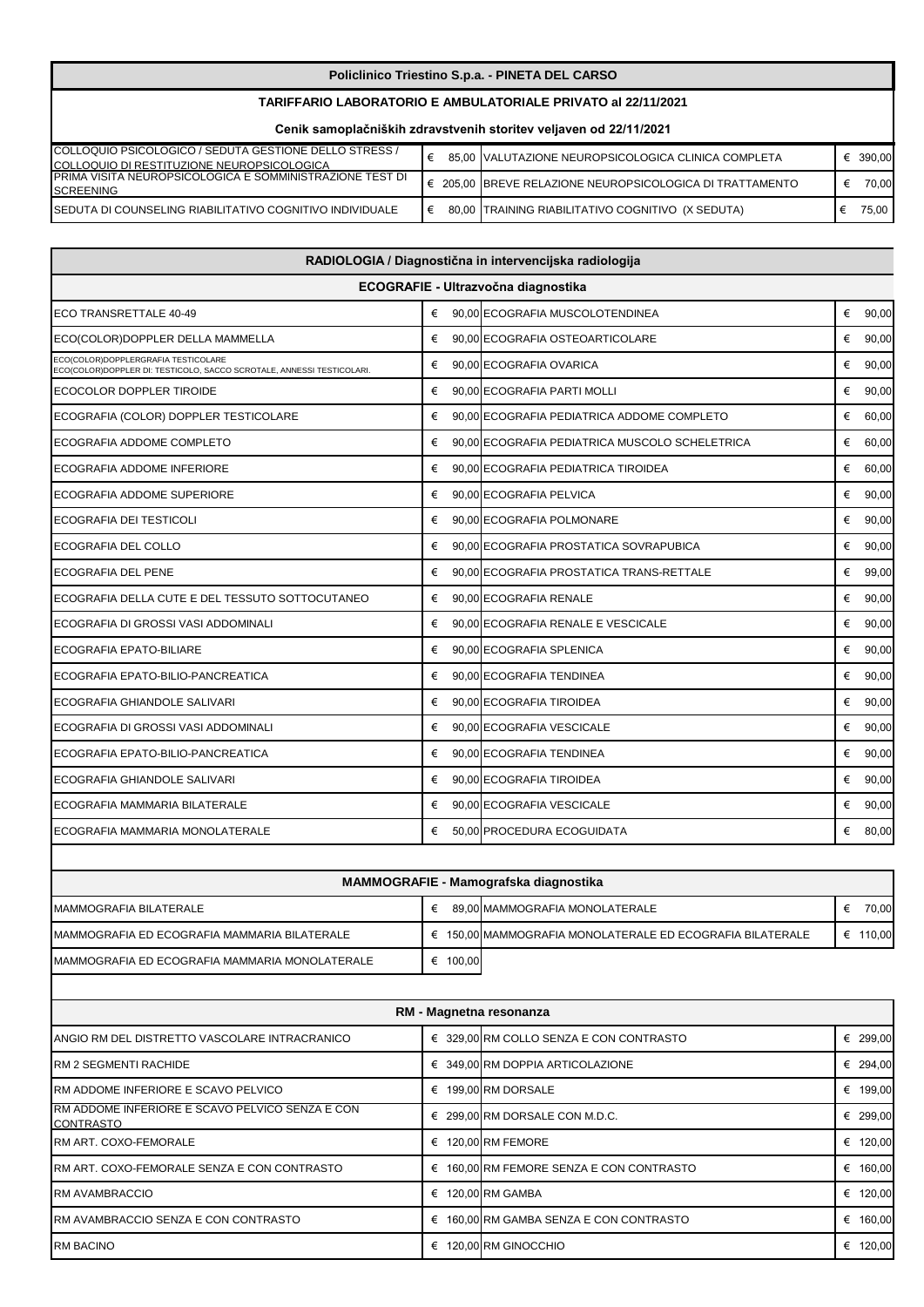| Policlinico Triestino S.p.a. - PINETA DEL CARSO                     |                                                                   |                                                      |            |  |  |  |
|---------------------------------------------------------------------|-------------------------------------------------------------------|------------------------------------------------------|------------|--|--|--|
| <b>TARIFFARIO LABORATORIO E AMBULATORIALE PRIVATO al 22/11/2021</b> |                                                                   |                                                      |            |  |  |  |
|                                                                     | Cenik samoplačniških zdravstvenih storitev veljaven od 22/11/2021 |                                                      |            |  |  |  |
| RM BACINO SENZA E CON CONTRASTO                                     |                                                                   | € 160,00 RM GINOCCHIO SENZA E CON CONTRASTO          | € 160,00   |  |  |  |
| <b>RM BRACCIO</b>                                                   |                                                                   | € 120,00 RM GOMITO                                   | € 120,00   |  |  |  |
| RM BRACCIO SENZA E CON CONTRASTO                                    |                                                                   | € 160,00 RM GOMITO SENZA E CON CONTRASTO             | € 160,00   |  |  |  |
| RM CAVIGLIA                                                         |                                                                   | € 120,00 RM LOMBO-SACRALE                            | € 199,00   |  |  |  |
| RM CAVIGLIA SENZA E CON CONTRASTO                                   |                                                                   | € 160,00 RM LOMBO-SACRALE CON M.D.C.                 | € 299,00   |  |  |  |
| RM CERVELLO E TRONCO ENCEFALICO                                     |                                                                   | € 199,00 RM MANO                                     | € 120,00   |  |  |  |
| RM CERVELLO E TRONCO ENCEFALICO SENZA E CON CONTRASTO               |                                                                   | € 299,00 RM MANO SENZA E CON CONTRASTO               | € 160,00   |  |  |  |
| <b>RM CERVICALE</b>                                                 |                                                                   | € 199,00 RM MASSICCIO FACCIALE                       | € 199,00   |  |  |  |
| RM CERVICALE CON M.D.C.                                             |                                                                   | € 299,00 RM MASSICCIO FACCIALE SENZA E CON CONTRASTO | € 299.00   |  |  |  |
| <b>RM COLLO</b>                                                     | € 199,00                                                          |                                                      |            |  |  |  |
|                                                                     |                                                                   | RX - Retgneska slikanja                              |            |  |  |  |
| RX ADDOME                                                           |                                                                   | € 50,00 RX CRANIO E SENI PARANASALI (87.17.1)        | € $50,00$  |  |  |  |
| <b>RX ADDOME DIRETTO</b>                                            | €                                                                 | 60,00 RX EMICOSTATO                                  | €<br>50,00 |  |  |  |
| RX ADDOME PER LIVELLI                                               | €                                                                 | 60,00 RX EMICOSTATO (BILATERALE)                     | €<br>60,00 |  |  |  |
| RX ANCA (88.26)                                                     | €                                                                 | 50,00 RX FEMORE                                      | €<br>50,00 |  |  |  |
| RX ARTICOLAZIONE COXOFEMORALE                                       | €                                                                 | 50,00 RX GAMBA                                       | €<br>50,00 |  |  |  |
| RX ARTICOLAZIONE STERNO-CLAVEARE                                    | €                                                                 | 50,00 RX GINOCCHIO                                   | €<br>50,00 |  |  |  |
| RX ARTO SUPERIORE (88.21)                                           | €                                                                 | 50,00 RX GINOCCHIO IN ORTOSTATISMO                   | €<br>50,00 |  |  |  |
| RX ASSIALE ROTULA (88.29.2)                                         | €                                                                 | 50,00 RX GOMITO                                      | €<br>50,00 |  |  |  |
| RX AVAMBRACCIO                                                      | €                                                                 | 50,00 RX MANO                                        | €<br>50,00 |  |  |  |
| RX BACINO                                                           | €                                                                 | 50,00 RX OMERO                                       | € $50,00$  |  |  |  |
| RX CLAVICOLA                                                        | €                                                                 | 50,00 RX OSSA DELLA FACCIA                           | €<br>50,00 |  |  |  |
| RX BACINO PER ANCHE                                                 | €                                                                 | 50.00 RX OSSA NASALI                                 | €<br>50,00 |  |  |  |
| <b>RX BRACCIO</b>                                                   | €                                                                 | 50,00 RX PIEDE                                       | €<br>50,00 |  |  |  |
| RX CALCAGNO                                                         |                                                                   | € 50,00 RX PIEDE IN ORTOSTATISNO                     | € $50,00$  |  |  |  |
| <b>RX CAVIGLIA</b>                                                  |                                                                   | € 50,00 RX POLSO                                     | € $50,00$  |  |  |  |
| RX COLONNA CERVICALE                                                | €                                                                 | 60,00 RX RACHIDE CERVICALE                           | € 60,00    |  |  |  |
| RX COLONNA CERVICALE (4 PR.)                                        | €                                                                 | 60,00 RX RACHIDE CERVICALE DORSALE E LOMBO-SACRALE   | € 154,00   |  |  |  |
| RX COLONNA LOMBOSACRALE                                             |                                                                   | $60,00$ RX RACHIDE DORSALE                           | € 60,00    |  |  |  |
| RX COLONNA LOMBOSACRALE (4 PR.)                                     | €                                                                 | 60,00 RX RACHIDE LOMBO-SACRALE                       | € 60,00    |  |  |  |
| RX COLONNA SACROCOCCIGEA                                            | €                                                                 | 60,00 RX RACHIDE SACRO-COCCIGE                       | 60,00<br>€ |  |  |  |
| RX COLONNA TORACICA (DORSALE)                                       | €                                                                 | 60,00 RX ROTULA                                      | €<br>50,00 |  |  |  |
| RX COSTE                                                            | €                                                                 | 50,00 RX SCAPOLA                                     | €<br>50,00 |  |  |  |
| RX COLONNA CERVICALE                                                | €                                                                 | 60,00 RX SENI PARANASALI                             | € 60,00    |  |  |  |
| RX COLONNA CERVICALE (4 PR.)                                        | €                                                                 | 60,00 RX SPALLA                                      | € $50,00$  |  |  |  |
| RX COLONNA LOMBOSACRALE                                             | €                                                                 | 60,00 RX STERNO                                      | €<br>50,00 |  |  |  |
| RX COLONNA LOMBOSACRALE (4 PR.)                                     | €                                                                 | 60,00 RX STUDIO ETA' OSSEA MANO                      | € $50,00$  |  |  |  |
| RX COLONNA SACROCOCCIGEA                                            | €                                                                 | 60,00 RX TORACE                                      | €<br>50,00 |  |  |  |
| RX COLONNA TORACICA (DORSALE)                                       | €                                                                 | 60,00 RX TORACE DI ROUTINE                           | €<br>50,00 |  |  |  |
| RX COSTE                                                            | €                                                                 | 50,00 RX TORACE IN DUE PROIEZIONI                    | €<br>50,00 |  |  |  |
| RX CRANIO                                                           | € $50,00$                                                         |                                                      |            |  |  |  |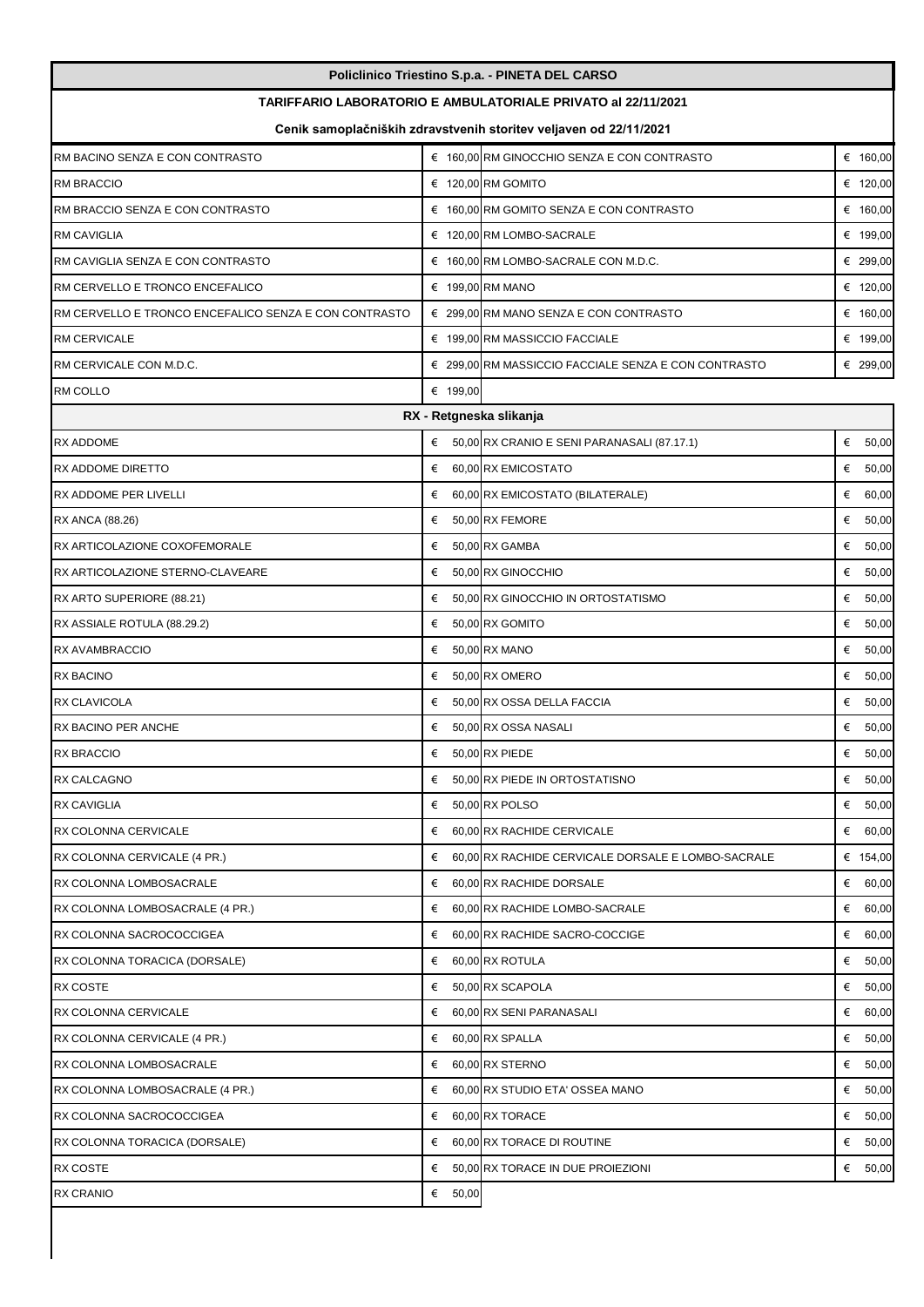|                                                                                                                                          |          | Policlinico Triestino S.p.a. - PINETA DEL CARSO               |          |  |
|------------------------------------------------------------------------------------------------------------------------------------------|----------|---------------------------------------------------------------|----------|--|
| <b>TARIFFARIO LABORATORIO E AMBULATORIALE PRIVATO al 22/11/2021</b><br>Cenik samoplačniških zdravstvenih storitev veljaven od 22/11/2021 |          |                                                               |          |  |
|                                                                                                                                          |          |                                                               |          |  |
| ANGIO TC DEL CIRCOLO POLMONARE                                                                                                           |          | € 299,00 TC OSTEOARTICOLARE DELL'ARTO SUPERIORE               | € 169,00 |  |
| ANGIO TC DEL DISTRETTO TORACICO                                                                                                          | € 299,00 | TC OSTEOARTICOLARE DELL'ARTO SUPERIORE SENZA E CON<br>M.D.C.  | € 219,00 |  |
| TAC PER CENTRATURA                                                                                                                       |          | € 99,00 TC PARTI MOLLI                                        | € 169,00 |  |
| TC ADDOME COMPLETO                                                                                                                       |          | € 169,00 TC PARTI MOLLI SENZA E CON M.D.C.                    | € 219,00 |  |
| TC ADDOME COMPLETO SENZA E CON MDC                                                                                                       |          | € 249,00 TC RACHIDE                                           | € 169,00 |  |
| TC ADDOME INFERIORE                                                                                                                      |          | € 169,00 TC RACHIDE CERVICALE                                 | € 169,00 |  |
| TC ADDOME INFERIORE SENZA E CON M.D.C.                                                                                                   |          | € 219,00 TC RACHIDE CERVICALE SENZA E CON M.D.C.              | € 219,00 |  |
| TC ADDOME SUPERIORE                                                                                                                      |          | € 169,00 TC RACHIDE DORSALE                                   | € 169,00 |  |
| TC ADDOME SUPERIORE SENZA E CON M.D.C.                                                                                                   |          | € 219,00 TC RACHIDE DORSALE SENZA E CON M.D.C.                | € 219,00 |  |
| <b>TC BACINO</b>                                                                                                                         |          | € 169.00 TC RACHIDE LOMBO-SACRALE                             | € 169,00 |  |
| <b>TC CEREBRALE</b>                                                                                                                      |          | $\epsilon$ 169,00 TC RACHIDE LOMBO-SACRALE SENZA E CON M.D.C. | € 219,00 |  |
| TC CEREBRALE CON M.D.C.                                                                                                                  |          | € 219.00 TC RINOFARINGE                                       | € 169,00 |  |
| TC CEREBRALE SENZA E CON M.D.C.                                                                                                          |          | $\epsilon$ 219.00 TC RINOFARINGE SENZA E CON M.D.C.           | € 219,00 |  |
| TC COLLO                                                                                                                                 |          | € 169,00 TC ROCCHE                                            | € 179,00 |  |
| TC COLLO CON M.D.C.                                                                                                                      |          | € 219,00 TC ROCCHE SENZA E CON M.D.C.                         | € 219,00 |  |
| TC DEL RACHIDE E DELLO SPECO VERTEBRALE CERVICALE SENZA E CON MDC. INCLUSO:<br>EVENTUALE VALUTAZIONE DELLE STRUTTURE DEL COLLO. NO       |          | € 169,00 TC SELLA TURCICA                                     | € 169,00 |  |
| TC DEL RACHIDE E DELLO SPECO VERTEBRALE CERVICALE. INCLUSO: EVENTUALE<br>VALUTAZIONE DELLE STRUTTURE DEL COLLO. NON ASSOCIABILE A:       |          | € 169,00 TC SELLA TURCICA SENJZA E CON M.D.C.                 | € 219,00 |  |
| TC DEL RACHIDE E DELLO SPECO VERTEBRALE LOMBOSACRALE E DEL SACRO COCCIGE<br>SENZA E CON MDC. INCLUSO: EVENTUALE VALUTAZIONE DELLE S      |          | € 169,00 TC TORACE                                            | € 169,00 |  |
| TC DEL RACHIDE E DELLO SPECO VERTEBRALE LOMBOSACRALE E DEL SACRO COCCIGE.<br>INCLUSO: EVENTUALE VALUTAZIONE DELLE STRUTTURE ADDOMIN      |          | € 169,00 TC TORACE ED ADDOME COMPLETO SENZA E CON M.D.C.      | € 349,00 |  |
| TC DEL RACHIDE E DELLO SPECO VERTEBRALE TORACICO SENZA E CON MDC. INCLUSO:<br>EVENTUALE VALUTAZIONE DELLE STRUTTURE TORACICHE. NON       |          | € 169,00 TC TORACE SENZA E CON M.D.C.                         | € 219,00 |  |
| TC DEL RACHIDE E DELLO SPECO VERTEBRALE TORACICO. INCLUSO: EVENTUALE<br>VALUTAZIONE DELLE STRUTTURE TORACICHE. NON ASSOCIABILE A T       |          | € 169,00 TC VIE URINARIE                                      | € 169,00 |  |
| <b>TC GINOCCHIO</b>                                                                                                                      |          | € 169,00 TC VIE URINARIE SENZA E CON M.D.C.                   | € 199,00 |  |
| TC MASSICCIO FACCIALE                                                                                                                    |          | € 179,00 TOMOGRAFIA                                           | € 104,00 |  |
| TC MASSICCIO FACCIALE SENZA E CON M.D.C.                                                                                                 |          | € 199,00 TOMOGRAFIA LOGGE RENALI                              | € 79,00  |  |
| <b>TC OROFARINGE</b>                                                                                                                     |          | € 179,00 TOMOGRAFIA OSSEA                                     | € 79,00  |  |
| TC OROFARINGE SENZA E CON M.D.C.                                                                                                         |          | € 199,00 TOMOGRAFIA POLMONARE                                 | € 79,00  |  |
| TC OSTEOARTICOLARE DELL'ARTO INFERIORE                                                                                                   |          | € 169,00 TOTAL BODY SENZA E CON M.D.C.                        | € 399,00 |  |
| TC OSTEOARTICOLARE DELL'ARTO INFERIORE SENZA E CON M.D.C.                                                                                | € 219,00 |                                                               |          |  |

| ALTRE PRESTAZIONI / Druge radjološke dejavnosti       |  |                                                                                         |          |
|-------------------------------------------------------|--|-----------------------------------------------------------------------------------------|----------|
| ARTRO RM ANCA - Bison Lorenzo                         |  | € 230,00 INFILTRAZIONE IN ECOGUIDA - Bison Lorenzo                                      | 80,00    |
| <b>JARTRO RM SPALLA - Bison Lorenzo</b>               |  | € 300,00 INFILTRAZIONE IN ECOGUIDA DI ACIDO IALURONICO - Bison Lorenz $\epsilon$ 130,00 |          |
| ASPIRAZIONE INFILTRAZIONE IN ECOGUIDA - Bison Lorenzo |  | $\epsilon$ 120,00 LITOCLASIA/CRUENTAZIONE IN ECOGUIDA                                   | € 250.00 |
|                                                       |  |                                                                                         |          |

| ALTRE PRESTAZIONI / Druge dejavnosti                           |            |                                                                                    |            |  |
|----------------------------------------------------------------|------------|------------------------------------------------------------------------------------|------------|--|
| VISITA NUTRIZIONISTICA - Mikulus Dott.ssa Alenka               |            | € 140,00 VISITA NUTRIZIONISTICA DI CONTROLLO - Mikulus Dott.ssa Alenka             | 90.00<br>€ |  |
| VISITA NEFROLOGICA - Mikulus Dott.ssa Alenka                   |            | € 140,00 VISITA NEFROLOGICA DI CONTROLLO - Mikulus Dott.ssa Alenka                 | 90.00<br>€ |  |
| VISITA SPECIALISTICA INTERNISTICA - Mikulus Dott.ssa Alenka    | € $140.00$ | VISITA SPECIALISTICA INTERNISTICA DI CONTROLLO - Mikulus<br><b>Dott.ssa Alenka</b> | 90.00<br>€ |  |
| CONSULENZA NUTRIZIONISTICA - Cervo Dott. Leopoldo              | $108,00$ . | CONSULENZA NUTRIZIONISTICA DI CONTROLLO - Cervo Dott.<br>Leopoldo                  | 65.00      |  |
| MONITORAGGIO METABOLICO - Cervo Dott. Leopoldo                 |            | 60,00 VISITA DI CONTROLLO CICLICA - Cervo Dott. Leopoldo                           | 50.00      |  |
| VISITA SPECIALISTICA MEDICINA GENERALE - Rosin Dott.ssa Chiara | €          | 91,00 VISITA ALLERGOLOGICA - Poli Dott Furio                                       | 100,00     |  |